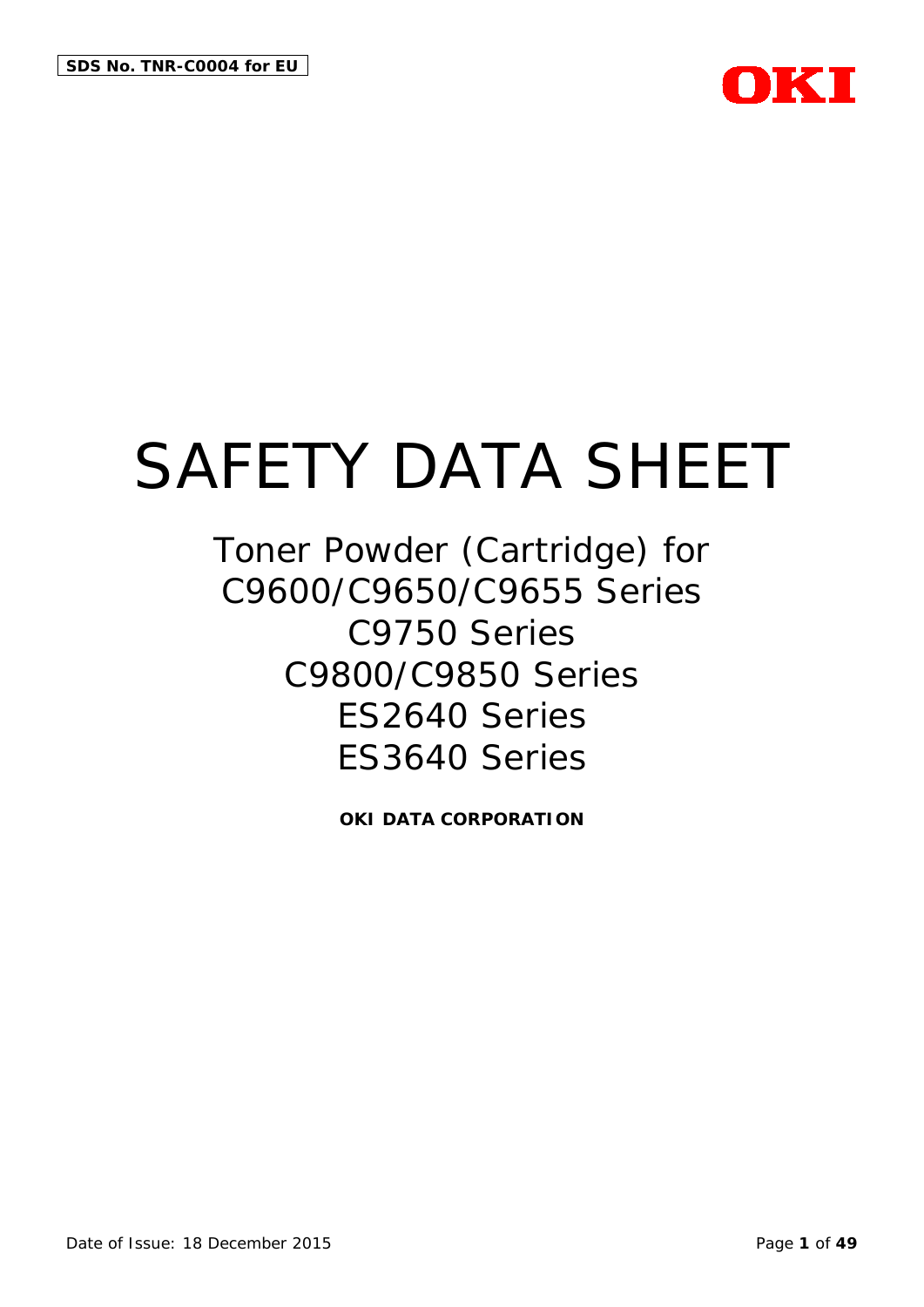

# **SECTION 1: Identification of the substance/mixture and of the company/undertaking**

| 1.1 Product identifier                                                |                                                                                                                                                                                            |
|-----------------------------------------------------------------------|--------------------------------------------------------------------------------------------------------------------------------------------------------------------------------------------|
| <b>Product name:</b><br><b>Product description:</b>                   | Black toner powder (cartridge) for<br>C9600/C9650/C9655 Series<br>C9750 Series<br>C9800/C9850 Series<br>ES2640 Series<br>ES3640 Series<br>(Toner powder name: OKT2K)<br><b>Black Toner</b> |
|                                                                       | 1.2 Relevant identified uses of the substance or mixture and uses advised against                                                                                                          |
| <b>Material uses:</b>                                                 | For electrophotographic printing systems                                                                                                                                                   |
| 1.3 Details of the supplier of the safety data sheet<br>Manufacturer: | <b>OKI Data Corporation</b><br>3-1 Futaba-cho, Takasaki-shi, Gunma. 370-8585 Japan<br>Tel: +81 27-328-6366 Fax: +81-27-328-6398                                                            |
| Supplier:                                                             | <b>OKI Europe Limited</b><br>Blays House, Wick Road, Egham, Surrey, TW20 0HJ, UK<br>Tel: +44 (0) 208 219 2190 Fax: +44 (0) 208 219 2199<br>e-mail: SDSQuestions@okieurope.com              |
| 1.4 Emergency telephone number<br><b>OKI Europe Limited:</b>          | +44 (0) 208 219 2190<br>(Supported 09:00 to 17:00 UK Time, Monday to Friday<br>except Bank Holidays)                                                                                       |

# **SECTION 2: Hazards identification**

| 2.1 Classification of the substance or mixture |         |
|------------------------------------------------|---------|
| <b>Product definition:</b>                     | Mixture |

**Directive 67/548/EEC and 1999/45/EC:** Not classified as dangerous. **Regulation (EC) No. 1272/2008:** Not classified as hazardous.

#### **2.2 Label elements**

| Symbol & Indication of Danger: | Not Required |
|--------------------------------|--------------|
| <b>Risk Phrase:</b>            | Not Required |
| Safety Advice:                 | Not Required |
| Dangerous Component:           | Not Required |

**Applicable Label Elements in accordance with Section A and B of Annex V to Directive** 

**1999/45/EC:** Not Required

**Applicable Label Elements in accordance with Part2 of Annex II to Regulation (EC) No** 

**1272/2008:** Not Required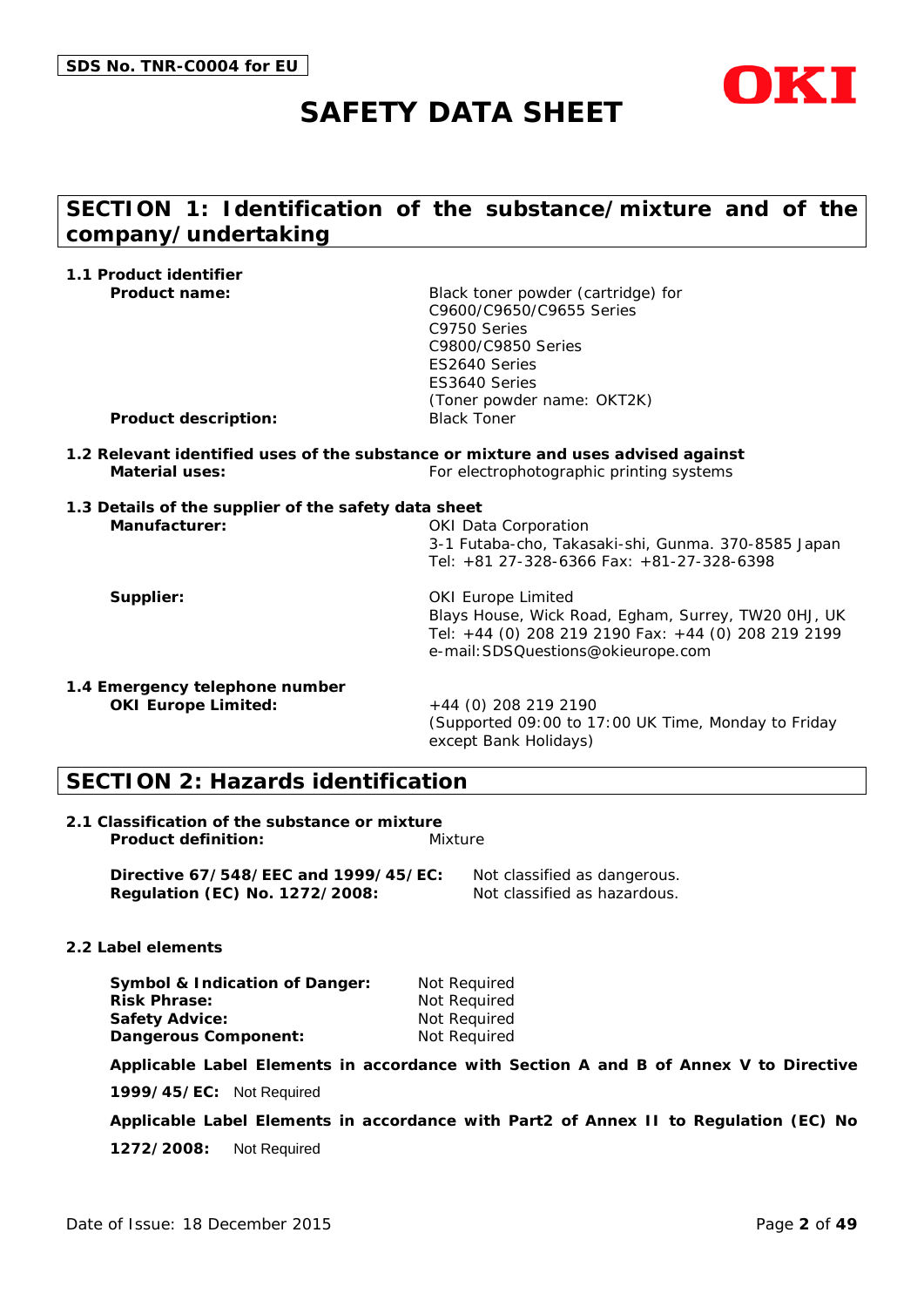



#### **2.3 Other hazards**

**Information on whether the substance or mixture meets the criteria for PBT or vPvB in** 

**accordance with Annex XIII to Regulation (EC) No 1907/2006:**

No

| <b>Dust Explosion:</b>                     | This mixture, like most organic powders, can cause a dust<br>explosion if particles form thick clouds. |
|--------------------------------------------|--------------------------------------------------------------------------------------------------------|
| Irritation of respiratory tract:           | Slight irritation of respiratory tract may occur with exposure<br>to large amount of toner dust.       |
| <b>Skin Irritation:</b><br>Eye Irritation: | Minimal skin irritation may occur.<br>Irritation may occur by mechanical abrasion                      |

### **SECTION 3: Composition/information on ingredients**

**Substance/mixture:** Mixture

**Substances in the Mixture referred to in Points 3.2.1 or 3.2.2 of Annex II to Regulation (EC) No 1907/2006:**

| <b>Chemical Identity</b><br>of the substance | EC No./CAS No. | Ranges<br>of % by<br>mass | <b>Classification according</b><br>to Directive 67/548/EE<br>Risk Phase* | <b>Classification according</b><br>to Regulation (EC) No.<br>1272/2008<br>Hazard Class /<br>Statement* |
|----------------------------------------------|----------------|---------------------------|--------------------------------------------------------------------------|--------------------------------------------------------------------------------------------------------|
| <b>None</b>                                  |                |                           |                                                                          |                                                                                                        |

\*Full texts of Risk phrases and Hazard statements as listed in Section 16.

#### **Substances in the Mixture not meeting the Criteria for Classifiication:**

| <b>Chemical Identity of the</b><br>substance | EC No./CAS No.<br>or other unique identifier | Ranges<br>of $%$ by<br>mass | <b>Classification according to</b><br>Directive 67/548/EE and<br>Regulation (EC) No.<br>1272/2008 |
|----------------------------------------------|----------------------------------------------|-----------------------------|---------------------------------------------------------------------------------------------------|
| Styrene arcylate copolymer                   | NJTSRN202775807-6000                         | 80-90                       | Not Classified                                                                                    |
| Wax                                          | NJTSRN202775807-6001                         | $5 - 15$                    | Not Classified                                                                                    |
| Carbon black                                 | 215-609-9/1333-86-4                          | $3 - 10$                    | Not Classified                                                                                    |
| Amorphous silica                             | 231-545-4/7631-86-9                          | $1 - 3$                     | Not Classified                                                                                    |
| Titanium dioxide                             | 236-675-5/13463-67-7                         | $0.1 - 0.9$                 | Not Classified                                                                                    |

NJTSRN: New JerseyTrade Secret Registry Number (United State)

Refer to Section 8 for the exposure limits and Section 11 for toxicological information.

#### **Carcinogens:**

This mixture contains carbon black and titanium dioxide that are listed by IARC as Group 2B (possibly carcinogenic to humans); however, no significant exposure to either carbon black or titanium dioxide is thought to occur during the use of the product because they are mostly in a bound form in this mixture.

#### **Substances in Annex XIV to Regulation (EC) No 1907/2006 (Authorisation) or the Candidate List of SVHC:**

None.

#### **Substances in Annex XVII to Regulation (EC) No 1907/2006 (Restriction):**

None.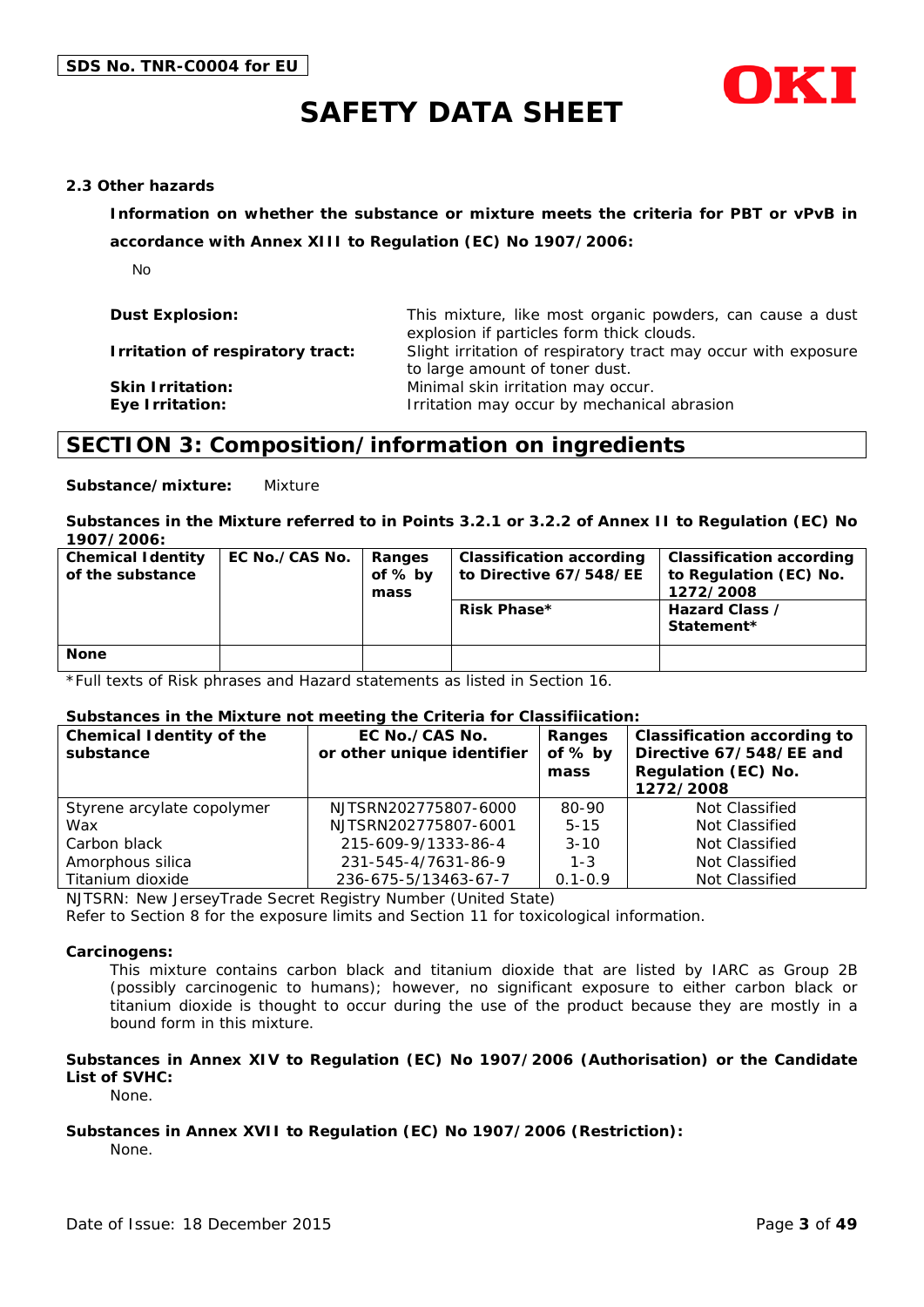



### **SECTION 4: First aid measures**

#### **4.1 Description of first aid measures**

| Inhalation:          | Provide fresh air immediately. If symptoms occur, seek medical advice.                                                                               |
|----------------------|------------------------------------------------------------------------------------------------------------------------------------------------------|
| <b>Skin contact:</b> | Wash out particles with plenty of water and soap. If irritation develops, seek<br>medical advice.                                                    |
| Eye contact:         | Do not rub eyes. Immediately rinse with plenty of clean running water until<br>particles are washed out. If irritation persists seek medical advice. |
| Ingestion:           | Clean mouth out with water. Drink several glasses of water. If sickness<br>develops, seek medical advice.                                            |

#### **4.2 Most important symptoms and effects, both acute and delayed**

**Acute:** Exposure to excessive amounts of dust may cause physical irritation to respiratory tract.

**Delayed:** Prolonged inhalation of excessive amounts of dust may damage lungs.

#### **4.3 Indication of any immediate medical attention and special treatment needed**

Immediate medical attention may be required in an unlikely event of extreme inhalation, eye contact or unusual reaction due to physical idiosyncrasy of the person.

### **SECTION 5: Firefighting measures**

#### **5.1 Extinguishing media**

**Unsuitable extinguishing media:** None known

**Suitable extinguishing media:** Carbon dioxide, Water, Foam, Dry chemical

#### **5.2 Special hazards arising from the substance or mixture**

**Dust Explosion:** This mixture, like most organic powders, is capable of creating an explosive dust when particles are dispersed in air. **Hazardous Combustion Products:** Carbon Monoxide and carbon dioxide.

#### **5.3 Advice for firefighters**

Firefighters should wear protective equipment such as gloves, glasses, boots and respiratory mask as needed.

Do not breather fumes.

Keep containers cool with water spray if exposed to fire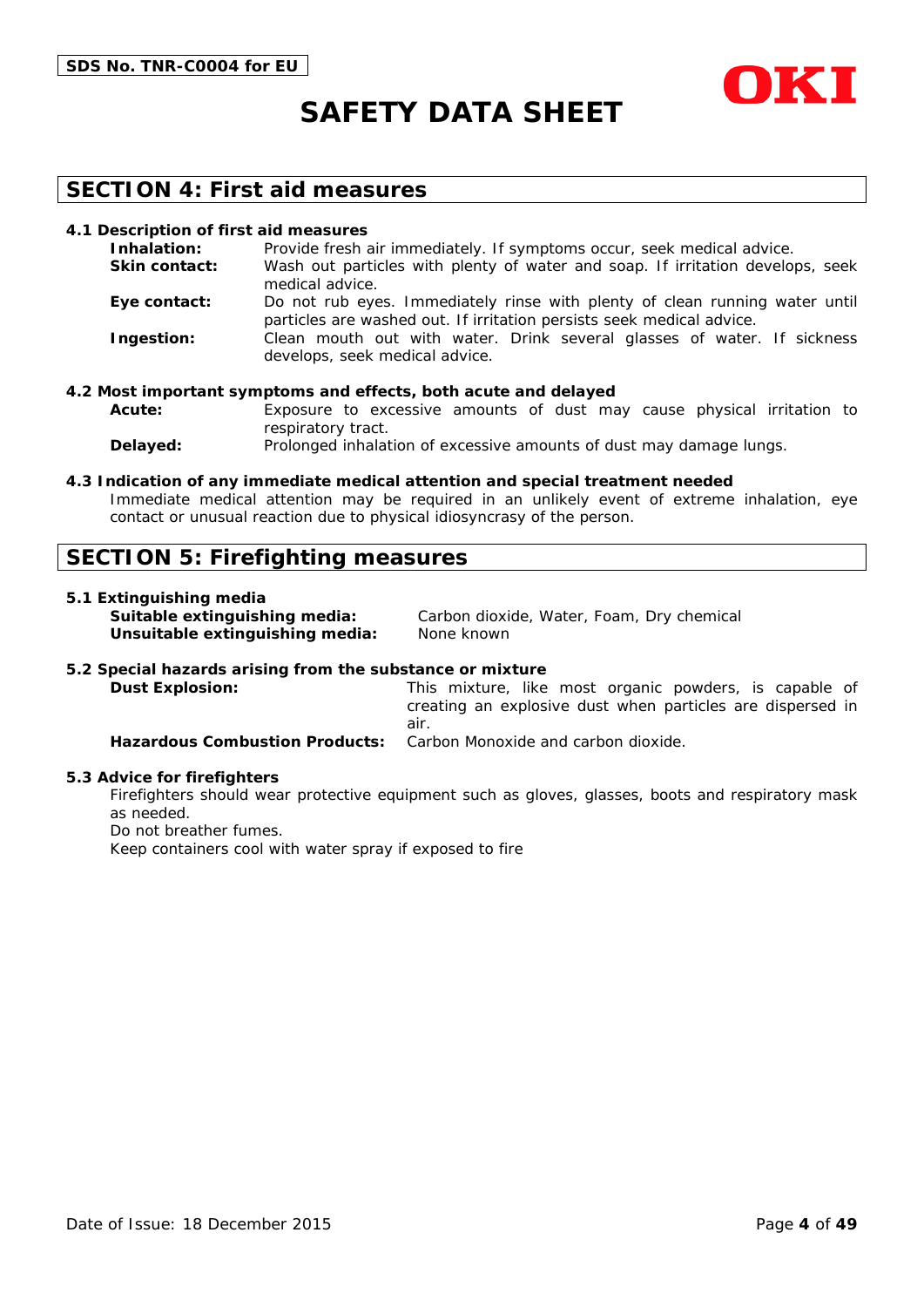



### **SECTION 6: Accidental release measures**

#### **6.1 Personal precautions, protective equipment and emergency procedures**

For Non-Emergency Personnel: Avoid Dust formation. Remove Ignition sources. Do not breathe dust. Wear personal protective equipment as described in Section 8. For Emergency Responders: Fabric for personal protective clothing should block particles of the product as small as 3um

#### **6.2 Environmental precautions**

Do not discharge into drains or the environment.

#### **6.3 Methods and materials for containment and cleaning up**

Eliminate sources of ignition and flammables. Vacuum or sweep the materials into a sealed container. If a vacuum cleaner or other tool is used, it must be dust explosion-proof. Dispose of the materials in accordance with EU/national/regional/regional requirements.

#### **6.4 Reference to other sections**

See Section 8 and 13.

### **SECTION 7: Handling and storage**

#### **7.1 Precautions for safe handling**

Keep out of reach of children

Avoid dust formation. Handle in adequately ventilated areas.

Do not breathe dust. Do not get in the eyes or on skin.

Wear personal protective equipment as recommended in Section 8.

Keep away from excessive heat and sources of ignition such as sparks and open flames.

Ensure all the equipment is electrically earthed / grounded before beginning operation.

Do not handle with strong oxidisers, which may vigorously oxidise organic materials in this mixture and cause a fire in an extreme case.

Avoid spills. Do not release to drains.

Do not eat, drink or smoke when handling this product.

Wash hands after handling this product.

Remove contaminated clothing and protective equipment before entering eating areas.

#### **7.2 Conditions for safe storage, including any incompatibilities**

Keep out of reach of children

Keep container closed and stored in a well ventilated dry place at room temperature.

Keep away from excessive heat and sources of ignition.

Do not store with strong oxidisers.

Avoid packaging materials with plasticiser, which may soften this product directly contacted.

#### **7.3 Specific end use(s)**

This product is a toner used in electrophotographic printers and copiers.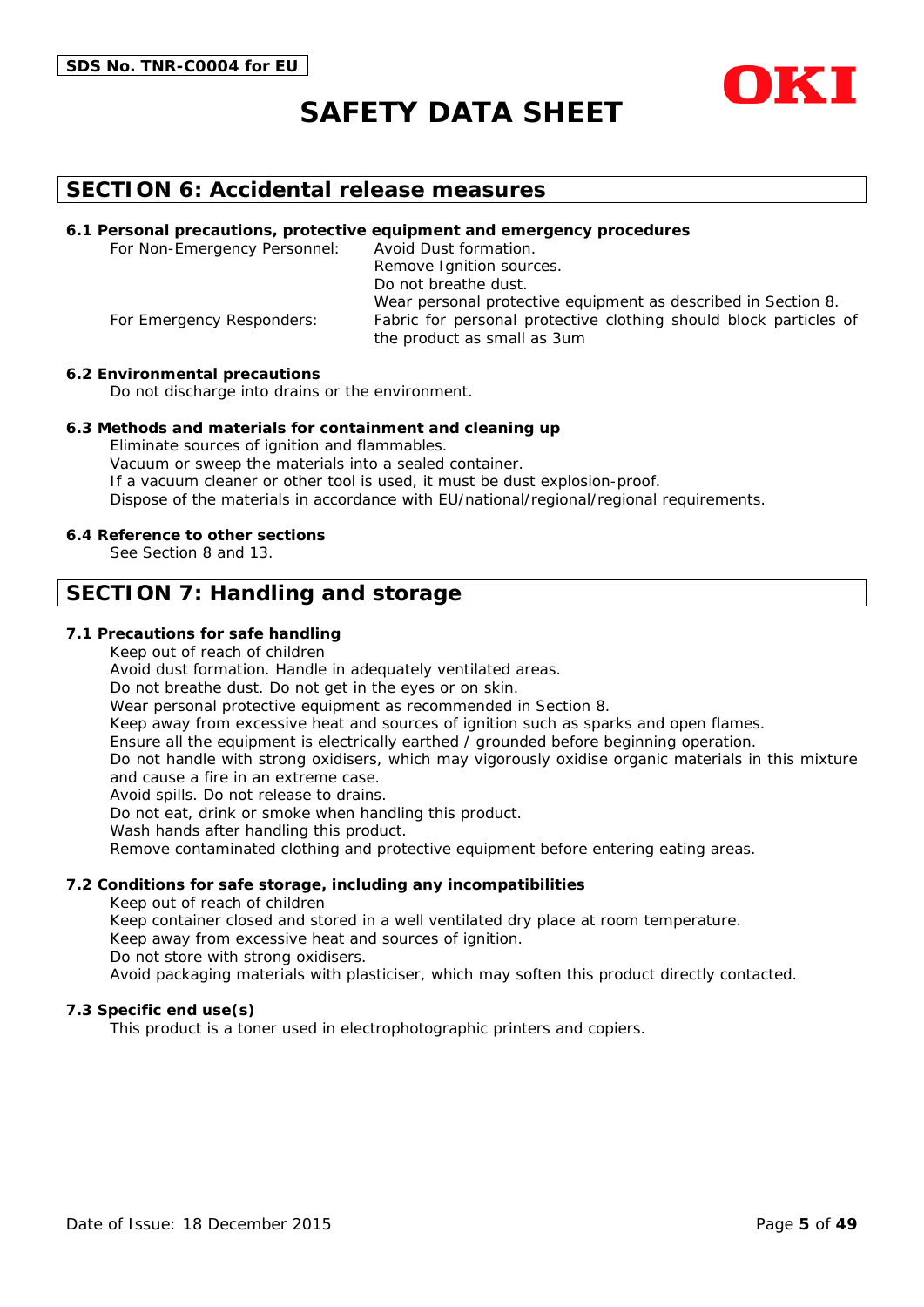

# **SECTION 8: Exposure controls/personal protection**

#### **8.1 Control parameters**

#### **Occupational Exposure Limits:**

| Product        | EU.         | Germany        | <b>UK</b>      | Sweden          | <b>ACGIH</b> | <b>USA</b>      |
|----------------|-------------|----------------|----------------|-----------------|--------------|-----------------|
|                | <b>OEL</b>  | <b>DFG MAK</b> | <b>HSE WEL</b> | <b>SWEA OEL</b> | <b>TLV</b>   | <b>OSHA PEL</b> |
|                |             | (8hr TWA)      | (8hr TWA)      | <b>LLV</b>      | (TWA)        | (TWA)           |
| General dust   | Not         | Inhalable      | Inhalable      | Dust and mist,  | Inhalable    | Total dust:     |
| or particulate | established | fraction:      | dust:          | organic total   | particulate: | 15mg/m3         |
| not otherwise  |             | 4mg/m3         | 10mg/m3        | dust:           | 10mg/m3      | Respirable      |
| classified     |             |                | Respirable     | 5mg/m3          | Respirable   | fraction:       |
|                |             |                | dust:          |                 | particulate: | 5mg/m3          |
|                |             |                | 4mg/m3         |                 | 3mg/m3       |                 |

| Ingredient          | EU<br><b>OEL</b>   | Germany<br><b>DFG MAK</b><br>(8hr TWA)              | UK.<br><b>HSE WEL</b><br>(8hr TWA)                                   | Sweden<br><b>SWEA OEL</b><br>LLV (TWA) | <b>ACGIH</b><br><b>TLV</b><br>(TWA) | <b>USA</b><br><b>OSHA PEL</b><br>(TWA)                                                  |
|---------------------|--------------------|-----------------------------------------------------|----------------------------------------------------------------------|----------------------------------------|-------------------------------------|-----------------------------------------------------------------------------------------|
| Carbon Black        | Not<br>established | <b>Not</b><br>established<br>(Carcinogen<br>Cat 3B) | $3.5 \text{ mg/m}$                                                   | Not<br>established                     | $3.5 \text{ mg/m}$                  | $3.5 \text{ mg/m}$                                                                      |
| Titanium<br>dioxide | Not<br>established | Inhalable<br>fraction:<br>4mg/m3                    | Inhalable<br>dust:<br>$10$ mg/m $3$<br>Respirable<br>dust:<br>4mg/m3 | Total dust:<br>5mg/m3                  | 10mg/m3                             | Total dust:<br>15mg/m3                                                                  |
| Amorphous<br>silica | Not<br>established | Inhalable<br>fraction:<br>4mg/m3                    | Inhalable<br>dust:<br>6mg/m3<br>Respirable<br>dust:<br>2.4mg/m3      | <b>Not</b><br>established              | <b>Not</b><br>established           | 20 mppcf*<br>or 80/%<br>$SiO2$ mg/m $3$<br>$(*$ million<br>particles per<br>cubic foot) |

EU: OEL (Occupational Exposure Limits at Community level under Directive 2004/37/EC Annex, 98/24/EC Annex, 91/322/EEC Annex, 2000/39/EC Annex, 2006/15/EC Annex and 2009/161/EU)

Germany: DFG (The Deutsche Forschungsgemeinschaft, German Research Institute) MAK (Maximale Arbeitsplatz-Konzentration, Maximum Workplace Concentration)

UK: HSE (Health and Safety Executive)

WEL (Workplace Exposure Limits) Sweden: SWA (Swedish Work Environment Authority) OEL (Occupational Exposure Limits)

LLV (Level Limit Values)

ACGIH (American Conference of Government Industrial Hygienists): TLV (Threshold Limit Value)

USA: OSHA (Occupational Safety and Health Administration)

PEL (Permissible Exposure Limits)

| <b>Biological Limit Value:</b> | Not established |
|--------------------------------|-----------------|
| <b>PNECs and DNELs:</b>        | Not established |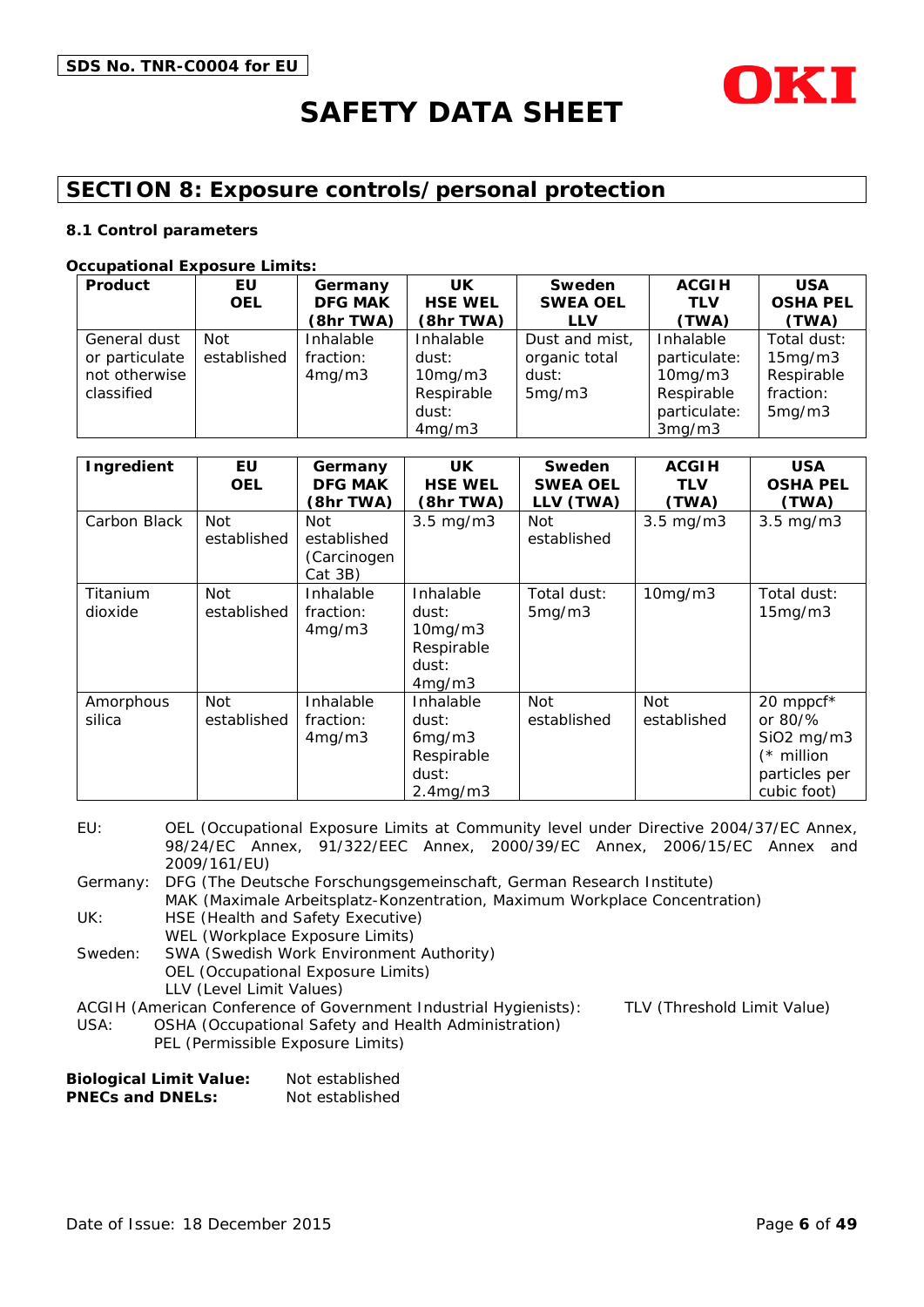

#### **8.2 Exposure controls**

**Appropriate engineering controls:** Good general ventilation should be sufficient under normal conditions of use.

| Individual Protection Measures, such as Personal Protective Equipment: |                                                                                                                                       |  |  |  |  |
|------------------------------------------------------------------------|---------------------------------------------------------------------------------------------------------------------------------------|--|--|--|--|
| Eye protection:                                                        | Protective goggles or safety glasses are recommended.                                                                                 |  |  |  |  |
| <b>Skin protection:</b>                                                | Gloves are recommended.                                                                                                               |  |  |  |  |
| <b>Respiratory protection:</b>                                         | Personal respiratory mask is not required under normal<br>conditions of use, but a respirator is needed in case of<br>dust formation. |  |  |  |  |
| <b>Thermal Hazards:</b>                                                | None anticipated.                                                                                                                     |  |  |  |  |

**Environmental exposure controls:** Avoid release to the environment.

# **SECTION 9: Physical and chemical properties**

#### **9.1 Information on basic physical and chemical properties**

| <b>Appearance:</b>                              | Fin |
|-------------------------------------------------|-----|
| Odour:                                          | No  |
| <b>Odour Threshold:</b>                         | No  |
| <b>pH:</b>                                      | No  |
| Melting point / Freezing Point:                 | No  |
| <b>Initial Boiling Point and Boiling Range:</b> | No  |
| <b>Flash Point:</b>                             | No  |
| <b>Evaporation Rate:</b>                        | No  |
| Flammability:                                   | No  |
| Upper / Lower Flammability or Explosive Limits: | No  |
| <b>Vapour Pressure:</b>                         | No  |
| <b>Vapour Density:</b>                          | No  |
| <b>Relative Density:</b>                        | ab  |
| Solubility(ies):                                | Ne  |
|                                                 |     |

Partition Coefficient (n-Octanol/Water): Not data available. **Auto-ignition Temperature:** Not data available. **Decomposition Temperature:** Not data available. **Viscosity:** Not applicable. **Explosive Properties:** Finely dispersed particles form explosive

#### **Oxidising Properties:** No data available.

#### **9.2 Other information**

None.

**A** black powder. Ine or slight plastic-like odour. data available. *pt* applicable. *Melticable. I* applicable. *Fabble*. **Examplicable.** data available. data available. *<u>B</u>* Responsive. *I* applicable. *Relation* 1.2 (water = 1) **Solubility(ies):** Negligible in water. Partially soluble in some organic solvents such as toluene and tetrahydrofuran. mixture with air.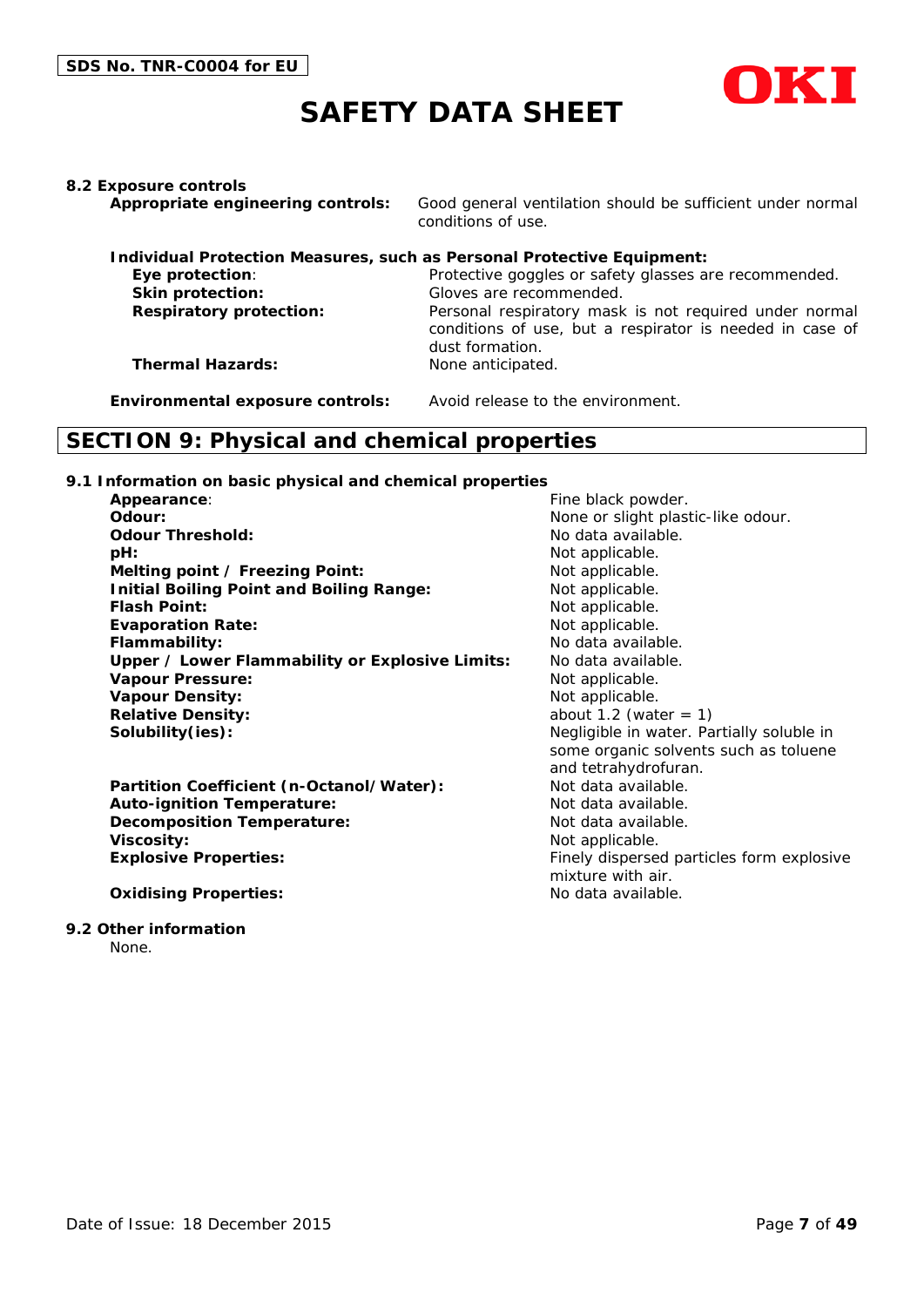



# **SECTION 10: Stability and reactivity**

| 10.1 Reactivity:                         | Stable under normal conditions.                                                                                               |
|------------------------------------------|-------------------------------------------------------------------------------------------------------------------------------|
| 10.2 Chemical stability:                 | Stable under normal ambient, anticipated storage and<br>handling conditions of temperature and pressure.                      |
| 10.3 Possibility of hazardous reactions: | None except dust explosion when finely dispersed. Keep<br>away from sources of ignition such as sparks and open<br>flames.    |
| 10.4 Conditions to avoid:                | Excessive heat, Dust formation                                                                                                |
| 10.5 Incompatible materials:             | Strong oxidisers, which could vigorously oxidise organic<br>materials in this mixture and cause a fire in an extreme<br>case. |
| 10.6 Hazardous decomposition products:   | Carbon monoxide and carbon dioxide                                                                                            |

### **SECTION 11: Toxicological information**

According to our test results of this or similar mixture and the information provided by the suppliers about the substances contained in this mixture, seriously damaging effect is not expected when this mixture is treated in accordance with standard industrial practices and legal requirements. Refer to Section 2 for potential health effects and Section 4 for first aid measures.

#### **11.1 Information on toxicological effects**

| <b>Acute toxicity:</b>            |                                                                                            |  |  |  |
|-----------------------------------|--------------------------------------------------------------------------------------------|--|--|--|
| Ingestion:                        | LD50 rat>5,000mg/kg (OECD 425) (a similar product)                                         |  |  |  |
| Inhalation:                       | LD50 rat > 5.36mg/L (OECD 403)                                                             |  |  |  |
| <b>Skin Contact:</b>              | LD50 rat>5,000mg/kg (OECD 402)                                                             |  |  |  |
| Irritation / Corrosivity:         |                                                                                            |  |  |  |
| Skin corrosion/irritation:        | This mixture is classified as a non irritant to the dermal                                 |  |  |  |
|                                   | tissue of rabbit. (OECD 404)                                                               |  |  |  |
| Serious eye damage/irritation:    | This mixture is classified as a non irritant to the ocular<br>tissue of rabbit. (OECD 405) |  |  |  |
| Sensitisation:                    |                                                                                            |  |  |  |
| <b>Skin Sensitisation:</b>        | potential negative<br><b>Skin</b><br>sensitising<br>(quinea<br>pigs,                       |  |  |  |
|                                   | Magnusson & Klingsman's criteria) (OECD 406)                                               |  |  |  |
| <b>Respiratory Sensitisation:</b> | No test data available.                                                                    |  |  |  |
|                                   |                                                                                            |  |  |  |
|                                   |                                                                                            |  |  |  |

#### **Repeat Dose Toxicity:**

No test data available.

Inhalation test of a toner for two years showed no significant carcinogenicity. (Reference 1) In rats chronic exposure to toner concentrations 4mg/m3 and over lead to an accumulation of particles in the lung as well as to persistent inflammatory processes and slight to moderate fibrotic changes in the lungs of rats. In hamsters these effects were only observed at significantly higher concentrations (>20mg/m3). The particle accumulation in the lung tissue of the experimental animals is attributed to a damage and overload of the lung clearance mechanisms and is called "lung overloading". This is not an effect specific to toner dust but is generally observed when high concentrations of other, slightly soluble dusts are inhaled. The lowest-observable-effect-level (LOEL) was 4mg/m3 and the no-observable-effect-level (NOEL) was 1mg/m3 in rats. The NOEL was greater 6mg/m3 in hamsters. (Reference 2) Toner concentration under the normal use of this product is estimated less than 1mg/m3.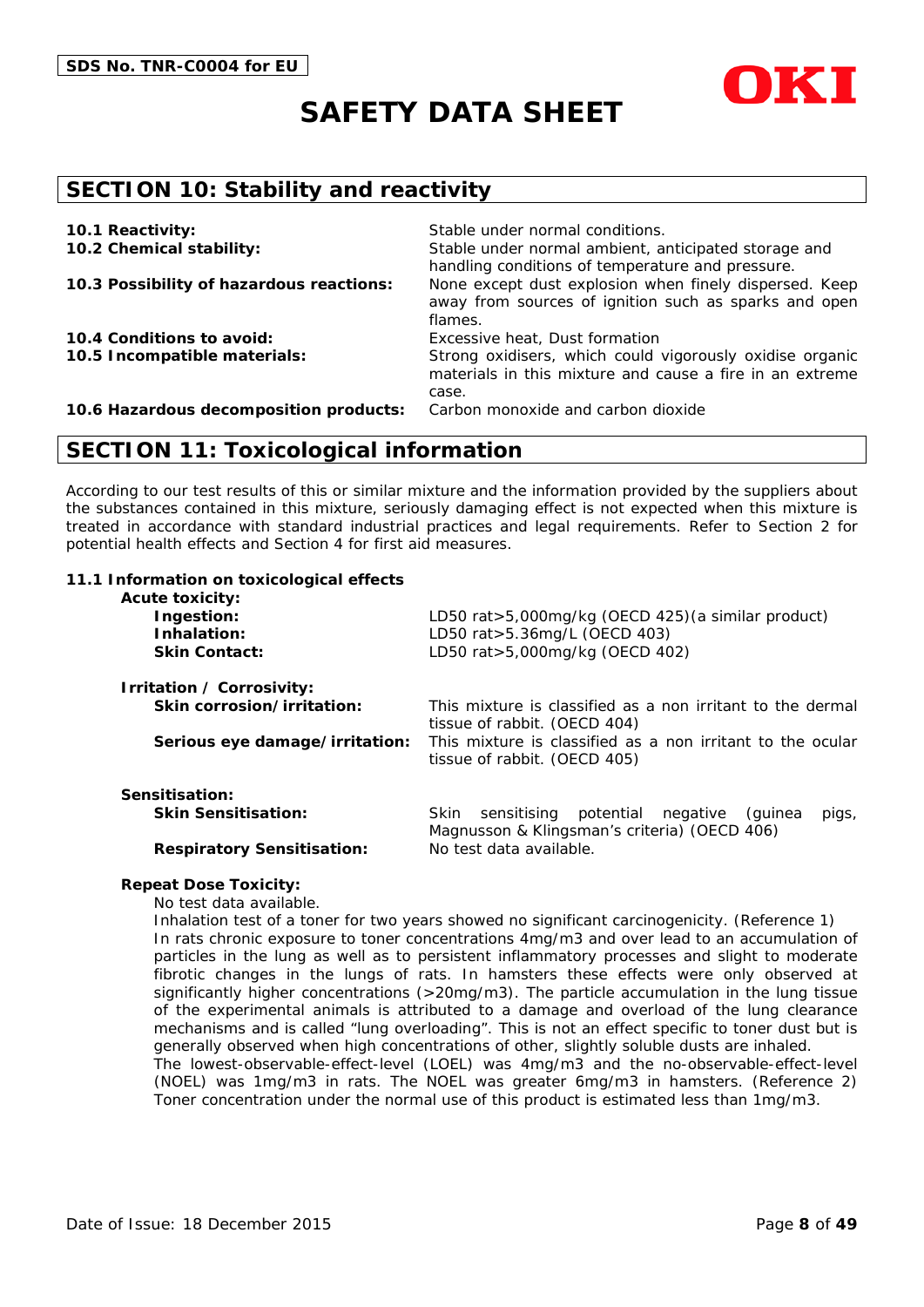

#### **Carcinogenicity:**

No test data available.

Carbon Black is listed by IARC as a group 2B (possibly carcinogenic to humans), but IARC monographs vol. 65 and 93 state that there is inadequate evidence in humans for carcinogenicity of carbon black. Inhalation test of a toner for two years (Reference 1) and studies by Muhle et al. (Reference 2) showed no significant carcinogenicity. In addition IARC monograph vol. 93 states that no significant exposure to carbon black is thought to occur during the use of products in which carbon black is bound to other materials, such as rubber, printing ink or paint. Carbon black in this mixture is in a bound form.

Titanium dioxide is listed by as a Group 2B (possibly carcinogenic to humans); however, inhalation tests of titanium dioxide by Muhle et al. (Reference 2) showed no significant carcinogenicity. Moreover, IARC monograph vol. 93 states that exposure levels are assumed to be lower in the user industries, with the possible exception of workers who handle large quantities of titanium dioxide. Titanium oxide in this mixture is within small quantity and most in a bound form. Therefore, no significant exposure to titanium dioxide is thought to occur during the use of the product.

#### **Mutagenicity:**

Ames test (Salmonella typhimurium, Escherichia coli) negative.

#### **Toxicity for Reproduction:**

No test data available.

#### **STOT (Specific Target Organ Toxicity) - single exposure:**

No test data available.

#### **STOT - repeated exposure:**

No test data available.

Inhalation test of a toner for two years showed no significant carcinogenicity. (1)

In rats chronic exposure to toner concentrations 4mg/m3 and over lead to an accumulation of particles in the lung as well as to persistent inflammatory processes and slight to moderate fibrotic changes in the lungs of rats. In hamsters these effects were only observed at significantly higher concentrations (>20mg/m3). The particle accumulation in the lung tissue of the experimental animals is attributed to a damage and overload of the lung clearance mechanisms and is called "lung overloading". This is not an effect specific to toner dust but is generally observed when high concentrations of other, slightly soluble dusts are inhaled.

The lowest-observable-effect-level (LOEL) was 4mg/m3 and the no-observable-effect-level (NOEL) was 1mg/m3 in rats. The NOEL was greater 6mg/m3 in hamsters. (2) Toner concentration under the normal use of this product is estimated less than 1mg/m3.

#### **Toxicokinetcs, Metabolism and Distribution:**

No information available.

#### **Other Information:**

None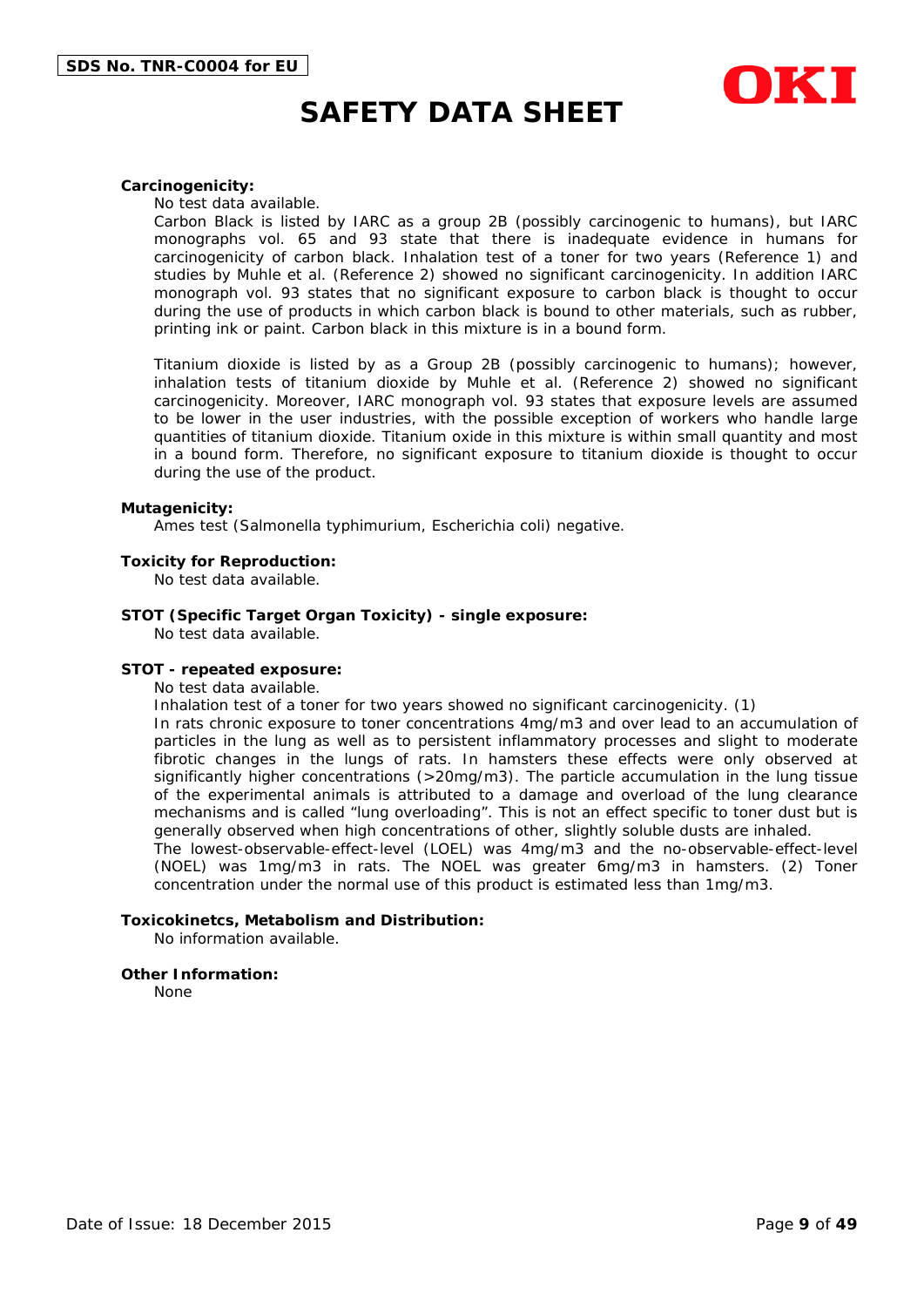

# **SECTION 12: Ecological information**

According to the information provided by suppliers about the substances contained in this mixture, this mixture is not expected to be harmful to ecology.

#### **12.1 Toxicity:** Not data available.

- 12.2 Persistence and degradability: Not data available.
- **12.3 Bioaccumulative potential:** Not data available.
- **12.4 Mobility in soil:** Not data available.
- 

**12.6 Other adverse effects:** Not data available.

**12.5 Results of PBT and vPvB assessment:** No result that indicates of his product meet(s) the PBT or vPvB criteria under Regulation (EC) No 1907/2006.

### **SECTION 13: Disposal considerations**

#### **13.1 Waste treatment methods**

Waste material may be landfilled or incinerated in compliance with all EU/national/regional/local provisions.

Do not dump this product into sewers, on the ground, or into any body of water.

# **SECTION 14: Transport information**

- 
- 
- 
- 

**14.1 UN number:** None assigned in accordance with UN Model Regulations. **14.2 UN proper shipping name:** None assigned in accordance with UN Model Regulations. **14.3 Transport hazard Class:** None assigned in accordance with UN Model Regulations. **14.4 Packing group:** None assigned in accordance with UN Model Regulations. **14.5 Environmental hazards:** Not classified as hazardous in accordance with UN Model Regulations. Not classified as marine pollutant in accordance with the IMDG Code.

**14.6 Special precautions for user:** See Section 2. **14.7 Transport in bulk according to Annex II of MARPOL 73/78 and**

**the IBC Code:** Not applicable.

UN Model Regulations: Recommendations on the TRANSPORT OF DANGEROUS GOODS issued by UN.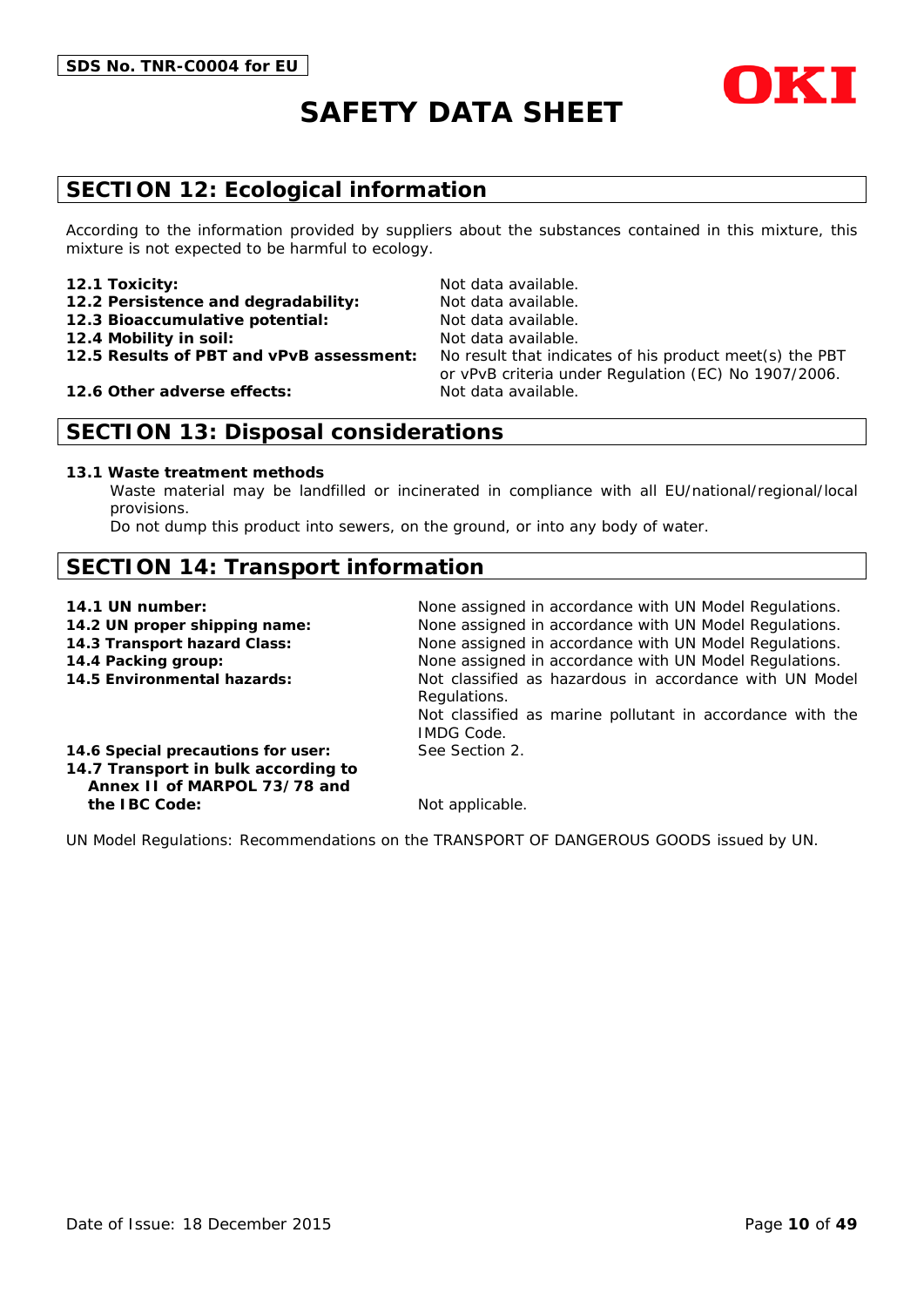

# **SECTION 15: Regulatory information**

**15.1 Safety, health and environmental regulations/legislation specific for the substance or mixture**

| <b>EU Information</b><br>Directive 2011/65/EU (ROHS):<br><b>Regulation (EC) No 850/2004:</b><br><b>Regulation (EC) No 689/2008:</b><br>Regulation (EC) No 1005/2009: | This mixture complies with the RoHS Directive.<br>Not subject to regulation.<br>Not subject to regulation.<br>Not subject to regulation.                                |
|----------------------------------------------------------------------------------------------------------------------------------------------------------------------|-------------------------------------------------------------------------------------------------------------------------------------------------------------------------|
| 79/117/EEC                                                                                                                                                           | (EC) No 850/2004: Regulation (EC) No 850/2004 of the European Parliament and of the Council<br>of 29 April 2004 on persistent organic pollutants and amending Directive |
|                                                                                                                                                                      | (EC) No 689/2008: Regulation (EC) No 689/2008 of the European Parliament and of the Council<br>of 17 June 2008 concerning the export and import of dangerous chemicals  |
|                                                                                                                                                                      | (EC) No 1005/2009: Regulation (EC) No 1005/2009 of the European Parliament and of the<br>Council of 16 September 2009 on substances that deplete the ozone layer        |
| CERCLA Reportable Quantity (40 CFR 117, 302): Not applicable.<br><b>SARA Title III (EPRCA)</b>                                                                       |                                                                                                                                                                         |
|                                                                                                                                                                      |                                                                                                                                                                         |
| Section 302 (40 CFR 355):<br>Section 311/312 (40 CFR 370):                                                                                                           | Not applicable.<br>Carbon Black                                                                                                                                         |
|                                                                                                                                                                      | Immediate health hazard: No                                                                                                                                             |
|                                                                                                                                                                      | Chronic health hazard: No (Carbon Black is bound<br>within the mixture.)                                                                                                |
|                                                                                                                                                                      | Sudden realease of pressure hazard: No<br>Reactive hazard: No                                                                                                           |
| Section 313 (40 CFR 372):                                                                                                                                            | Not applicable to this mixture.                                                                                                                                         |
| <b>California Proposition 65:</b>                                                                                                                                    | This product is in compliance with the regulation as all<br>ingredients are bound within the mixture.                                                                   |
| 15.2 Chemical Safety Assessment:                                                                                                                                     | No chemical safety assessment has been carried out for<br>this mixture by the supplier.                                                                                 |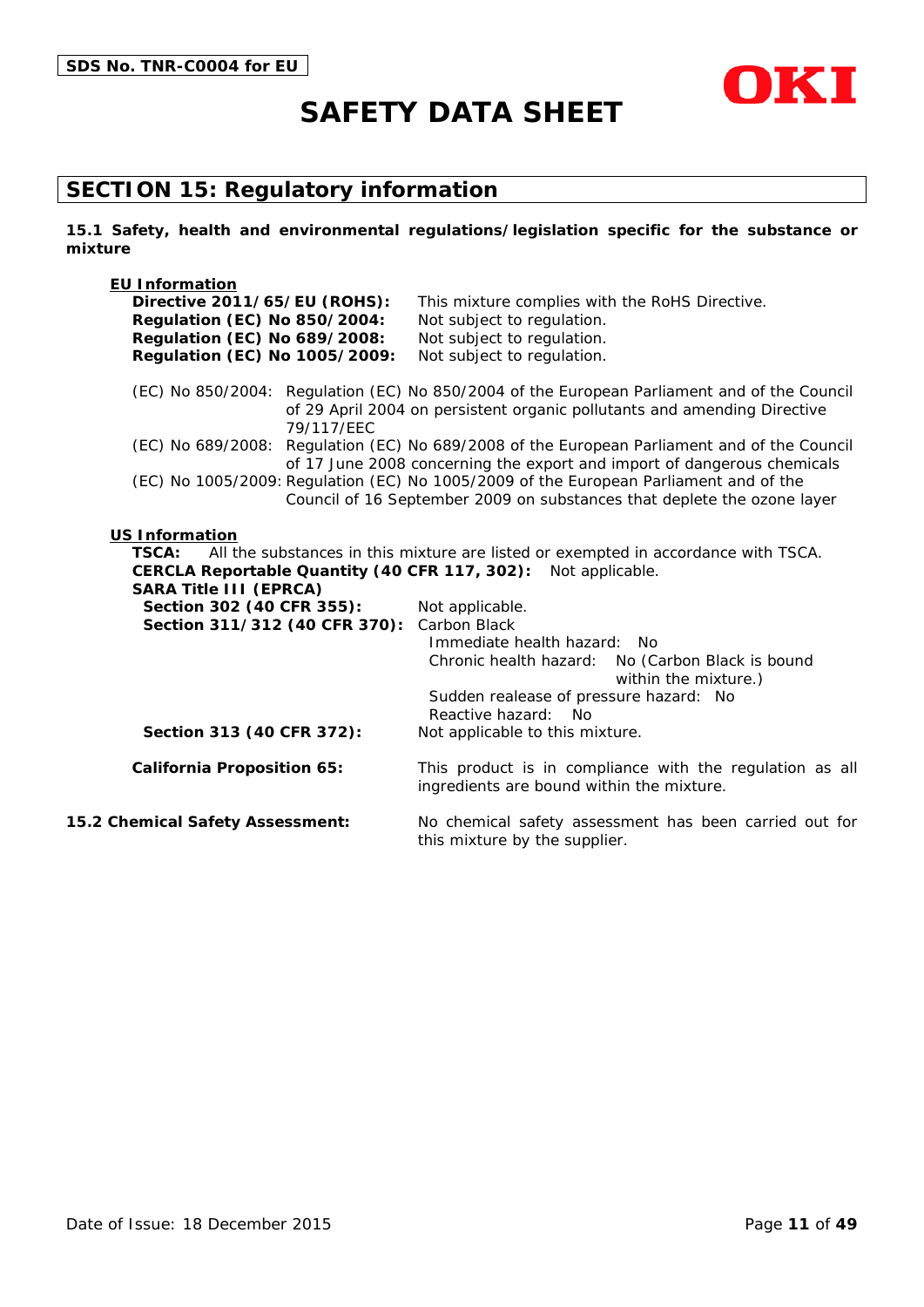

### **SECTION 16: Other information**

#### **Sections containing revisions and/or new statements:**

Fully revised in accordance with Regulations (EC) No 1907/2006 (REACH), 1272/2008 (CLP) and (EU) No 453/2010 (amending REACH).

#### **Annex to the extended Safety Data Sheet (eSDS):** None

#### **Legend to Abbreviations:**

| <b>ADN</b>        | Accord European relatif au transport international des marchandises Dangereuses                                 |  |  |  |  |  |
|-------------------|-----------------------------------------------------------------------------------------------------------------|--|--|--|--|--|
|                   | par voies de Navigation interieures (European agreement concerning the                                          |  |  |  |  |  |
|                   | international carriage of dangerous goods by inland waterways)                                                  |  |  |  |  |  |
| ADR               | Accord European relatif au transport international des marchandises Dangereuses                                 |  |  |  |  |  |
|                   | par Route (The European agreement on cross-border transportation of dangerous                                   |  |  |  |  |  |
| CAS               | goods by road)<br><b>Chemical Abstracts Service</b>                                                             |  |  |  |  |  |
| <b>CERCLA</b>     |                                                                                                                 |  |  |  |  |  |
| <b>CFR</b>        | Comprehensive Environmental Response Compensation and Liability Act                                             |  |  |  |  |  |
| <b>CLP</b>        | Code of Federal Regulations<br>Regulation (EC) No 1272/2008 of the European Parliament and of the Council of 16 |  |  |  |  |  |
|                   | December 2008 on classification, labelling and packaging of substances and                                      |  |  |  |  |  |
|                   | mixtures, amending and repealing Directives 67/548/EEC and 1999/45/EC, and                                      |  |  |  |  |  |
|                   | Regulation (EC) No 1907/2006.                                                                                   |  |  |  |  |  |
| <b>DNEL</b>       | Derived No-Effect Level                                                                                         |  |  |  |  |  |
| <b>DOT</b>        | Department of Transport                                                                                         |  |  |  |  |  |
| EC                | <b>European Community</b>                                                                                       |  |  |  |  |  |
| EC50              | Half maximal (50%) Effective Concentration                                                                      |  |  |  |  |  |
| ErC <sub>50</sub> | EC50 in terms of reduction of growth rate                                                                       |  |  |  |  |  |
| EEC               | European Economic Community                                                                                     |  |  |  |  |  |
| <b>EPCRA</b>      | Emergency Planning and Community Right-to-know Act                                                              |  |  |  |  |  |
| EU                | European Union                                                                                                  |  |  |  |  |  |
| <b>GHS</b>        | Globally Harmonised System of Classification and Labelling of Chemicals                                         |  |  |  |  |  |
| <b>IARC</b>       | International Agency for Research on Cancer                                                                     |  |  |  |  |  |
| <b>IATA</b>       | International Air Transport Association                                                                         |  |  |  |  |  |
| <b>ICAO</b>       | International Civil Aviation Organisation                                                                       |  |  |  |  |  |
| <b>IC50</b>       | Half maximal (50%) Inhibitory Concentration                                                                     |  |  |  |  |  |
| <b>IMDG</b>       | International Medical Guide for Ships                                                                           |  |  |  |  |  |
| LD50              | Lethal Dose, 50% kill                                                                                           |  |  |  |  |  |
| OECD              | Organisation for Economic Co-operation and Development                                                          |  |  |  |  |  |
| <b>OSHA</b>       | Occupational Safety and Health Administration                                                                   |  |  |  |  |  |
| <b>PELS</b>       | Permissible Exposure Limits                                                                                     |  |  |  |  |  |
| <b>PBT</b>        | Persistent, Bio accumulative and Toxic                                                                          |  |  |  |  |  |
| <b>PNEC</b>       | Predicted No-Effect Concentration                                                                               |  |  |  |  |  |
| <b>REACH</b>      | Regulation (EC) No 1907/2006 of the European Parliament and of the Council of 18                                |  |  |  |  |  |
|                   | December 2006 concerning the Registration, Evaluation, Authorisation and                                        |  |  |  |  |  |
|                   | Restriction of Chemicals (REACH), establishing a European Chemicals Agency,                                     |  |  |  |  |  |
|                   | amending Directive 1999/45/EC and repealing Council Regulation (EEC) No 793/93                                  |  |  |  |  |  |
|                   | and Commission Regulation (EC) No 1488/94 as well as Council Directive                                          |  |  |  |  |  |
|                   | 76/769/EEC and Commission Directives 91/155/EEC, 93/67/EEC, 93/105/EC and<br>2000/21/EC                         |  |  |  |  |  |
| <b>RID</b>        | Reglement International concernant le transport des marchandises Dangereuses                                    |  |  |  |  |  |
|                   | par chemin de fer (The international regulations covering transportation of                                     |  |  |  |  |  |
|                   | dangerous goods by rail)                                                                                        |  |  |  |  |  |
| <b>RoHS</b>       | Directive 2011/65/EC of the European Parliament and of the Council of 8 June 2011                               |  |  |  |  |  |
|                   | on the Restriction of the use of certain Hazardous Substances in electrical and                                 |  |  |  |  |  |
|                   | electronic equipment                                                                                            |  |  |  |  |  |
| <b>SARA</b>       | Superfund Amendments and Reauthorisation Act of 1986                                                            |  |  |  |  |  |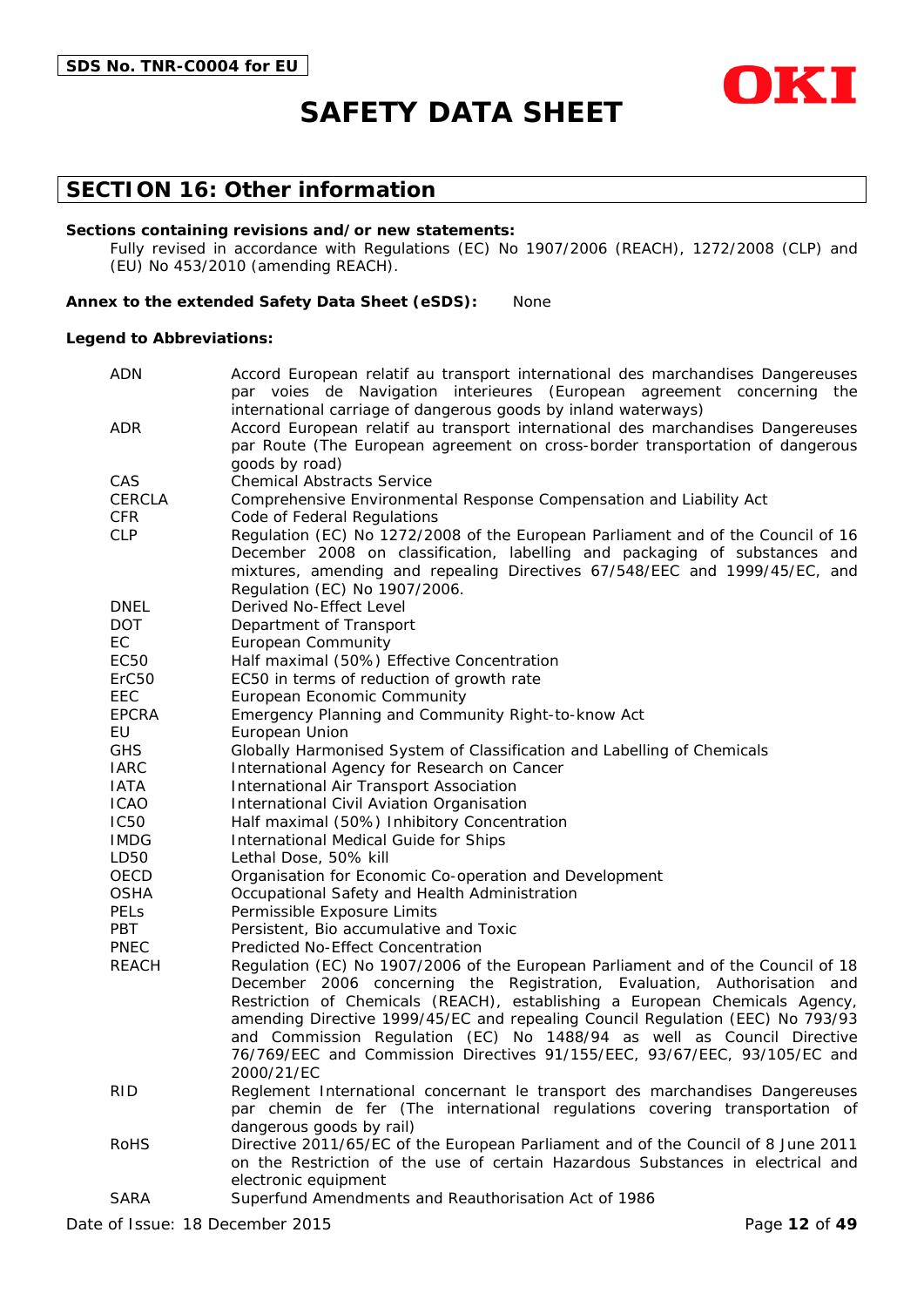

| SDS.        | Safety Data Sheet                         |
|-------------|-------------------------------------------|
| <b>SVHC</b> | Substances of Very High Concern           |
| <b>TSCA</b> | <b>Toxic Substances Control Act</b>       |
| TI V        | <b>Threshold Limit Value</b>              |
| TWA         | Time Weighted Average                     |
| UN          | <b>United Nations</b>                     |
| vPvB        | very Persistent and very Bio accumulative |

#### **Literature References:**

(1)"Negative Effect of Long-term Inhalation of Toner on Formation of 8-Hydroxydeooxyguanosine in DNA in the Lungs of Rats in Vivo."

Yasuo Morimoto, et. Al., Inhalation Toxicology, Vol. 17 (13) 749-753 (2005)

(2)Studies by Muhle, Bellmann, Cruetzenberg et al.

"Lung clearance and retention of toner, utilising a tracer technique during chronic inhalation exposure in rats"

Fundam. Appl. Toxicol 17 (1991) p.300-313

"Lung clearance and retention of toner, TiO2, and crystalline silica, utilising a tracer technique during chronic inhalation exposure in Syrian golden hamsters."

Inhal. Toxicol 10 (1998) p.731-751

"Subchronic inhalation study of toner in rats" Inhal. Toxicol 2 (1990) p.341-360

"Pulmonary response to toner upon chronic inhalation exposure in rats"

Fundam. Appl. Toxicol 17 (1991) p.280-299

"Pulmonary response to toner, utilising TiO2, and crystalline silica, upon chronic inhalation exposure in Syrian golden hamsters."

Inhal. Toxicol 10 (1998) p.699-729

### **Full texts of Risk Phrases, Hazard Statements, Safety Phrases and/or Precautionary Statements in Section 3:**

None

*This information is based on our current knowledge and is intended to describe the product for the purposes of health, safety and environmental requirements only. It should not therefore be construed as guaranteeing any specific property of the product*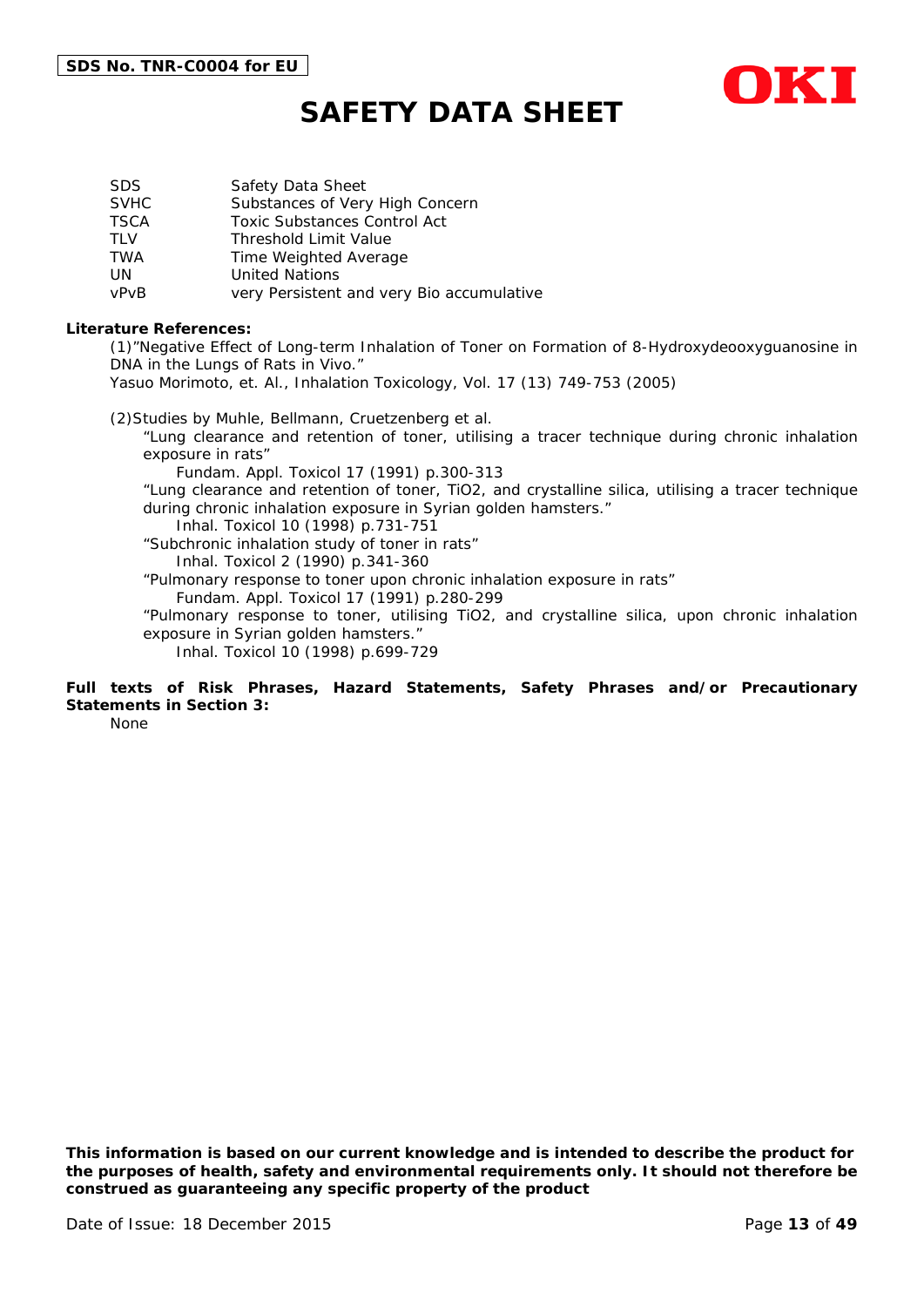

# **SECTION 1: Identification of the substance/mixture and of the company/undertaking**

**1.1 Product identifier**

**Product name:** Yellow toner powder (cartridge) for C9600/C9650/C9655 Series C9750 Series C9800/C9850 Series ES2640 Series ES3640 Series (Toner powder name: OKT1Y)

**Product description:** Yellow Toner

- **1.2 Relevant identified uses of the substance or mixture and uses advised against Material uses:** For electrophotographic printing systems
- **1.3 Details of the supplier of the safety data sheet Manufacturer:** OKI Data Corporation 3-1 Futaba-cho, Takasaki-shi, Gunma. 370-8585 Japan Tel: +81 27-328-6366 Fax: +81-27-328-6398

**Supplier:** OKI Europe Limited Blays House, Wick Road, Egham, Surrey, TW20 0HJ, UK Tel: +44 (0) 208 219 2190 Fax: +44 (0) 208 219 2199 e-mail:SDSQuestions@okieurope.com

**1.4 Emergency telephone number OKI Europe Limited:** +44 (0) 208 219 2190

(Supported 09:00 to 17:00 UK Time, Monday to Friday except Bank Holidays)

# **SECTION 2: Hazards identification**

**2.1 Classification of the substance or mixture Product definition:** Mixture **Directive 67/548/EEC and 1999/45/EC:** Not classified as dangerous. **Regulation (EC) No. 1272/2008:** Not classified as hazardous.

**2.2 Label elements**

**Symbol & Indication of Danger:** Not Required **Risk Phrase:** Not Required **Safety Advice:** Not Required **Dangerous Component:** Not Required

**Applicable Label Elements in accordance with Section A and B of Annex V to Directive** 

**1999/45/EC:** Not Required

**Applicable Label Elements in accordance with Part2 of Annex II to Regulation (EC) No** 

**1272/2008:** Not Required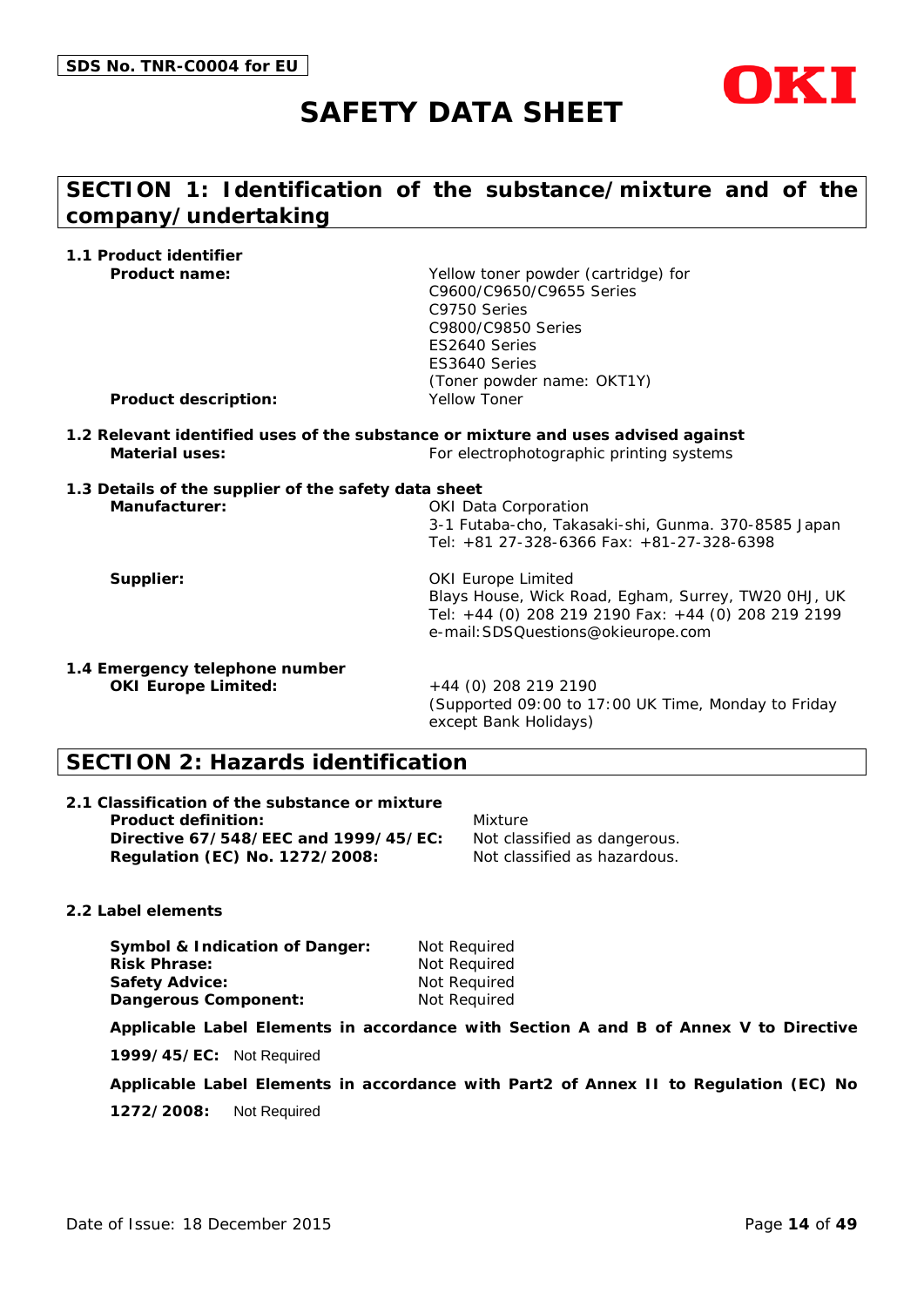

#### **2.3 Other hazards**

**Information on whether the substance or mixture meets the criteria for PBT or vPvB in accordance with Annex XIII to Regulation (EC) No 1907/2006:** No

| <b>Dust Explosion:</b>                            | This mixture, like most organic powders, can cause a dust<br>explosion if particles form thick clouds. |
|---------------------------------------------------|--------------------------------------------------------------------------------------------------------|
| Irritation of respiratory tract:                  | Slight irritation of respiratory tract may occur with exposure<br>to large amount of toner dust.       |
| <b>Skin Irritation:</b><br><b>Eye Irritation:</b> | Minimal skin irritation may occur.<br>Irritation may occur by mechanical abrasion                      |

# **SECTION 3: Composition/information on ingredients**

**Substance/mixture:** Mixture

#### **Substances in the Mixture referred to in Points 3.2.1 or 3.2.2 of Annex II to Regulation (EC) No 1272/2008:**

| <b>Chemical Identity</b><br>of the substance | EC No./CAS No. | Ranges<br>of $%$ by<br>mass | Classification according<br>to Directive 67/548/EE<br><b>Risk Phase*</b> | <b>Classification according</b><br>to Regulation (EC) No.<br>1272/2008<br>Hazard Class /<br>Statement* |
|----------------------------------------------|----------------|-----------------------------|--------------------------------------------------------------------------|--------------------------------------------------------------------------------------------------------|
|                                              |                |                             |                                                                          |                                                                                                        |
| None                                         |                |                             |                                                                          |                                                                                                        |

\*Full texts of Risk phrases and Hazard statements as listed in Section 16.

#### **Substances in the Mixture not meeting the Criteria for Classifiication:**

| <b>Chemical Identity of the</b><br>substance | EC No./CAS No.<br>or other unique identifier | Ranges<br>of % by<br>mass | <b>Classification according to</b><br>Directive 67/548/EE and<br>Regulation (EC) No.<br>1272/2008 |
|----------------------------------------------|----------------------------------------------|---------------------------|---------------------------------------------------------------------------------------------------|
| Styrene arcylate copolymer                   | NJTSRN202775807-6000                         | 80-90                     | Not Classified                                                                                    |
| Wax                                          | NJTSRN202775807-6001                         | $5 - 15$                  | Not Classified                                                                                    |
| Pigment                                      | NJTSRN202775807-6004                         | $3 - 10$                  | Not Classified                                                                                    |
| Amorphous silica                             | 231-545-4/7631-86-9                          | $1 - 3$                   | Not Classified                                                                                    |
| Titanium dioxide                             | 236-675-5/13463-67-7                         | $0.1 - 0.9$               | Not Classified                                                                                    |

NJTSRN: New JerseyTrade Secret Registry Number (United State)

Refer to Section 8 for the exposure limits and Section 11 for toxicological information.

#### **Carcinogens:**

This mixture contains titanium dioxide listed by IARC as Group 2B (possibly carcinogenic to humans); however, no significant exposure to titanium dioxide is thought to occur during the use of the product because titanium dioxide is mostly in a bound form in this mixture.

#### **Substances in Annex XIV to Regulation (EC) No 1907/2006 (Authorisation) or the Candidate List of SVHC:**

None.

#### **Substances in Annex XVII to Regulation (EC) No 1907/2006 (Restriction):**

None.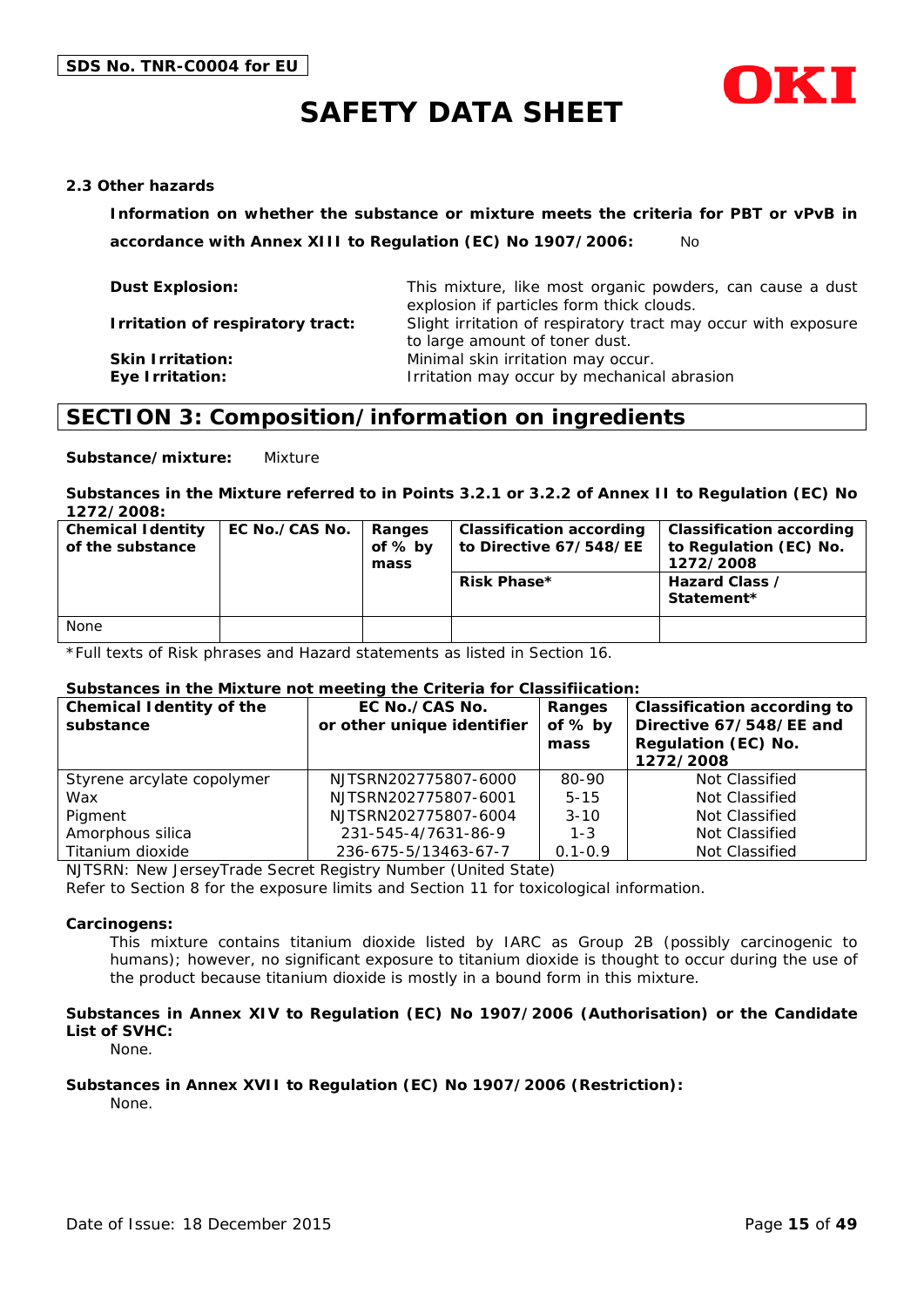

### **SECTION 4: First aid measures**

#### **4.1 Description of first aid measures**

| Inhalation:          | Provide fresh air immediately. If symptoms occur, seek medical advice.                                                                               |
|----------------------|------------------------------------------------------------------------------------------------------------------------------------------------------|
| <b>Skin contact:</b> | Wash out particles with plenty of water and soap. If irritation develops, seek<br>medical advice.                                                    |
| Eye contact:         | Do not rub eyes. Immediately rinse with plenty of clean running water until<br>particles are washed out. If irritation persists seek medical advice. |
| Ingestion:           | Clean mouth out with water. Drink several glasses of water. If sickness<br>develops, seek medical advice.                                            |

#### **4.2 Most important symptoms and effects, both acute and delayed**

- **Acute:** Exposure to excessive amounts of dust may cause physical irritation to respiratory tract.
- **Delayed:** Prolonged inhalation of excessive amounts of dust may damage lungs.

#### **4.3 Indication of any immediate medical attention and special treatment needed**

Immediate medical attention may be required in an unlikely event of extreme inhalation, eye contact or unusual reaction due to physical idiosyncrasy of the person.

### **SECTION 5: Firefighting measures**

#### **5.1 Extinguishing media**

| Suitable extinguishing media:   | Carbon dioxide, Water, Foam, Dry chemical |
|---------------------------------|-------------------------------------------|
| Unsuitable extinguishing media: | None known                                |

#### **5.2 Special hazards arising from the substance or mixture**

**Dust Explosion:** This mixture, like most organic powders, is capable of creating an explosive dust when particles are dispersed in air. **Hazardous Combustion Products:** Carbon Monoxide and carbon dioxide.

#### **5.3 Advice for firefighters**

Firefighters should wear protective equipment such as gloves, glasses, boots and respiratory mask as needed.

Do not breather fumes.

Keep containers cool with water spray if exposed to fire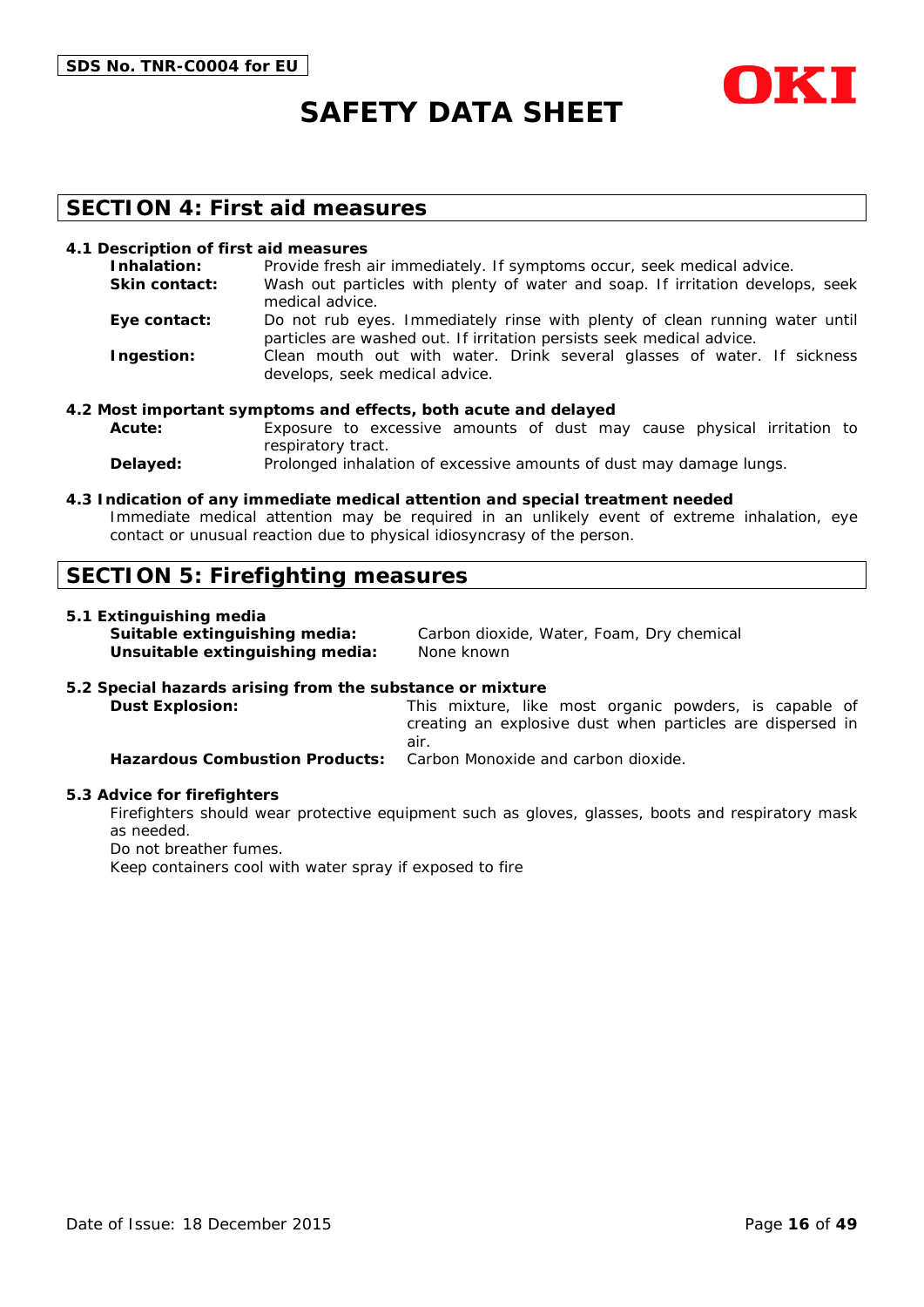



### **SECTION 6: Accidental release measures**

#### **6.1 Personal precautions, protective equipment and emergency procedures**

For Non-Emergency Personnel: Avoid Dust formation. Remove Ignition sources. Do not breathe dust. Wear personal protective equipment as described in Section 8. For Emergency Responders: Fabric for personal protective clothing should block particles of the product as small as 3um

#### **6.2 Environmental precautions**

Do not discharge into drains or the environment.

#### **6.3 Methods and materials for containment and cleaning up**

Eliminate sources of ignition and flammables. Vacuum or sweep the materials into a sealed container. If a vacuum cleaner or other tool is used, it must be dust explosion-proof. Dispose of the materials in accordance with EU/national/regional/regional requirements.

#### **6.4 Reference to other sections**

See Section 8 and 13.

### **SECTION 7: Handling and storage**

#### **7.1 Precautions for safe handling**

Keep out of reach of children

Avoid dust formation. Handle in adequately ventilated areas.

Do not breathe dust. Do not get in the eyes or on skin.

Wear personal protective equipment as recommended in Section 8.

Keep away from excessive heat and sources of ignition such as sparks and open flames.

Ensure all the equipment is electrically earthed / grounded before beginning operation.

Do not handle with strong oxidisers, which may vigorously oxidise organic materials in this mixture and cause a fire in an extreme case.

Avoid spills. Do not release to drains.

Do not eat, drink or smoke when handling this product.

Wash hands after handling this product.

Remove contaminated clothing and protective equipment before entering eating areas.

#### **7.2 Conditions for safe storage, including any incompatibilities**

Keep out of reach of children

Keep container closed and stored in a well ventilated dry place at room temperature.

Keep away from excessive heat and sources of ignition.

Do not store with strong oxidisers.

Avoid packaging materials with plasticiser, which may soften this product directly contacted.

#### **7.3 Specific end use(s)**

This product is a toner used in electrophotographic printers and copiers.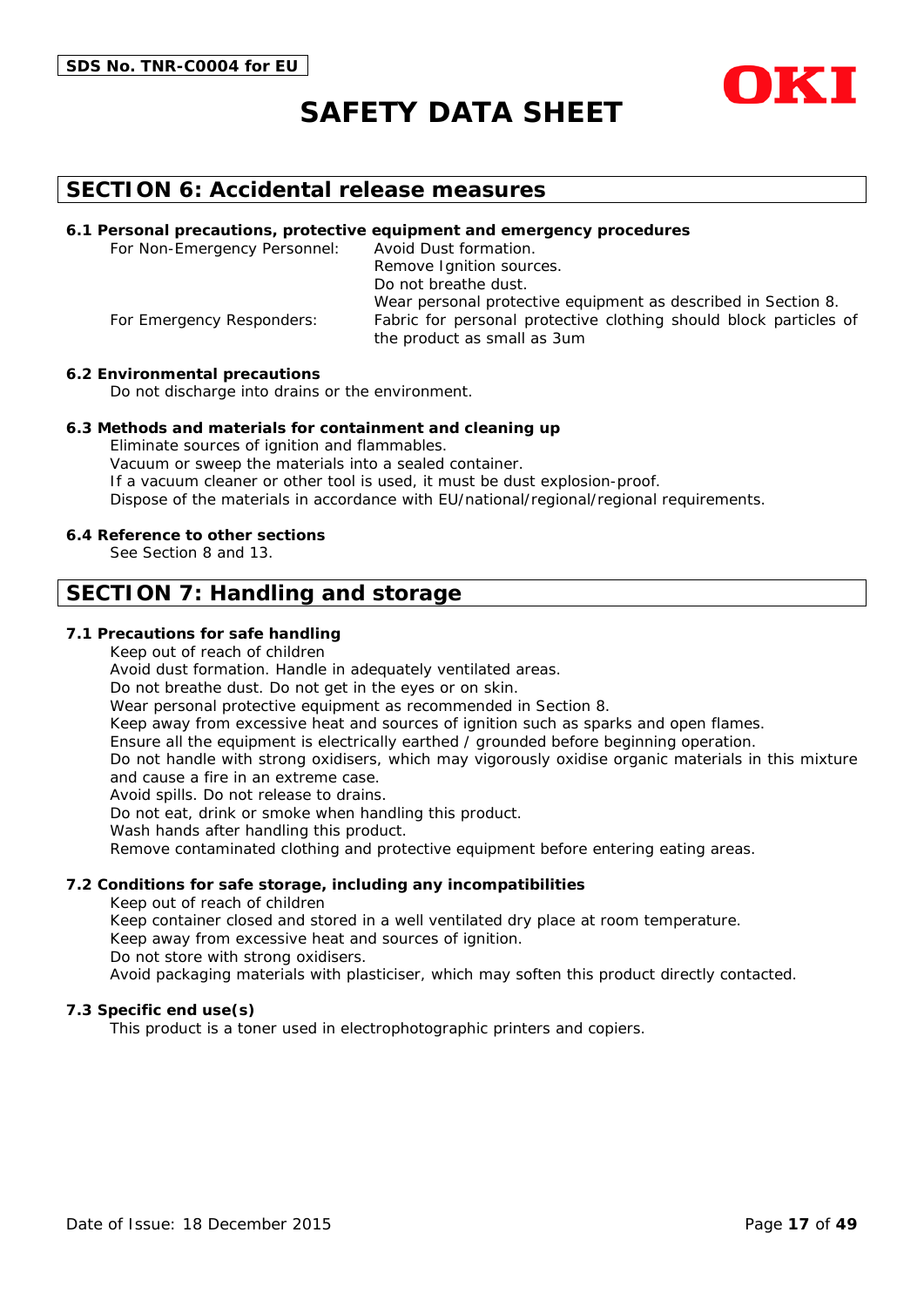

# **SECTION 8: Exposure controls/personal protection**

#### **8.1 Control parameters**

#### **Occupational Exposure Limits:**

| Product        | EU          | Germany        | <b>UK</b>      | Sweden          | <b>ACGIH</b>  | <b>USA</b>      |
|----------------|-------------|----------------|----------------|-----------------|---------------|-----------------|
|                | <b>OEL</b>  | <b>DFG MAK</b> | <b>HSE WEL</b> | <b>SWEA OEL</b> | <b>TLV</b>    | <b>OSHA PEL</b> |
|                |             | (8hr TWA)      | (8hr TWA)      | <b>LLV</b>      | (TWA)         | (TWA)           |
| General dust   | Not         | Inhalable      | Inhalable      | Dust and mist,  | Inhalable     | Total dust:     |
| or particulate | established | fraction:      | dust:          | organic total   | particulate:  | 15mg/m3         |
| not otherwise  |             | 4mg/m3         | 10mg/m3        | dust:           | $10$ mg/m $3$ | Respirable      |
| classified     |             |                | Respirable     | 5mg/m3          | Respirable    | fraction:       |
|                |             |                | dust:          |                 | particulate:  | 5mg/m3          |
|                |             |                | 4mg/m3         |                 | 3mg/m3        |                 |

| Ingredient          | EU<br><b>OEL</b>          | Germany<br><b>DFG MAK</b><br>(8hr TWA) | <b>UK</b><br><b>HSE WEL</b><br>(8hr TWA)                                     | Sweden<br><b>SWEA OEL</b><br>LLV (TWA) | <b>ACGIH</b><br><b>TLV</b><br>(TWA) | <b>USA</b><br><b>OSHA PEL</b><br>(TWA)                                                             |
|---------------------|---------------------------|----------------------------------------|------------------------------------------------------------------------------|----------------------------------------|-------------------------------------|----------------------------------------------------------------------------------------------------|
| Titanium<br>dioxide | <b>Not</b><br>established | Inhalable<br>fraction:<br>4mg/m3       | Inhalable<br>dust:<br>$10$ mg/m $3$<br>Respirable<br>dust:<br>4mg/m3         | Total dust:<br>5mg/m3                  | 10mg/m3                             | Total dust:<br>15mg/m3                                                                             |
| Amorphous<br>silica | <b>Not</b><br>established | Inhalable<br>fraction:<br>4mg/m3       | Inhalable<br>dust:<br>6mg/m3<br>Respirable<br>dust:<br>2.4 <sub>mq</sub> /m3 | Not<br>established                     | Not<br>established                  | 20 mppcf*<br>or $80\frac{9}{6}$<br>$SiO2$ mg/m $3$<br>$(*$ million<br>particles per<br>cubic foot) |

EU: OEL (Occupational Exposure Limits at Community level under Directive 2004/37/EC Annex, 98/24/EC Annex, 91/322/EEC Annex, 2000/39/EC Annex, 2006/15/EC Annex and 2009/161/EU)

Germany: DFG (The Deutsche Forschungsgemeinschaft, German Research Institute) MAK (Maximale Arbeitsplatz-Konzentration, Maximum Workplace Concentration)

UK: HSE (Health and Safety Executive)

WEL (Workplace Exposure Limits)

Sweden: SWA (Swedish Work Environment Authority) OEL (Occupational Exposure Limits) LLV (Level Limit Values)

ACGIH (American Conference of Government Industrial Hygienists): TLV (Threshold Limit Value)

USA: OSHA (Occupational Safety and Health Administration) PEL (Permissible Exposure Limits)

| <b>Biological Limit Value:</b> | Not established |
|--------------------------------|-----------------|
| <b>PNECs and DNELs:</b>        | Not established |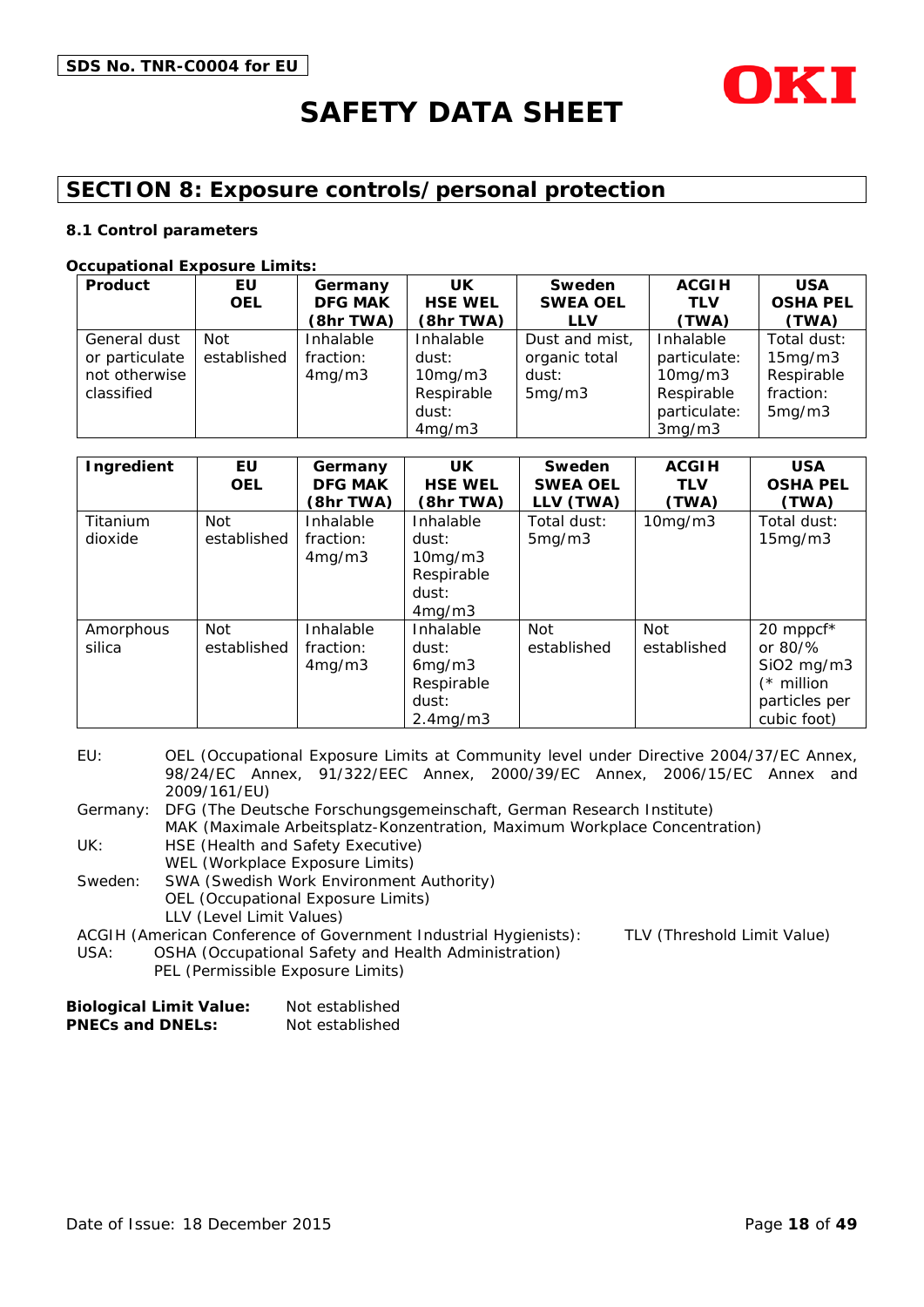

**8.2 Exposure controls**

**Appropriate engineering controls:** Good general ventilation should be sufficient under normal conditions of use.

|                                | Individual Protection Measures, such as Personal Protective Equipment:                                                                |
|--------------------------------|---------------------------------------------------------------------------------------------------------------------------------------|
| Eye protection:                | Protective goggles or safety glasses are recommended.                                                                                 |
| <b>Skin protection:</b>        | Gloves are recommended.                                                                                                               |
| <b>Respiratory protection:</b> | Personal respiratory mask is not required under normal<br>conditions of use, but a respirator is needed in case of<br>dust formation. |
| <b>Thermal Hazards:</b>        | None anticipated.                                                                                                                     |

**Environmental exposure controls:** Avoid release to the environment.

### **SECTION 9: Physical and chemical properties**

#### **9.1 Information on basic physical and chemical properties**

| Appearance:                                     | Fine yellow powder.                       |
|-------------------------------------------------|-------------------------------------------|
| Odour:                                          | None or slight plastic-like odour.        |
| <b>Odour Threshold:</b>                         | No data available.                        |
| pH:                                             | Not applicable.                           |
| Melting point / Freezing Point:                 | Not applicable.                           |
| <b>Initial Boiling Point and Boiling Range:</b> | Not applicable.                           |
| <b>Flash Point:</b>                             | Not applicable.                           |
| <b>Evaporation Rate:</b>                        | Not applicable.                           |
| Flammability:                                   | No data available.                        |
| Upper / Lower Flammability or Explosive Limits: | No data available.                        |
| <b>Vapour Pressure:</b>                         | Not applicable.                           |
| <b>Vapour Density:</b>                          | Not applicable.                           |
| <b>Relative Density:</b>                        | about 1.2 (water $= 1$ )                  |
| Solubility(ies):                                | Negligible in water. Partially soluble in |
|                                                 | some organic solvents such as toluene     |
|                                                 | and tetrahydrofuran.                      |
| Partition Coefficient (n-Octanol/Water):        | Not data available.                       |
| <b>Auto-ignition Temperature:</b>               | Not data available.                       |
| <b>Decomposition Temperature:</b>               | Not data available.                       |
| <b>Viscosity:</b>                               | Not applicable.                           |
| <b>Explosive Properties:</b>                    | Finely dispersed particles form explosive |
|                                                 | mixture with air.                         |
| <b>Oxidising Properties:</b>                    | No data available.                        |

#### **9.2 Other information**

None.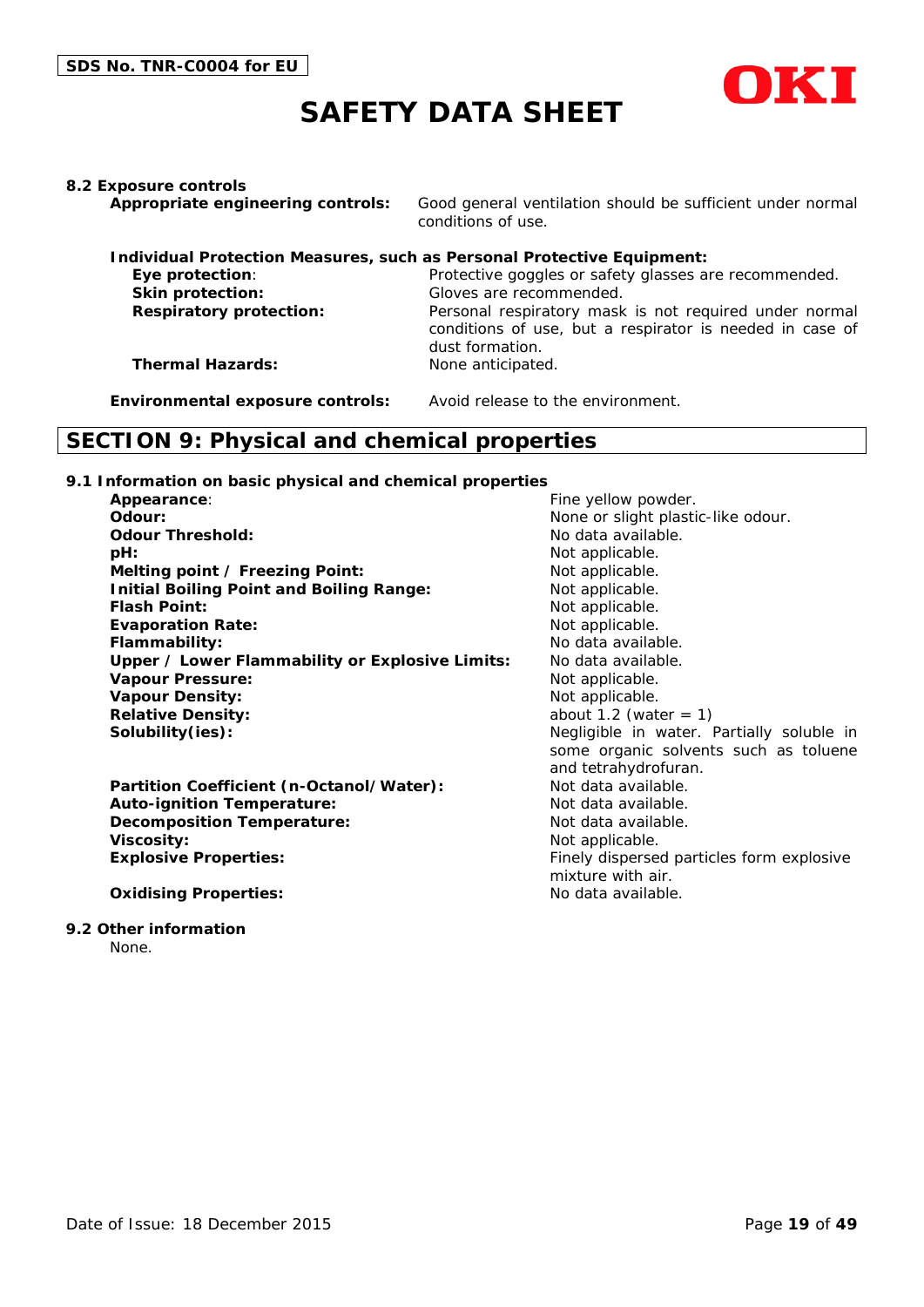



### **SECTION 10: Stability and reactivity**

| 10.1 Reactivity:                         | Stable under normal conditions.                                                                                               |
|------------------------------------------|-------------------------------------------------------------------------------------------------------------------------------|
| 10.2 Chemical stability:                 | Stable under normal ambient, anticipated storage and<br>handling conditions of temperature and pressure.                      |
| 10.3 Possibility of hazardous reactions: | None except dust explosion when finely dispersed. Keep<br>away from sources of ignition such as sparks and open<br>flames.    |
| 10.4 Conditions to avoid:                | Excessive heat, Dust formation                                                                                                |
| 10.5 Incompatible materials:             | Strong oxidisers, which could vigorously oxidise organic<br>materials in this mixture and cause a fire in an extreme<br>case. |
| 10.6 Hazardous decomposition products:   | Carbon monoxide and carbon dioxide                                                                                            |

### **SECTION 11: Toxicological information**

According to our test results of this or similar mixture and the information provided by the suppliers about the substances contained in this mixture, seriously damaging effect is not expected when this mixture is treated in accordance with standard industrial practices and legal requirements. Refer to Section 2 for potential health effects and Section 4 for first aid measures.

#### **11.1 Information on toxicological effects**

| <b>Acute toxicity:</b><br>Ingestion:<br>Inhalation:<br><b>Skin Contact:</b>               | LD50 rat>5,000mg/kg (OECD 425) (a similar product)<br>No test data available.<br>No test data available. |
|-------------------------------------------------------------------------------------------|----------------------------------------------------------------------------------------------------------|
| Irritation / Corrosivity:<br>Skin corrosion/irritation:<br>Serious eye damage/irritation: | No test data available.<br>No test data available.                                                       |
| Sensitisation:<br><b>Skin Sensitisation:</b><br><b>Respiratory Sensitisation:</b>         | No test data available.<br>No test data available.                                                       |

#### **Repeat Dose Toxicity:**

No test data available.

Inhalation test of a toner for two years showed no significant carcinogenicity. (Reference 1) In rats chronic exposure to toner concentrations 4mg/m3 and over lead to an accumulation of particles in the lung as well as to persistent inflammatory processes and slight to moderate fibrotic changes in the lungs of rats. In hamsters these effects were only observed at significantly higher concentrations (>20mg/m3). The particle accumulation in the lung tissue of the experimental animals is attributed to a damage and overload of the lung clearance mechanisms and is called "lung overloading". This is not an effect specific to toner dust but is generally observed when high concentrations of other, slightly soluble dusts are inhaled. The lowest-observable-effect-level (LOEL) was 4mg/m3 and the no-observable-effect-level (NOEL) was 1mg/m3 in rats. The NOEL was greater 6mg/m3 in hamsters. (Reference 2) Toner concentration under the normal use of this product is estimated less than 1mg/m3.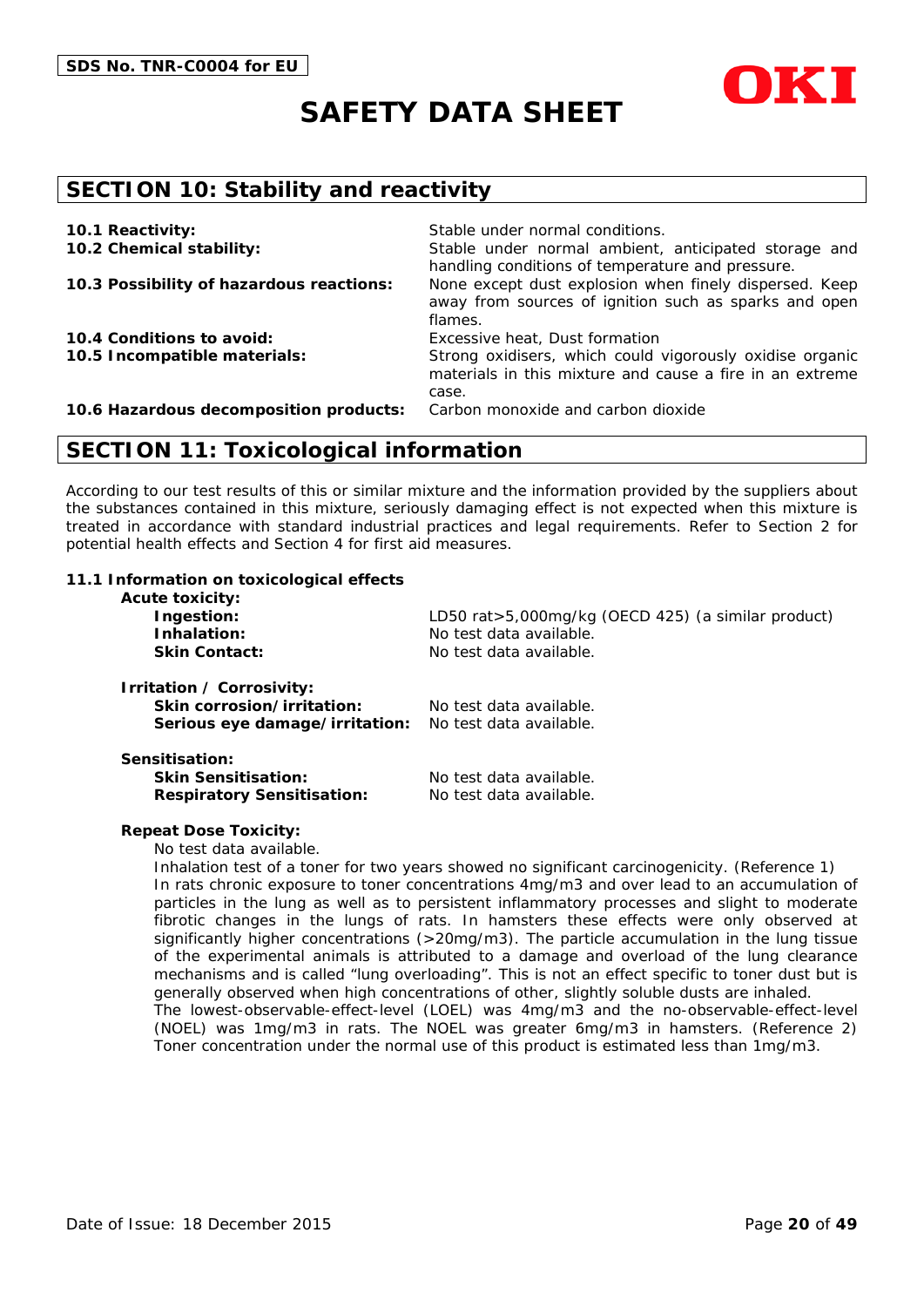

#### **Carcinogenicity:**

No test data available.

Titanium dioxide is listed by as a Group 2B (possibly carcinogenic to humans); however, inhalation tests of titanium dioxide by Muhle et al. (Reference 2) showed no significant carcinogenicity. Moreover, IARC monograph vol. 93 states that exposure levels are assumed to be lower in the user industries, with the possible exception of workers who handle large quantities of titanium dioxide. Titanium oxide in this mixture is within small quantity and most in a bound form. Therefore, no significant exposure to titanium dioxide is thought to occur during the use of the product.

#### **Mutagenicity:**

Ames test (Salmonella typhimurium, Escherichia coli) negative.

#### **Toxicity for Reproduction:**

No test data available.

#### **STOT (Specific Target Organ Toxicity) - single exposure:**

No test data available.

#### **STOT - repeated exposure:**

No test data available.

Inhalation test of a toner for two years showed no significant carcinogenicity. (1)

In rats chronic exposure to toner concentrations 4mg/m3 and over lead to an accumulation of particles in the lung as well as to persistent inflammatory processes and slight to moderate fibrotic changes in the lungs of rats. In hamsters these effects were only observed at significantly higher concentrations (>20mg/m3). The particle accumulation in the lung tissue of the experimental animals is attributed to a damage and overload of the lung clearance mechanisms and is called "lung overloading". This is not an effect specific to toner dust but is generally observed when high concentrations of other, slightly soluble dusts are inhaled. The lowest-observable-effect-level (LOEL) was 4mg/m3 and the no-observable-effect-level (NOEL) was 1mg/m3 in rats. The NOEL was greater 6mg/m3 in hamsters. (2) Toner

concentration under the normal use of this product is estimated less than 1mg/m3.

#### **Toxicokinetcs, Metabolism and Distribution:**

No information available.

#### **Other Information:**

None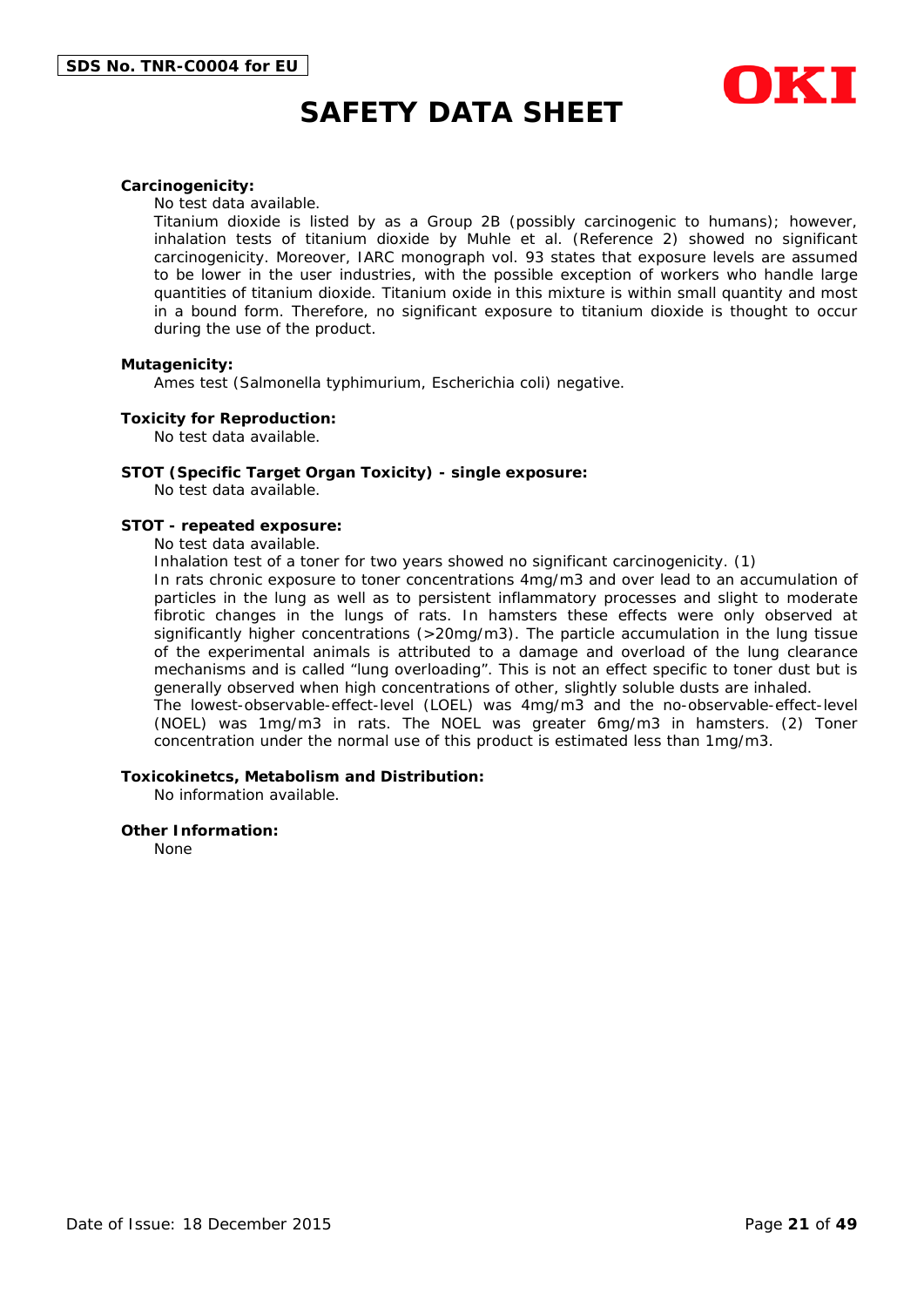

# **SECTION 12: Ecological information**

According to the information provided by suppliers about the substances contained in this mixture, this mixture is not expected to be harmful to ecology.

#### **12.1 Toxicity:** Not data available.

- 12.2 Persistence and degradability: Not data available.
- **12.3 Bioaccumulative potential:** Not data available.
- 
- 

**12.6 Other adverse effects:** Not data available.

# **12.4 Mobility in soil:** Not data available. **12.5 Results of PBT and vPvB assessment:** No result that indicates of his product meet(s) the PBT or vPvB criteria under Regulation (EC) No 1907/2006.

# **SECTION 13: Disposal considerations**

#### **13.1 Waste treatment methods**

Waste material may be landfilled or incinerated in compliance with all EU/national/regional/local provisions.

Do not dump this product into sewers, on the ground, or into any body of water.

# **SECTION 14: Transport information**

- 
- 
- 
- 

**14.1 UN number:** None assigned in accordance with UN Model Regulations. **14.2 UN proper shipping name:** None assigned in accordance with UN Model Regulations. **14.3 Transport hazard Class:** None assigned in accordance with UN Model Regulations. **14.4 Packing group:** None assigned in accordance with UN Model Regulations. **14.5 Environmental hazards:** Not classified as hazardous in accordance with UN Model Regulations. Not classified as marine pollutant in accordance with the IMDG Code.

**14.6 Special precautions for user:** See Section 2. **14.7 Transport in bulk according to Annex II of MARPOL 73/78 and the IBC Code:** Not applicable.

UN Model Regulations: Recommendations on the TRANSPORT OF DANGEROUS GOODS issued by UN.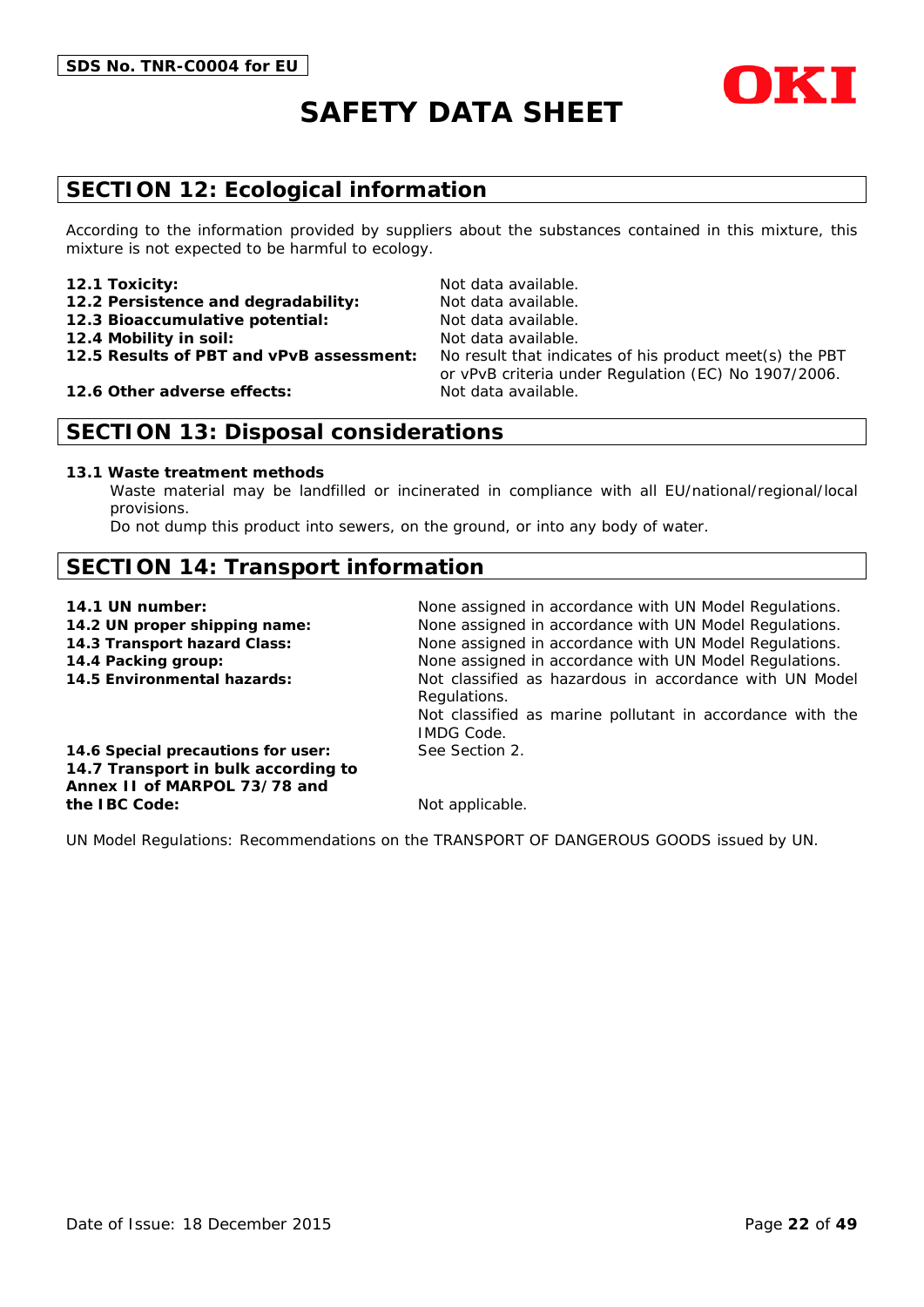

# **SECTION 15: Regulatory information**

**15.1 Safety, health and environmental regulations/legislation specific for the substance or mixture**

| <b>EU Information</b>                         |                                                                                                                                                                         |
|-----------------------------------------------|-------------------------------------------------------------------------------------------------------------------------------------------------------------------------|
| Directive 2011/65/EU (ROHS):                  | This mixture complies with the RoHS Directive.                                                                                                                          |
| <b>Regulation (EC) No 850/2004:</b>           | Not subject to regulation.                                                                                                                                              |
| Regulation (EC) No 689/2008:                  | Not subject to regulation.                                                                                                                                              |
| Regulation (EC) No 1005/2009:                 | Not subject to regulation.                                                                                                                                              |
| 79/117/EEC                                    | (EC) No 850/2004: Regulation (EC) No 850/2004 of the European Parliament and of the Council<br>of 29 April 2004 on persistent organic pollutants and amending Directive |
|                                               | (EC) No 689/2008: Regulation (EC) No 689/2008 of the European Parliament and of the Council<br>of 17 June 2008 concerning the export and import of dangerous chemicals  |
|                                               | (EC) No 1005/2009: Regulation (EC) No 1005/2009 of the European Parliament and of the<br>Council of 16 September 2009 on substances that deplete the ozone layer        |
| <b>US Information</b>                         |                                                                                                                                                                         |
| TSCA:                                         | All the substances in this mixture are listed or exempted in accordance with TSCA.                                                                                      |
| CERCLA Reportable Quantity (40 CFR 117, 302): | Not applicable.                                                                                                                                                         |
| <b>SARA Title III (EPRCA)</b>                 |                                                                                                                                                                         |
| Section 302 (40 CFR 355):                     | Not applicable.                                                                                                                                                         |
| Section 311/312 (40 CFR 370):                 | Immediate health hazard: No                                                                                                                                             |
|                                               | (All the ingredients of this product are bound within the<br>mixture.)                                                                                                  |
|                                               | Chronic health hazard:<br>No.                                                                                                                                           |

(All the ingredients of this product are bound within the mixture.) Sudden release of pressure hazard: No Reactive hazard: No Section 313 (40 CFR 372): Not applicable to this mixture. **California Proposition 65:** This product is in compliance with the regulation as all ingredients are bound within the mixture.

**15.2 Chemical Safety Assessment:** No chemical safety assessment has been carried out for this mixture by the supplier.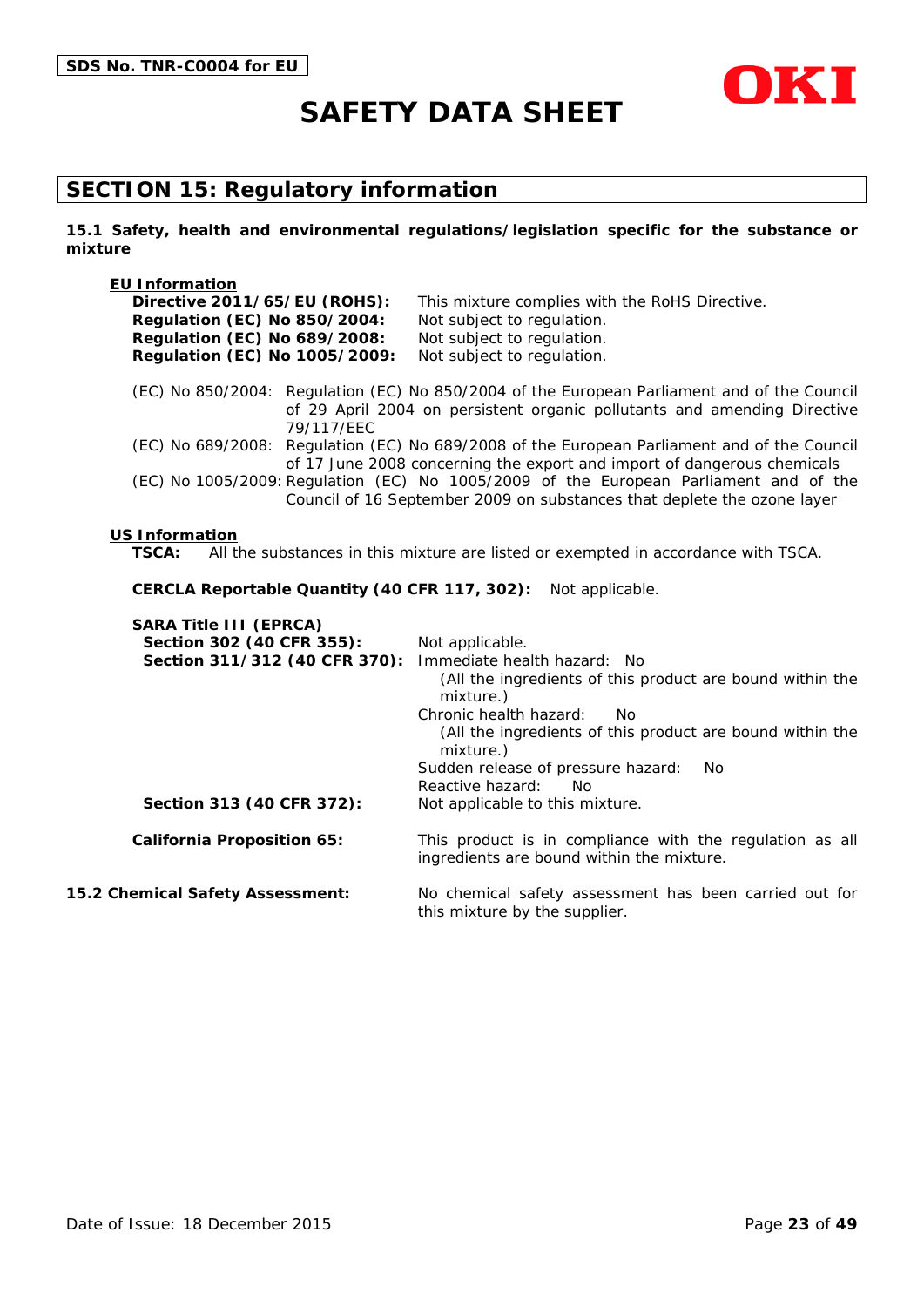

### **SECTION 16: Other information**

#### **Sections containing revisions and/or new statements:**

Fully revised in accordance with Regulations (EC) No 1907/2006 (REACH), 1272/2008 (CLP) and (EU) No 453/2010 (amending REACH).

#### **Annex to the extended Safety Data Sheet (eSDS):** None

#### **Legend to Abbreviations:**

| <b>ADN</b>        | Accord European relatif au transport international des marchandises Dangereuses                                                                             |  |
|-------------------|-------------------------------------------------------------------------------------------------------------------------------------------------------------|--|
|                   | par voies de Navigation interieures (European agreement concerning the                                                                                      |  |
|                   | international carriage of dangerous goods by inland waterways)                                                                                              |  |
| ADR               | Accord European relatif au transport international des marchandises Dangereuses                                                                             |  |
|                   | par Route (The European agreement on cross-border transportation of dangerous                                                                               |  |
| CAS               | goods by road)<br><b>Chemical Abstracts Service</b>                                                                                                         |  |
| <b>CERCLA</b>     |                                                                                                                                                             |  |
| <b>CFR</b>        | Comprehensive Environmental Response Compensation and Liability Act                                                                                         |  |
| <b>CLP</b>        | Code of Federal Regulations<br>Regulation (EC) No 1272/2008 of the European Parliament and of the Council of 16                                             |  |
|                   | December 2008 on classification, labelling and packaging of substances and                                                                                  |  |
|                   | mixtures, amending and repealing Directives 67/548/EEC and 1999/45/EC, and                                                                                  |  |
|                   | Regulation (EC) No 1907/2006.                                                                                                                               |  |
| <b>DNEL</b>       | Derived No-Effect Level                                                                                                                                     |  |
| <b>DOT</b>        | Department of Transport                                                                                                                                     |  |
| EC                | <b>European Community</b>                                                                                                                                   |  |
| EC50              | Half maximal (50%) Effective Concentration                                                                                                                  |  |
| ErC <sub>50</sub> | EC50 in terms of reduction of growth rate                                                                                                                   |  |
| EEC               | European Economic Community                                                                                                                                 |  |
| <b>EPCRA</b>      | Emergency Planning and Community Right-to-know Act                                                                                                          |  |
| EU                | European Union                                                                                                                                              |  |
| <b>GHS</b>        | Globally Harmonised System of Classification and Labelling of Chemicals                                                                                     |  |
| <b>IARC</b>       | International Agency for Research on Cancer                                                                                                                 |  |
| <b>IATA</b>       | International Air Transport Association                                                                                                                     |  |
| <b>ICAO</b>       | International Civil Aviation Organisation                                                                                                                   |  |
| <b>IC50</b>       | Half maximal (50%) Inhibitory Concentration                                                                                                                 |  |
| <b>IMDG</b>       | International Medical Guide for Ships                                                                                                                       |  |
| LD50              | Lethal Dose, 50% kill                                                                                                                                       |  |
| OECD              | Organisation for Economic Co-operation and Development                                                                                                      |  |
| <b>OSHA</b>       | Occupational Safety and Health Administration                                                                                                               |  |
| <b>PELS</b>       | Permissible Exposure Limits                                                                                                                                 |  |
| <b>PBT</b>        | Persistent, Bio accumulative and Toxic                                                                                                                      |  |
| <b>PNEC</b>       | Predicted No-Effect Concentration                                                                                                                           |  |
| <b>REACH</b>      | Regulation (EC) No 1907/2006 of the European Parliament and of the Council of 18                                                                            |  |
|                   | December 2006 concerning the Registration, Evaluation, Authorisation and                                                                                    |  |
|                   | Restriction of Chemicals (REACH), establishing a European Chemicals Agency,                                                                                 |  |
|                   | amending Directive 1999/45/EC and repealing Council Regulation (EEC) No 793/93                                                                              |  |
|                   | and Commission Regulation (EC) No 1488/94 as well as Council Directive                                                                                      |  |
|                   | 76/769/EEC and Commission Directives 91/155/EEC, 93/67/EEC, 93/105/EC and<br>2000/21/EC                                                                     |  |
| <b>RID</b>        |                                                                                                                                                             |  |
|                   | Reglement International concernant le transport des marchandises Dangereuses<br>par chemin de fer (The international regulations covering transportation of |  |
|                   | dangerous goods by rail)                                                                                                                                    |  |
| <b>RoHS</b>       | Directive 2011/65/EC of the European Parliament and of the Council of 8 June 2011                                                                           |  |
|                   | on the Restriction of the use of certain Hazardous Substances in electrical and                                                                             |  |
|                   | electronic equipment                                                                                                                                        |  |
| <b>SARA</b>       | Superfund Amendments and Reauthorisation Act of 1986                                                                                                        |  |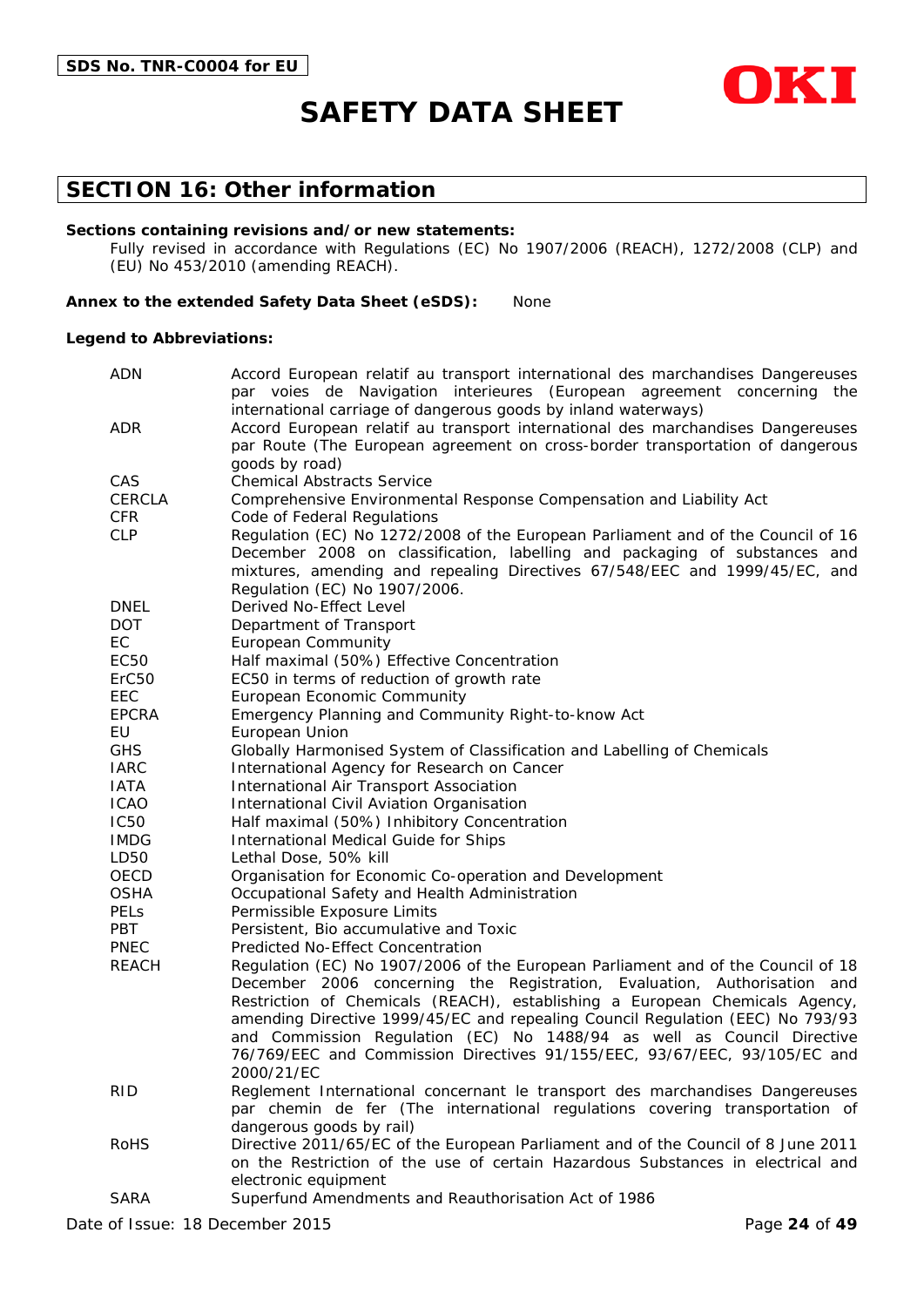

| SDS.        | Safety Data Sheet                         |
|-------------|-------------------------------------------|
| <b>SVHC</b> | Substances of Very High Concern           |
| <b>TSCA</b> | <b>Toxic Substances Control Act</b>       |
| TI V        | <b>Threshold Limit Value</b>              |
| TWA         | Time Weighted Average                     |
| UN          | <b>United Nations</b>                     |
| vPvB        | very Persistent and very Bio accumulative |

#### **Literature References:**

(1)"Negative Effect of Long-term Inhalation of Toner on Formation of 8-Hydroxydeooxyguanosine in DNA in the Lungs of Rats in Vivo."

Yasuo Morimoto, et. Al., Inhalation Toxicology, Vol. 17 (13) 749-753 (2005)

(2)Studies by Muhle, Bellmann, Cruetzenberg et al.

"Lung clearance and retention of toner, utilising a tracer technique during chronic inhalation exposure in rats"

Fundam. Appl. Toxicol 17 (1991) p.300-313

"Lung clearance and retention of toner, TiO2, and crystalline silica, utilising a tracer technique during chronic inhalation exposure in Syrian golden hamsters."

Inhal. Toxicol 10 (1998) p.731-751

"Subchronic inhalation study of toner in rats" Inhal. Toxicol 2 (1990) p.341-360

"Pulmonary response to toner upon chronic inhalation exposure in rats"

Fundam. Appl. Toxicol 17 (1991) p.280-299

"Pulmonary response to toner, utilising TiO2, and crystalline silica, upon chronic inhalation exposure in Syrian golden hamsters."

Inhal. Toxicol 10 (1998) p.699-729

### **Full texts of Risk Phrases, Hazard Statements, Safety Phrases and/or Precautionary Statements in Section 3:**

None

*This information is based on our current knowledge and is intended to describe the product for the purposes of health, safety and environmental requirements only. It should not therefore be construed as guaranteeing any specific property of the product*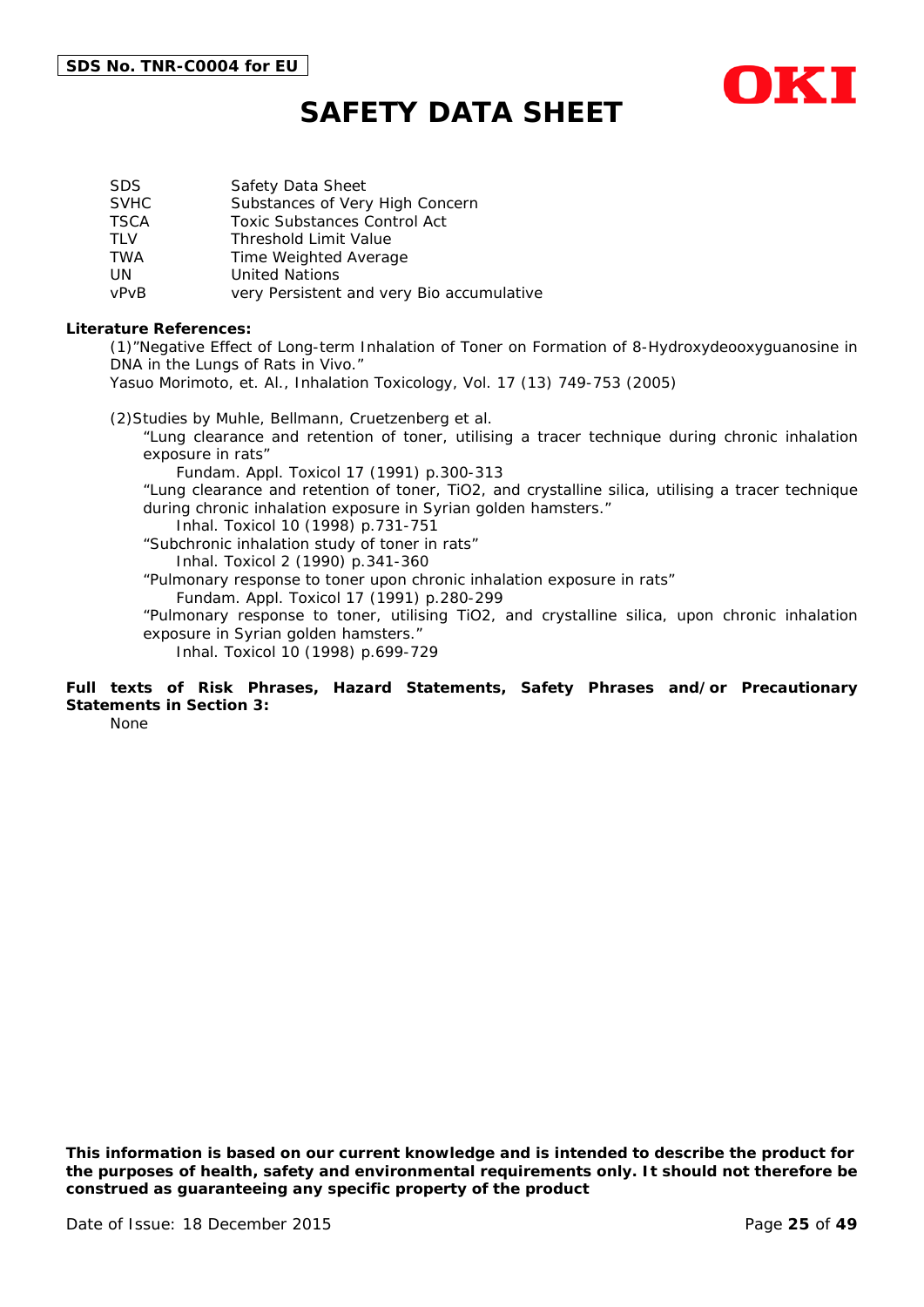

# **SECTION 1: Identification of the substance/mixture and of the company/undertaking**

| 1.1 Product identifier                               |                                                                                                                                                                                         |
|------------------------------------------------------|-----------------------------------------------------------------------------------------------------------------------------------------------------------------------------------------|
| <b>Product name:</b><br><b>Product description:</b>  | Magenta toner powder (cartridge) for<br>C9600/C9650/C9655 Series<br>C9750 Series<br>C9800/C9850 Series<br>ES2640 Series<br>ES3640 Series<br>(Toner powder name: OKT2M)<br>Magenta Toner |
|                                                      |                                                                                                                                                                                         |
| <b>Material uses:</b>                                | 1.2 Relevant identified uses of the substance or mixture and uses advised against<br>For electrophotographic printing systems                                                           |
| 1.3 Details of the supplier of the safety data sheet |                                                                                                                                                                                         |
| Manufacturer:                                        | <b>OKI Data Corporation</b><br>3-1 Futaba-cho, Takasaki-shi, Gunma. 370-8585 Japan<br>Tel: +81 27-328-6366 Fax: +81-27-328-6398                                                         |
| Supplier:                                            | <b>OKI Europe Limited</b><br>Blays House, Wick Road, Egham, Surrey, TW20 OHJ, UK<br>Tel: +44 (0) 208 219 2190 Fax: +44 (0) 208 219 2199<br>e-mail: SDSQuestions@okieurope.com           |
| 1.4 Emergency telephone number                       |                                                                                                                                                                                         |
| <b>OKI Europe Limited:</b>                           | +44 (0) 208 219 2190<br>(Supported 09:00 to 17:00 UK Time, Monday to Friday<br>except Bank Holidays)                                                                                    |

# **SECTION 2: Hazards identification**

| 2.1 Classification of the substance or mixture |         |
|------------------------------------------------|---------|
| <b>Product definition:</b>                     | Mixture |

**Directive 67/548/EEC and 1999/45/EC:** Not classified as dangerous. **Regulation (EC) No. 1272/2008:** Not classified as hazardous.

#### **2.2 Label elements**

| <b>Symbol &amp; Indication of Danger:</b> | Not Reguired |
|-------------------------------------------|--------------|
| <b>Risk Phrase:</b>                       | Not Reguired |
| Safety Advice:                            | Not Required |
| Dangerous Component:                      | Not Required |

**Applicable Label Elements in accordance with Section A and B of Annex V to Directive** 

**1999/45/EC:** Not Required

**Applicable Label Elements in accordance with Part2 of Annex II to Regulation (EC) No** 

**1272/2008:** Not Required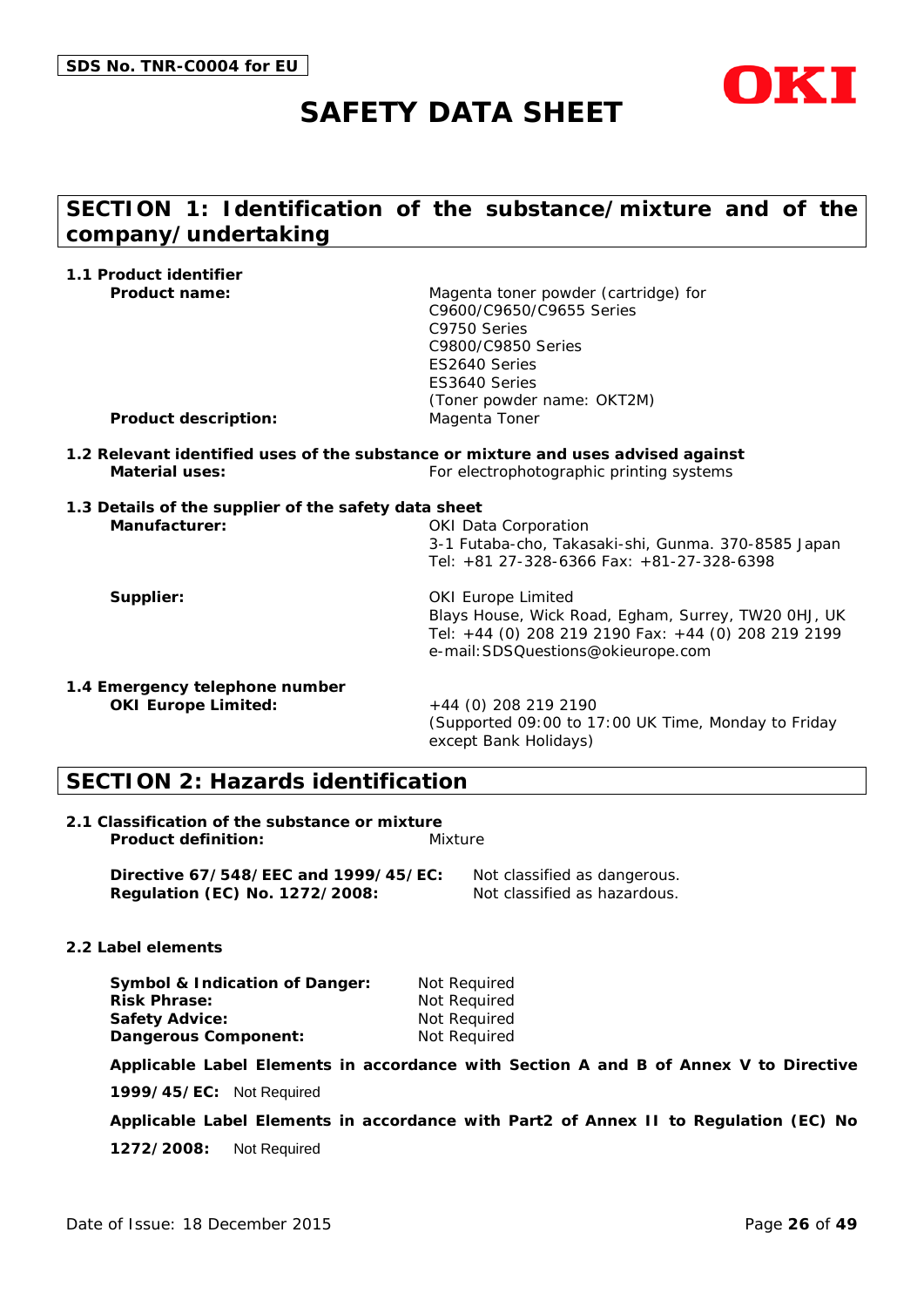

#### **2.3 Other hazards**

**Information on whether the substance or mixture meets the criteria for PBT or vPvB in accordance with Annex XIII to Regulation (EC) No 1907/2006:** No

| <b>Dust Explosion:</b>                            | This mixture, like most organic powders, can cause a dust<br>explosion if particles form thick clouds. |
|---------------------------------------------------|--------------------------------------------------------------------------------------------------------|
| Irritation of respiratory tract:                  | Slight irritation of respiratory tract may occur with exposure<br>to large amount of toner dust.       |
| <b>Skin Irritation:</b><br><b>Eye Irritation:</b> | Minimal skin irritation may occur.<br>Irritation may occur by mechanical abrasion                      |

# **SECTION 3: Composition/information on ingredients**

**Substance/mixture:** Mixture

#### **Substances in the Mixture referred to in Points 3.2.1 or 3.2.2 of Annex II to Regulation (EC) No 1272/2008:**

| <b>Chemical Identity</b><br>of the substance | EC No./CAS No. | Ranges<br>of $%$ by<br>mass | Classification according<br>to Directive 67/548/EE<br><b>Risk Phase*</b> | <b>Classification according</b><br>to Regulation (EC) No.<br>1272/2008<br>Hazard Class /<br>Statement* |
|----------------------------------------------|----------------|-----------------------------|--------------------------------------------------------------------------|--------------------------------------------------------------------------------------------------------|
|                                              |                |                             |                                                                          |                                                                                                        |
| None                                         |                |                             |                                                                          |                                                                                                        |

\*Full texts of Risk phrases and Hazard statements as listed in Section 16.

#### **Substances in the Mixture not meeting the Criteria for Classifiication:**

| <b>Chemical Identity of the</b><br>substance | EC No./CAS No.<br>or other unique identifier | Ranges<br>of % by<br>mass | <b>Classification according to</b><br>Directive 67/548/EE and<br>Regulation (EC) No.<br>1272/2008 |
|----------------------------------------------|----------------------------------------------|---------------------------|---------------------------------------------------------------------------------------------------|
| Styrene arcylate copolymer                   | NJTSRN202775807-6000                         | 80-90                     | Not Classified                                                                                    |
| Wax                                          | NJTSRN202775807-6001                         | $5 - 15$                  | Not Classified                                                                                    |
| Pigment                                      | NJTSRN202775807-6003                         | $3 - 10$                  | Not Classified                                                                                    |
| Amorphous silica                             | 231-545-4/7631-86-9                          | $1 - 3$                   | Not Classified                                                                                    |
| Titanium dioxide                             | 236-675-5/13463-67-7                         | $0.1 - 0.9$               | Not Classified                                                                                    |

NJTSRN: New JerseyTrade Secret Registry Number (United State)

Refer to Section 8 for the exposure limits and Section 11 for toxicological information.

#### **Carcinogens:**

This mixture contains titanium dioxide listed by IARC as Group 2B (possibly carcinogenic to humans); however, no significant exposure to titanium dioxide is thought to occur during the use of the product because titanium dioxide is mostly in a bound form in this mixture.

#### **Substances in Annex XIV to Regulation (EC) No 1907/2006 (Authorisation) or the Candidate List of SVHC:**

None.

#### **Substances in Annex XVII to Regulation (EC) No 1907/2006 (Restriction):**

None.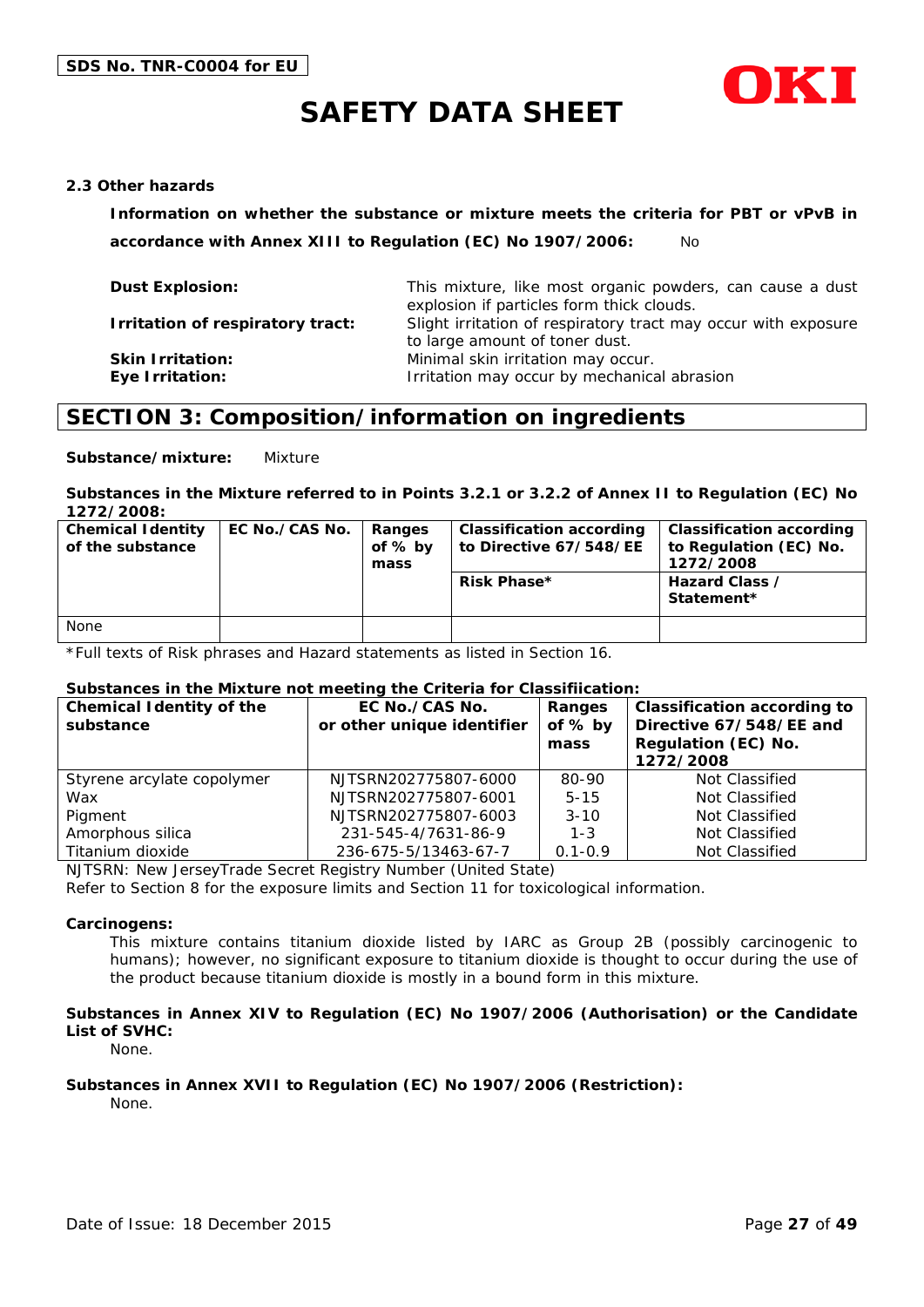



### **SECTION 4: First aid measures**

#### **4.1 Description of first aid measures**

| Inhalation:          | Provide fresh air immediately. If symptoms occur, seek medical advice.                                                                               |
|----------------------|------------------------------------------------------------------------------------------------------------------------------------------------------|
| <b>Skin contact:</b> | Wash out particles with plenty of water and soap. If irritation develops, seek<br>medical advice.                                                    |
| Eye contact:         | Do not rub eyes. Immediately rinse with plenty of clean running water until<br>particles are washed out. If irritation persists seek medical advice. |
| Ingestion:           | Clean mouth out with water. Drink several glasses of water. If sickness<br>develops, seek medical advice.                                            |

#### **4.2 Most important symptoms and effects, both acute and delayed**

**Acute:** Exposure to excessive amounts of dust may cause physical irritation to respiratory tract.

**Delayed:** Prolonged inhalation of excessive amounts of dust may damage lungs.

#### **4.3 Indication of any immediate medical attention and special treatment needed**

Immediate medical attention may be required in an unlikely event of extreme inhalation, eye contact or unusual reaction due to physical idiosyncrasy of the person.

### **SECTION 5: Firefighting measures**

#### **5.1 Extinguishing media**

**Unsuitable extinguishing media:** None known

**Suitable extinguishing media:** Carbon dioxide, Water, Foam, Dry chemical

#### **5.2 Special hazards arising from the substance or mixture**

**Dust Explosion:** This mixture, like most organic powders, is capable of creating an explosive dust when particles are dispersed in air. **Hazardous Combustion Products:** Carbon Monoxide and carbon dioxide.

#### **5.3 Advice for firefighters**

Firefighters should wear protective equipment such as gloves, glasses, boots and respiratory mask as needed.

Do not breather fumes.

Keep containers cool with water spray if exposed to fire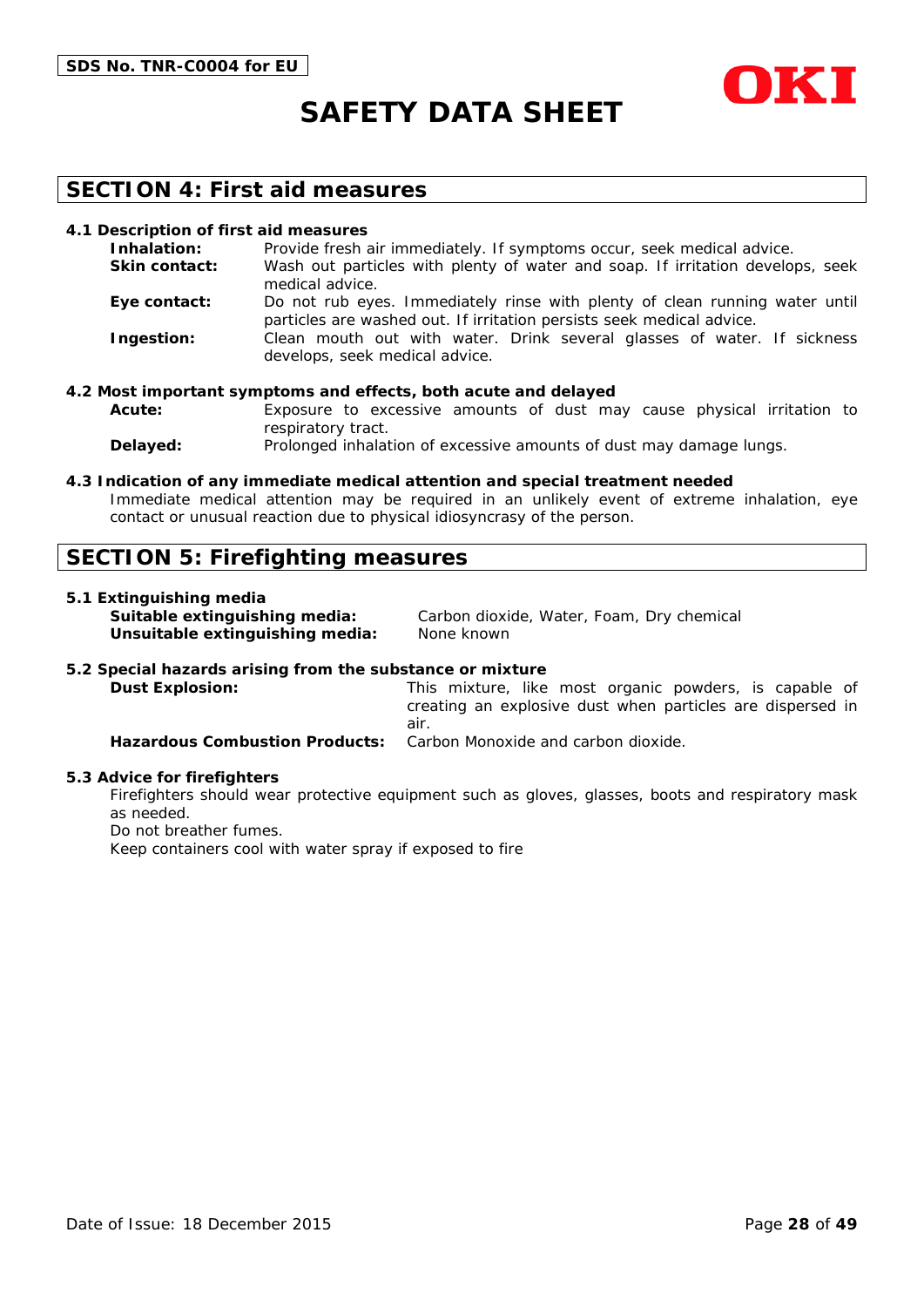



### **SECTION 6: Accidental release measures**

#### **6.1 Personal precautions, protective equipment and emergency procedures**

For Non-Emergency Personnel: Avoid Dust formation. Remove Ignition sources. Do not breathe dust. Wear personal protective equipment as described in Section 8. For Emergency Responders: Fabric for personal protective clothing should block particles of the product as small as 3um

#### **6.2 Environmental precautions**

Do not discharge into drains or the environment.

#### **6.3 Methods and materials for containment and cleaning up**

Eliminate sources of ignition and flammables. Vacuum or sweep the materials into a sealed container. If a vacuum cleaner or other tool is used, it must be dust explosion-proof. Dispose of the materials in accordance with EU/national/regional/regional requirements.

#### **6.4 Reference to other sections**

See Section 8 and 13.

### **SECTION 7: Handling and storage**

#### **7.1 Precautions for safe handling**

Keep out of reach of children

Avoid dust formation. Handle in adequately ventilated areas.

Do not breathe dust. Do not get in the eyes or on skin.

Wear personal protective equipment as recommended in Section 8.

Keep away from excessive heat and sources of ignition such as sparks and open flames.

Ensure all the equipment is electrically earthed / grounded before beginning operation.

Do not handle with strong oxidisers, which may vigorously oxidise organic materials in this mixture and cause a fire in an extreme case.

Avoid spills. Do not release to drains.

Do not eat, drink or smoke when handling this product.

Wash hands after handling this product.

Remove contaminated clothing and protective equipment before entering eating areas.

#### **7.2 Conditions for safe storage, including any incompatibilities**

Keep out of reach of children

Keep container closed and stored in a well ventilated dry place at room temperature.

Keep away from excessive heat and sources of ignition.

Do not store with strong oxidisers.

Avoid packaging materials with plasticiser, which may soften this product directly contacted.

#### **7.3 Specific end use(s)**

This product is a toner used in electrophotographic printers and copiers.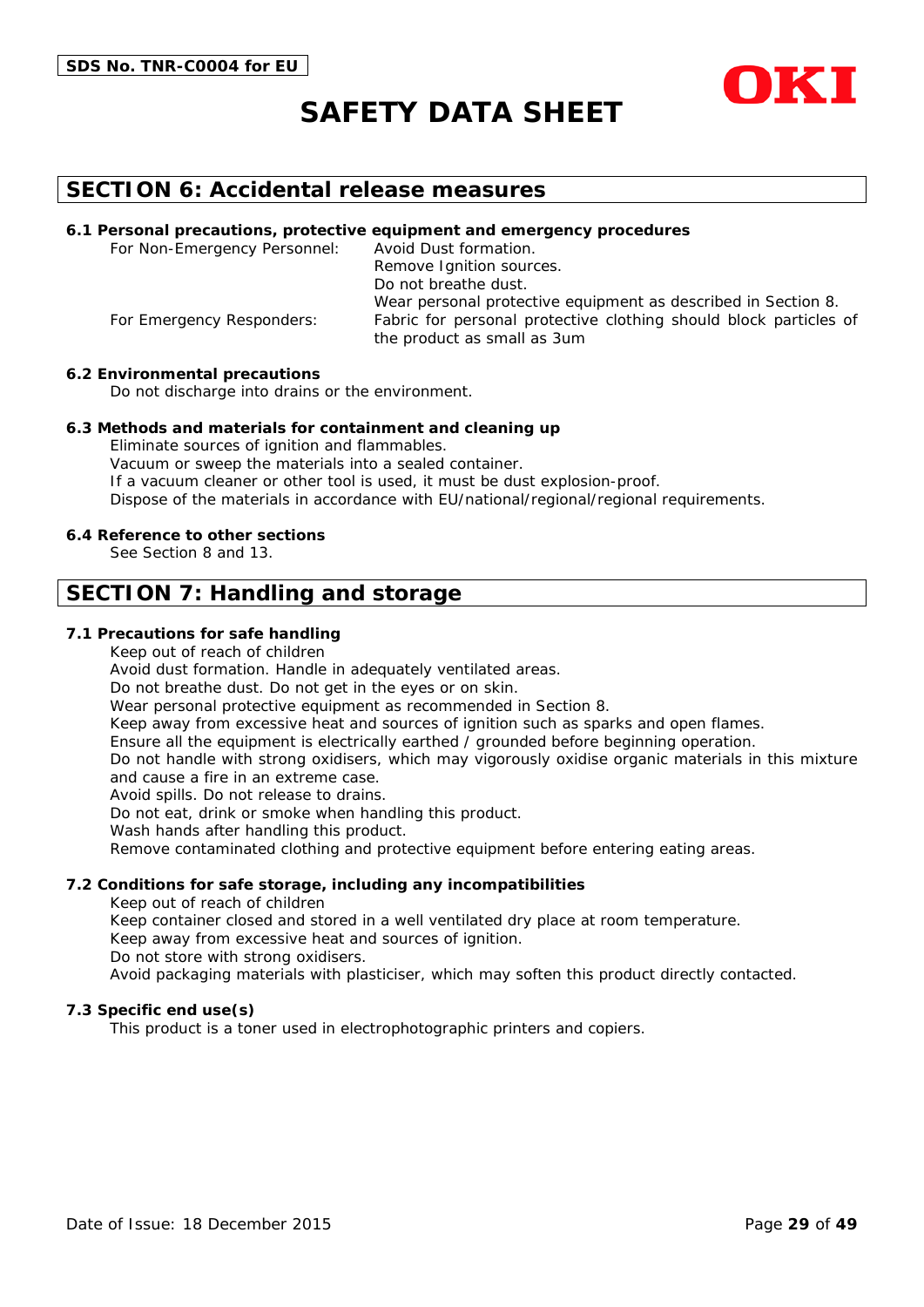

# **SECTION 8: Exposure controls/personal protection**

#### **8.1 Control parameters**

#### **Occupational Exposure Limits:**

| Product        | EU          | Germany        | UK             | Sweden          | <b>ACGIH</b>  | <b>USA</b>      |
|----------------|-------------|----------------|----------------|-----------------|---------------|-----------------|
|                | <b>OEL</b>  | <b>DFG MAK</b> | <b>HSE WEL</b> | <b>SWEA OEL</b> | <b>TLV</b>    | <b>OSHA PEL</b> |
|                |             | (8hr TWA)      | (8hr TWA)      | <b>LLV</b>      | (TWA)         | (TWA)           |
| General dust   | Not         | Inhalable      | Inhalable      | Dust and mist,  | Inhalable     | Total dust:     |
| or particulate | established | fraction:      | dust:          | organic total   | particulate:  | 15mg/m3         |
| not otherwise  |             | 4mg/m3         | 10mg/m3        | dust:           | $10$ mg/m $3$ | Respirable      |
| classified     |             |                | Respirable     | 5mg/m3          | Respirable    | fraction:       |
|                |             |                | dust:          |                 | particulate:  | 5mg/m3          |
|                |             |                | 4mg/m3         |                 | 3mg/m3        |                 |

| Ingredient          | EU<br><b>OEL</b>          | Germany<br><b>DFG MAK</b><br>(8hr TWA) | <b>UK</b><br><b>HSE WEL</b><br>(8hr TWA)                                     | Sweden<br><b>SWEA OEL</b><br>LLV (TWA) | <b>ACGIH</b><br><b>TLV</b><br>(TWA) | <b>USA</b><br><b>OSHA PEL</b><br>(TWA)                                                             |
|---------------------|---------------------------|----------------------------------------|------------------------------------------------------------------------------|----------------------------------------|-------------------------------------|----------------------------------------------------------------------------------------------------|
| Titanium<br>dioxide | <b>Not</b><br>established | Inhalable<br>fraction:<br>4mg/m3       | Inhalable<br>dust:<br>$10$ mg/m $3$<br>Respirable<br>dust:<br>4mg/m3         | Total dust:<br>5mg/m3                  | 10mg/m3                             | Total dust:<br>15mg/m3                                                                             |
| Amorphous<br>silica | <b>Not</b><br>established | Inhalable<br>fraction:<br>4mg/m3       | Inhalable<br>dust:<br>6mg/m3<br>Respirable<br>dust:<br>2.4 <sub>mq</sub> /m3 | Not<br>established                     | Not<br>established                  | 20 mppcf*<br>or $80\frac{9}{6}$<br>$SiO2$ mg/m $3$<br>$(*$ million<br>particles per<br>cubic foot) |

| EU:      | OEL (Occupational Exposure Limits at Community level under Directive 2004/37/EC Annex,          |  |  |
|----------|-------------------------------------------------------------------------------------------------|--|--|
|          | 98/24/EC Annex, 91/322/EEC Annex, 2000/39/EC Annex, 2006/15/EC Annex and                        |  |  |
|          | 2009/161/EU)                                                                                    |  |  |
| Germany: | DFG (The Deutsche Forschungsgemeinschaft, German Research Institute)                            |  |  |
|          | MAK (Maximale Arbeitsplatz-Konzentration, Maximum Workplace Concentration)                      |  |  |
| UK:      | HSE (Health and Safety Executive)                                                               |  |  |
|          | WEL (Workplace Exposure Limits)                                                                 |  |  |
| Sweden:  | SWA (Swedish Work Environment Authority)                                                        |  |  |
|          | OEL (Occupational Exposure Limits)                                                              |  |  |
|          | LLV (Level Limit Values)                                                                        |  |  |
|          | TLV (Threshold Limit Value)<br>ACGIH (American Conference of Government Industrial Hygienists): |  |  |
| USA:     | OSHA (Occupational Safety and Health Administration)                                            |  |  |
|          | PEL (Permissible Exposure Limits)                                                               |  |  |

| <b>Biological Limit Value:</b> | Not established |
|--------------------------------|-----------------|
| <b>PNECs and DNELs:</b>        | Not established |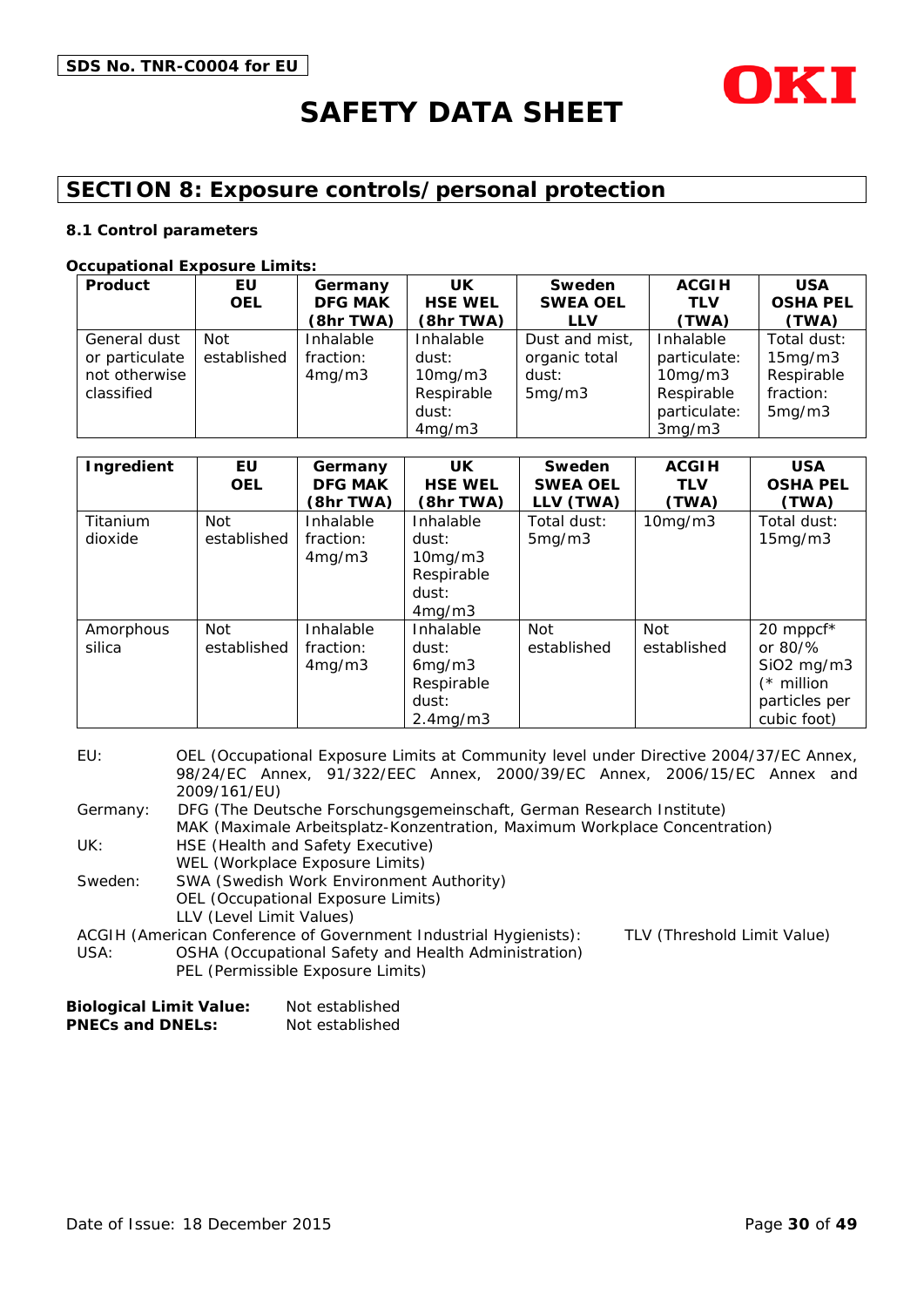

#### **8.2 Exposure controls**

**Appropriate engineering controls:** Good general ventilation should be sufficient under normal conditions of use.

|                                | Individual Protection Measures, such as Personal Protective Equipment:                                                                |
|--------------------------------|---------------------------------------------------------------------------------------------------------------------------------------|
| Eye protection:                | Protective goggles or safety glasses are recommended.                                                                                 |
| Skin protection:               | Gloves are recommended.                                                                                                               |
| <b>Respiratory protection:</b> | Personal respiratory mask is not required under normal<br>conditions of use, but a respirator is needed in case of<br>dust formation. |
| <b>Thermal Hazards:</b>        | None anticipated.                                                                                                                     |

**Environmental exposure controls:** Avoid release to the environment.

### **SECTION 9: Physical and chemical properties**

#### **9.1 Information on basic physical and chemical properties**

| Appearance:                                     | Fine magenta powder.                      |
|-------------------------------------------------|-------------------------------------------|
| Odour:                                          | None or slight plastic-like odour.        |
| <b>Odour Threshold:</b>                         | No data available.                        |
| pH:                                             | Not applicable.                           |
| Melting point / Freezing Point:                 | Not applicable.                           |
| <b>Initial Boiling Point and Boiling Range:</b> | Not applicable.                           |
| <b>Flash Point:</b>                             | Not applicable.                           |
| <b>Evaporation Rate:</b>                        | Not applicable.                           |
| Flammability:                                   | No data available.                        |
| Upper / Lower Flammability or Explosive Limits: | No data available.                        |
| <b>Vapour Pressure:</b>                         | Not applicable.                           |
| <b>Vapour Density:</b>                          | Not applicable.                           |
| <b>Relative Density:</b>                        | about 1.2 (water $= 1$ )                  |
| Solubility(ies):                                | Negligible in water. Partially soluble in |
|                                                 | some organic solvents such as toluene     |
|                                                 | and tetrahydrofuran.                      |
| Partition Coefficient (n-Octanol/Water):        | Not data available.                       |
| <b>Auto-ignition Temperature:</b>               | Not data available.                       |
| <b>Decomposition Temperature:</b>               | Not data available.                       |
| <b>Viscosity:</b>                               | Not applicable.                           |
| <b>Explosive Properties:</b>                    | Finely dispersed particles form explosive |
|                                                 | mixture with air.                         |
| <b>Oxidising Properties:</b>                    | No data available.                        |

#### **9.2 Other information**

None.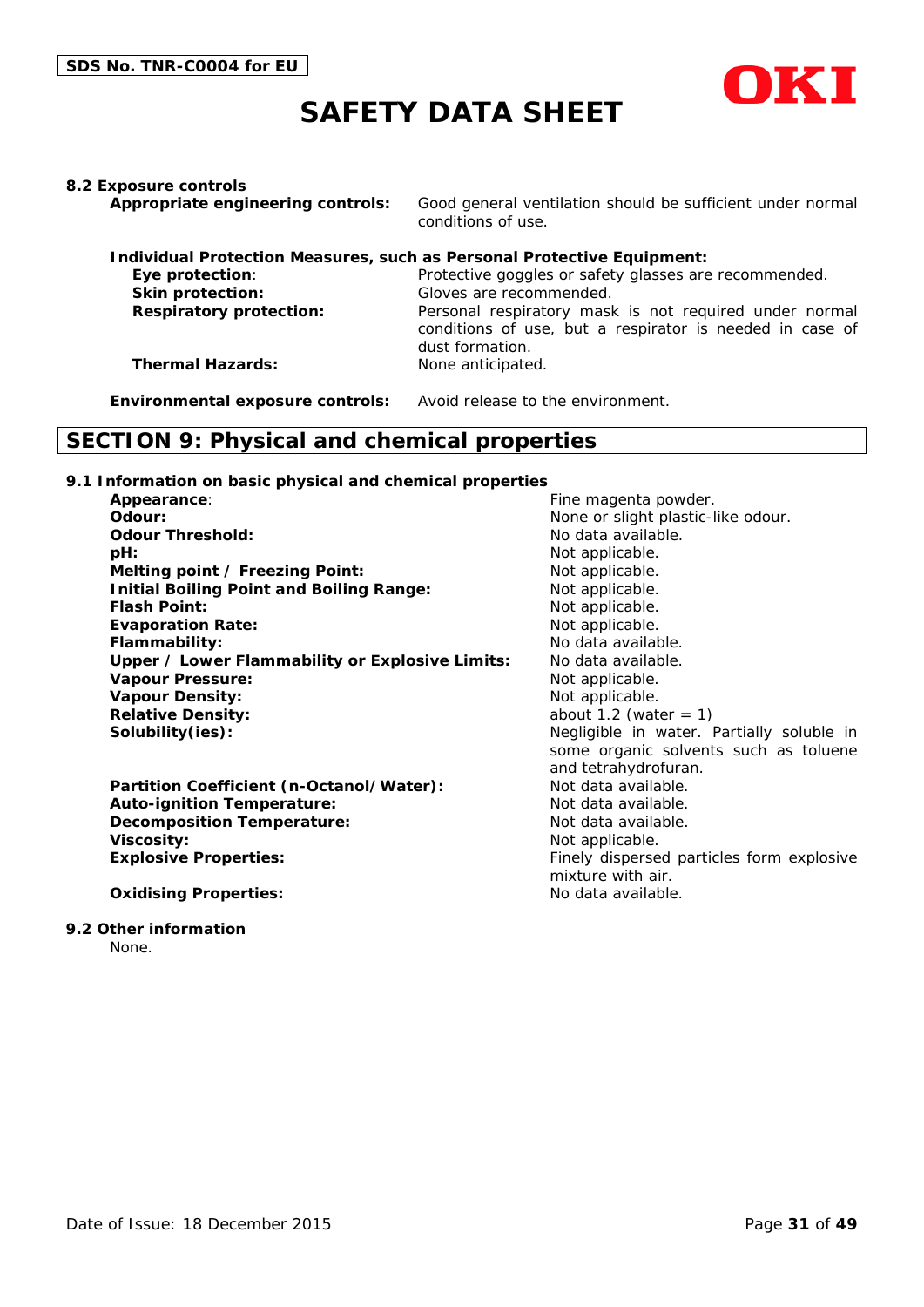



### **SECTION 10: Stability and reactivity**

| 10.1 Reactivity:                         | Stable under normal conditions.                                                                                               |
|------------------------------------------|-------------------------------------------------------------------------------------------------------------------------------|
| 10.2 Chemical stability:                 | Stable under normal ambient, anticipated storage and<br>handling conditions of temperature and pressure.                      |
| 10.3 Possibility of hazardous reactions: | None except dust explosion when finely dispersed.<br>Keep away from sources of ignition such as sparks and<br>open flames.    |
| 10.4 Conditions to avoid:                | Excessive heat, Dust formation                                                                                                |
| 10.5 Incompatible materials:             | Strong oxidisers, which could vigorously oxidise organic<br>materials in this mixture and cause a fire in an extreme<br>case. |
| 10.6 Hazardous decomposition products:   | Carbon monoxide and carbon dioxide                                                                                            |

### **SECTION 11: Toxicological information**

According to our test results of this or similar mixture and the information provided by the suppliers about the substances contained in this mixture, seriously damaging effect is not expected when this mixture is treated in accordance with standard industrial practices and legal requirements. Refer to Section 2 for potential health effects and Section 4 for first aid measures.

#### **11.1 Information on toxicological effects**

| <b>Acute toxicity:</b><br>Ingestion:<br>Inhalation:<br><b>Skin Contact:</b>               | LD50 rat>5,000mg/kg (OECD 425) (a similar product)<br>No test data available.<br>No test data available. |
|-------------------------------------------------------------------------------------------|----------------------------------------------------------------------------------------------------------|
| Irritation / Corrosivity:<br>Skin corrosion/irritation:<br>Serious eye damage/irritation: | No test data available.<br>No test data available.                                                       |
| Sensitisation:<br><b>Skin Sensitisation:</b><br><b>Respiratory Sensitisation:</b>         | No test data available.<br>No test data available.                                                       |

#### **Repeat Dose Toxicity:**

No test data available.

Inhalation test of a toner for two years showed no significant carcinogenicity. (Reference 1) In rats chronic exposure to toner concentrations 4mg/m3 and over lead to an accumulation of particles in the lung as well as to persistent inflammatory processes and slight to moderate fibrotic changes in the lungs of rats. In hamsters these effects were only observed at significantly higher concentrations (>20mg/m3). The particle accumulation in the lung tissue of the experimental animals is attributed to a damage and overload of the lung clearance mechanisms and is called "lung overloading". This is not an effect specific to toner dust but is generally observed when high concentrations of other, slightly soluble dusts are inhaled. The lowest-observable-effect-level (LOEL) was 4mg/m3 and the no-observable-effect-level (NOEL) was 1mg/m3 in rats. The NOEL was greater 6mg/m3 in hamsters. (Reference 2) Toner concentration under the normal use of this product is estimated less than 1mg/m3.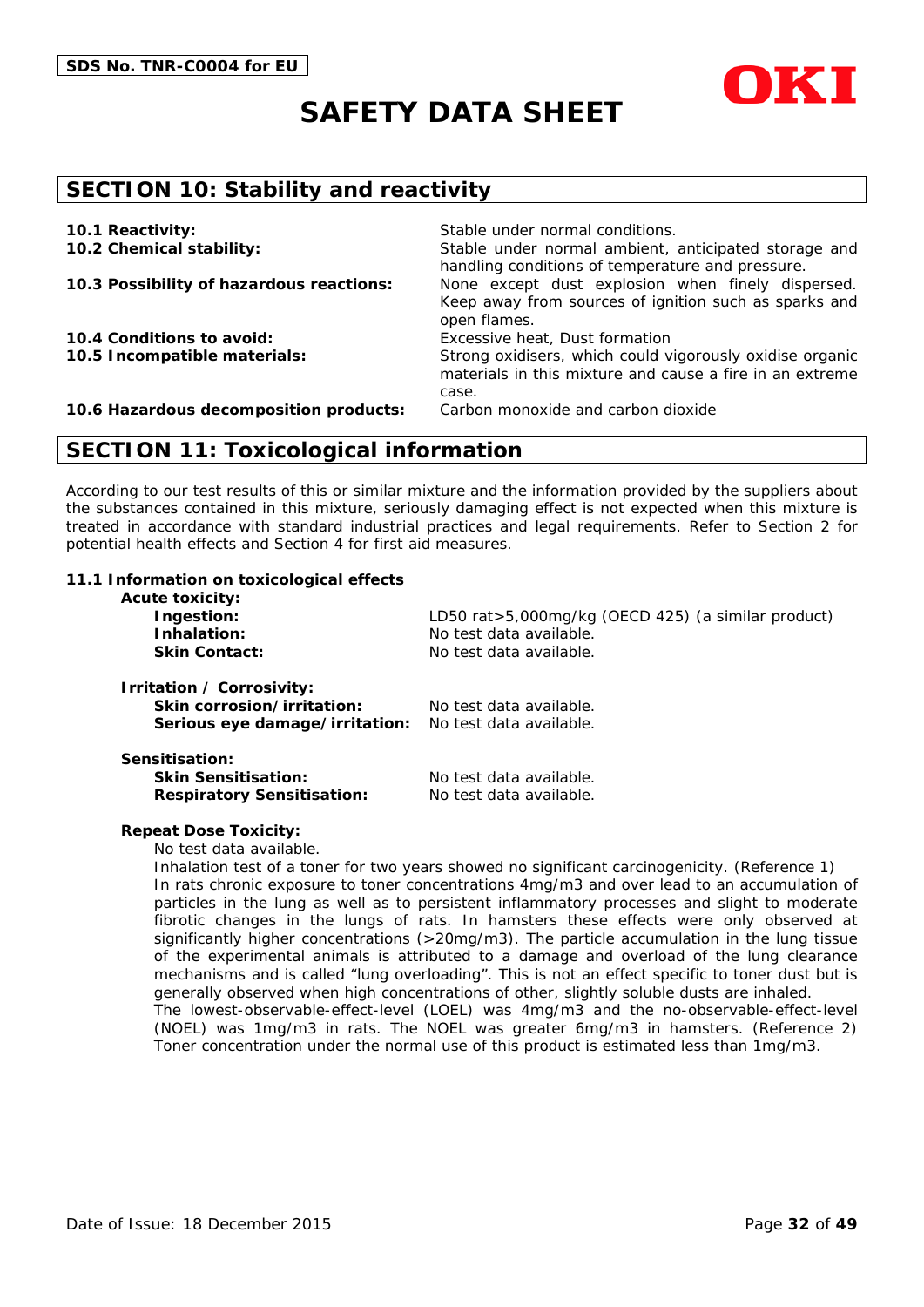

#### **Carcinogenicity:**

No test data available.

Titanium dioxide is listed by as a Group 2B (possibly carcinogenic to humans); however, inhalation tests of titanium dioxide by Muhle et al. (Reference 2) showed no significant carcinogenicity. Moreover, IARC monograph vol. 93 states that exposure levels are assumed to be lower in the user industries, with the possible exception of workers who handle large quantities of titanium dioxide. Titanium oxide in this mixture is within small quantity and most in a bound form. Therefore, no significant exposure to titanium dioxide is thought to occur during the use of the product.

#### **Mutagenicity:**

Ames test (Salmonella typhimurium, Escherichia coli) negative.

#### **Toxicity for Reproduction:**

No test data available.

#### **STOT (Specific Target Organ Toxicity) - single exposure:**

No test data available.

#### **STOT - repeated exposure:**

No test data available.

Inhalation test of a toner for two years showed no significant carcinogenicity. (1)

In rats chronic exposure to toner concentrations 4mg/m3 and over lead to an accumulation of particles in the lung as well as to persistent inflammatory processes and slight to moderate fibrotic changes in the lungs of rats. In hamsters these effects were only observed at significantly higher concentrations (>20mg/m3). The particle accumulation in the lung tissue of the experimental animals is attributed to a damage and overload of the lung clearance mechanisms and is called "lung overloading". This is not an effect specific to toner dust but is generally observed when high concentrations of other, slightly soluble dusts are inhaled. The lowest-observable-effect-level (LOEL) was 4mg/m3 and the no-observable-effect-level (NOEL) was 1mg/m3 in rats. The NOEL was greater 6mg/m3 in hamsters. (2) Toner

concentration under the normal use of this product is estimated less than 1mg/m3.

#### **Toxicokinetcs, Metabolism and Distribution:**

No information available.

#### **Other Information:**

None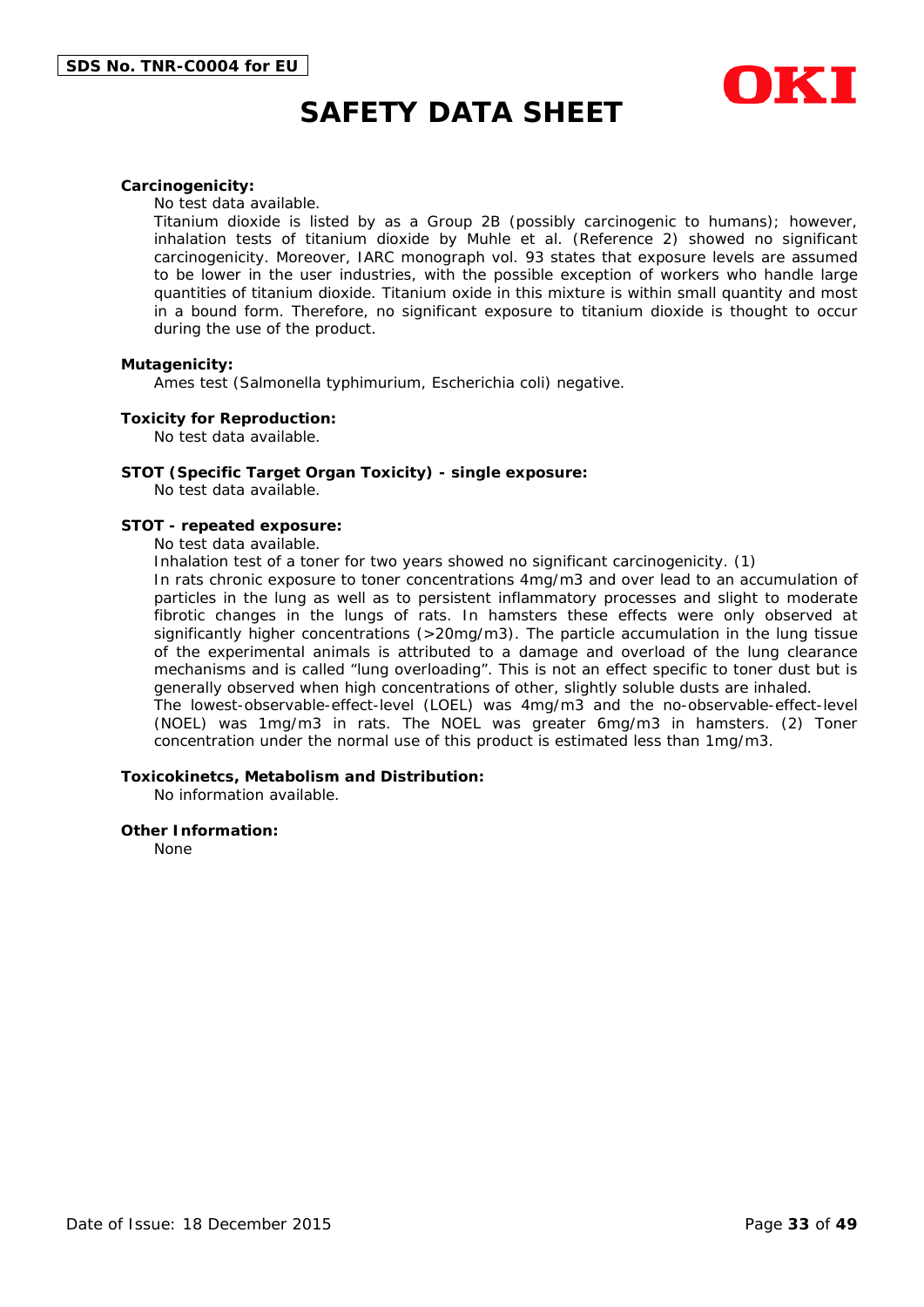

# **SECTION 12: Ecological information**

According to the information provided by suppliers about the substances contained in this mixture, this mixture is not expected to be harmful to ecology.

#### **12.1 Toxicity:** Not data available.

- 12.2 Persistence and degradability: Not data available.
- **12.3 Bioaccumulative potential:** Not data available.
- 
- 

**12.6 Other adverse effects:** Not data available.

**12.4 Mobility in soil:** Not data available. **12.5 Results of PBT and vPvB assessment:** No result that indicates of his product meet(s) the PBT or vPvB criteria under Regulation (EC) No 1907/2006.

# **SECTION 13: Disposal considerations**

#### **13.1 Waste treatment methods**

Waste material may be landfilled or incinerated in compliance with all EU/national/regional/local provisions.

Do not dump this product into sewers, on the ground, or into any body of water.

# **SECTION 14: Transport information**

- 
- 
- 
- 

**14.1 UN number:** None assigned in accordance with UN Model Regulations. **14.2 UN proper shipping name:** None assigned in accordance with UN Model Regulations. **14.3 Transport hazard Class:** None assigned in accordance with UN Model Regulations. **14.4 Packing group:** None assigned in accordance with UN Model Regulations. **14.5 Environmental hazards:** Not classified as hazardous in accordance with UN Model Regulations. Not classified as marine pollutant in accordance with the IMDG Code.

**14.6 Special precautions for user:** See Section 2.

**14.7 Transport in bulk according to Annex II of MARPOL 73/78 and the IBC Code:** Not applicable.

UN Model Regulations: Recommendations on the TRANSPORT OF DANGEROUS GOODS issued by UN.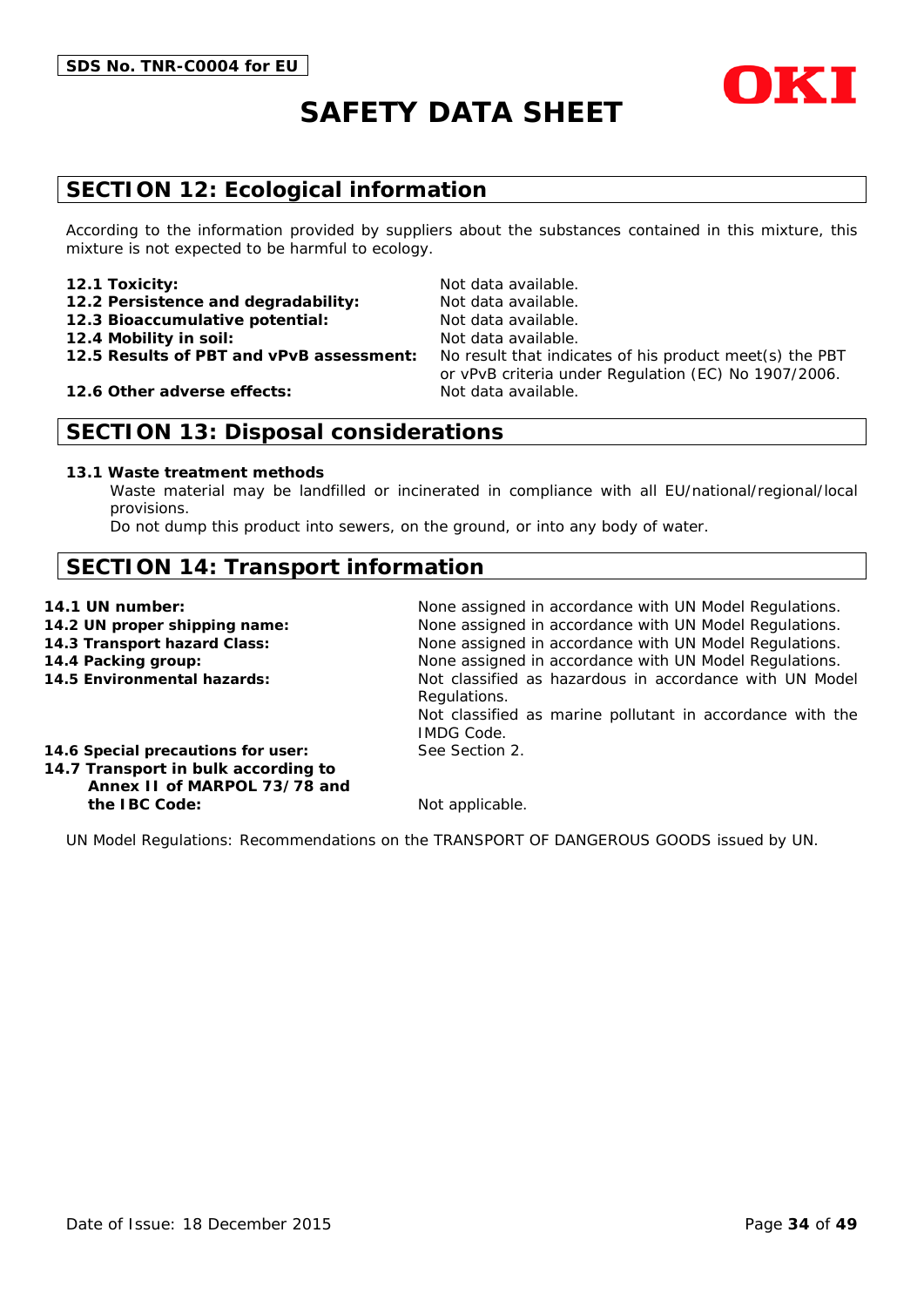

# **SECTION 15: Regulatory information**

**15.1 Safety, health and environmental regulations/legislation specific for the substance or mixture**

| <b>EU Information</b>               |                      |                                                                                                                                             |
|-------------------------------------|----------------------|---------------------------------------------------------------------------------------------------------------------------------------------|
| Directive 2011/65/EU (ROHS):        |                      | This mixture complies with the RoHS Directive.                                                                                              |
| <b>Regulation (EC) No 850/2004:</b> |                      | Not subject to regulation.                                                                                                                  |
| <b>Regulation (EC) No 689/2008:</b> |                      | Not subject to regulation.                                                                                                                  |
| Regulation (EC) No 1005/2009:       |                      | Not subject to regulation.                                                                                                                  |
| (EC) No 850/2004:                   | Directive 79/117/EEC | Regulation (EC) No 850/2004 of the European Parliament and of the<br>Council of 29 April 2004 on persistent organic pollutants and amending |
| (EC) No 689/2008:                   | chemicals            | Regulation (EC) No 689/2008 of the European Parliament and of the<br>Council of 17 June 2008 concerning the export and import of dangerous  |
| (EC) No 1005/2009:                  | layer                | Regulation (EC) No 1005/2009 of the European Parliament and of the<br>Council of 16 September 2009 on substances that deplete the ozone     |

#### **US Information**

**TSCA:** All the substances in this mixture are listed or exempted in accordance with TSCA.

**CERCLA Reportable Quantity (40 CFR 117, 302):** Not applicable.

| <b>SARA Title III (EPRCA)</b>     |                                                                                                       |
|-----------------------------------|-------------------------------------------------------------------------------------------------------|
| Section 302 (40 CFR 355):         | Not applicable.                                                                                       |
| Section 311/312 (40 CFR 370):     | Immediate health hazard: No                                                                           |
|                                   | (All the ingredients of this product are bound within the<br>mixture.)                                |
|                                   | Chronic health hazard:<br>No.                                                                         |
|                                   | (All the ingredients of this product are bound within the<br>mixture.)                                |
|                                   | Sudden release of pressure hazard:<br>No.                                                             |
|                                   | Reactive hazard:<br>No.                                                                               |
| Section 313 (40 CFR 372):         | Not applicable to this mixture.                                                                       |
| <b>California Proposition 65:</b> | This product is in compliance with the regulation as all<br>ingredients are bound within the mixture. |
| 15.2 Chemical Safety Assessment:  | No chemical safety assessment has been carried out for<br>this mixture by the supplier.               |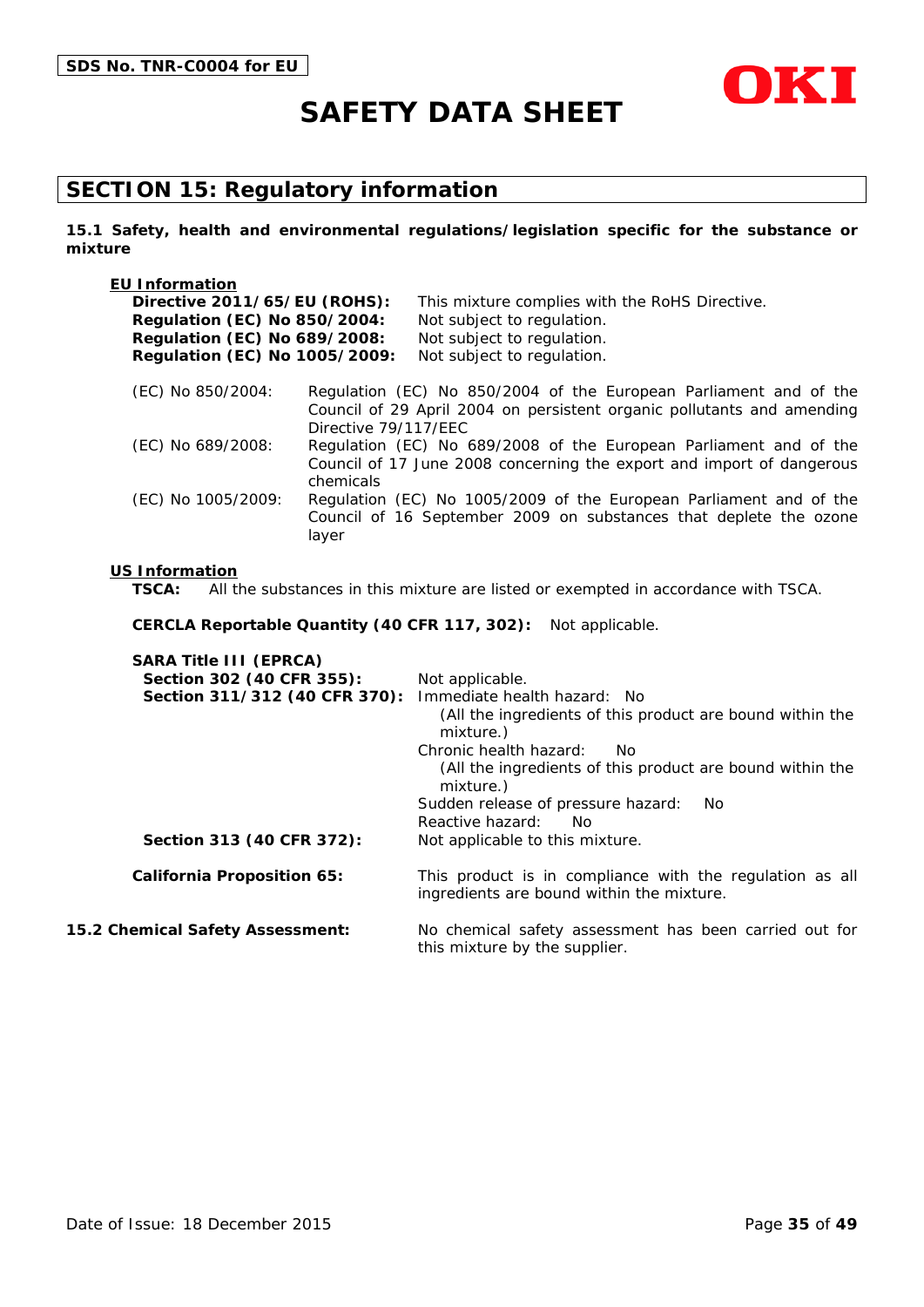

### **SECTION 16: Other information**

#### **Sections containing revisions and/or new statements:**

Fully revised in accordance with Regulations (EC) No 1907/2006 (REACH), 1272/2008 (CLP) and (EU) No 453/2010 (amending REACH).

#### **Annex to the extended Safety Data Sheet (eSDS):** None

#### **Legend to Abbreviations:**

| <b>ADN</b>        | Accord European relatif au transport international des marchandises Dangereuses                                                                             |  |  |  |  |  |
|-------------------|-------------------------------------------------------------------------------------------------------------------------------------------------------------|--|--|--|--|--|
|                   | par voies de Navigation interieures (European agreement concerning the                                                                                      |  |  |  |  |  |
|                   | international carriage of dangerous goods by inland waterways)                                                                                              |  |  |  |  |  |
| ADR               | Accord European relatif au transport international des marchandises Dangereuses                                                                             |  |  |  |  |  |
|                   | par Route (The European agreement on cross-border transportation of dangerous                                                                               |  |  |  |  |  |
| CAS               | goods by road)<br><b>Chemical Abstracts Service</b>                                                                                                         |  |  |  |  |  |
| <b>CERCLA</b>     |                                                                                                                                                             |  |  |  |  |  |
| <b>CFR</b>        | Comprehensive Environmental Response Compensation and Liability Act                                                                                         |  |  |  |  |  |
| <b>CLP</b>        | Code of Federal Regulations<br>Regulation (EC) No 1272/2008 of the European Parliament and of the Council of 16                                             |  |  |  |  |  |
|                   | December 2008 on classification, labelling and packaging of substances and                                                                                  |  |  |  |  |  |
|                   | mixtures, amending and repealing Directives 67/548/EEC and 1999/45/EC, and                                                                                  |  |  |  |  |  |
|                   | Regulation (EC) No 1907/2006.                                                                                                                               |  |  |  |  |  |
| <b>DNEL</b>       | Derived No-Effect Level                                                                                                                                     |  |  |  |  |  |
| <b>DOT</b>        | Department of Transport                                                                                                                                     |  |  |  |  |  |
| EC                | <b>European Community</b>                                                                                                                                   |  |  |  |  |  |
| EC50              | Half maximal (50%) Effective Concentration                                                                                                                  |  |  |  |  |  |
| ErC <sub>50</sub> | EC50 in terms of reduction of growth rate                                                                                                                   |  |  |  |  |  |
| EEC               | European Economic Community                                                                                                                                 |  |  |  |  |  |
| <b>EPCRA</b>      | Emergency Planning and Community Right-to-know Act                                                                                                          |  |  |  |  |  |
| EU                | European Union                                                                                                                                              |  |  |  |  |  |
| <b>GHS</b>        | Globally Harmonised System of Classification and Labelling of Chemicals                                                                                     |  |  |  |  |  |
| <b>IARC</b>       | International Agency for Research on Cancer                                                                                                                 |  |  |  |  |  |
| <b>IATA</b>       | International Air Transport Association                                                                                                                     |  |  |  |  |  |
| <b>ICAO</b>       | International Civil Aviation Organisation                                                                                                                   |  |  |  |  |  |
| <b>IC50</b>       | Half maximal (50%) Inhibitory Concentration                                                                                                                 |  |  |  |  |  |
| <b>IMDG</b>       | International Medical Guide for Ships                                                                                                                       |  |  |  |  |  |
| LD50              | Lethal Dose, 50% kill                                                                                                                                       |  |  |  |  |  |
| OECD              | Organisation for Economic Co-operation and Development                                                                                                      |  |  |  |  |  |
| <b>OSHA</b>       | Occupational Safety and Health Administration                                                                                                               |  |  |  |  |  |
| <b>PELS</b>       | Permissible Exposure Limits                                                                                                                                 |  |  |  |  |  |
| <b>PBT</b>        | Persistent, Bio accumulative and Toxic                                                                                                                      |  |  |  |  |  |
| <b>PNEC</b>       | Predicted No-Effect Concentration                                                                                                                           |  |  |  |  |  |
| <b>REACH</b>      | Regulation (EC) No 1907/2006 of the European Parliament and of the Council of 18                                                                            |  |  |  |  |  |
|                   | December 2006 concerning the Registration, Evaluation, Authorisation and                                                                                    |  |  |  |  |  |
|                   | Restriction of Chemicals (REACH), establishing a European Chemicals Agency,                                                                                 |  |  |  |  |  |
|                   | amending Directive 1999/45/EC and repealing Council Regulation (EEC) No 793/93                                                                              |  |  |  |  |  |
|                   | and Commission Regulation (EC) No 1488/94 as well as Council Directive                                                                                      |  |  |  |  |  |
|                   | 76/769/EEC and Commission Directives 91/155/EEC, 93/67/EEC, 93/105/EC and<br>2000/21/EC                                                                     |  |  |  |  |  |
|                   |                                                                                                                                                             |  |  |  |  |  |
| <b>RID</b>        | Reglement International concernant le transport des marchandises Dangereuses<br>par chemin de fer (The international regulations covering transportation of |  |  |  |  |  |
|                   | dangerous goods by rail)                                                                                                                                    |  |  |  |  |  |
| <b>RoHS</b>       | Directive 2011/65/EC of the European Parliament and of the Council of 8 June 2011                                                                           |  |  |  |  |  |
|                   | on the Restriction of the use of certain Hazardous Substances in electrical and                                                                             |  |  |  |  |  |
|                   | electronic equipment                                                                                                                                        |  |  |  |  |  |
| <b>SARA</b>       | Superfund Amendments and Reauthorisation Act of 1986                                                                                                        |  |  |  |  |  |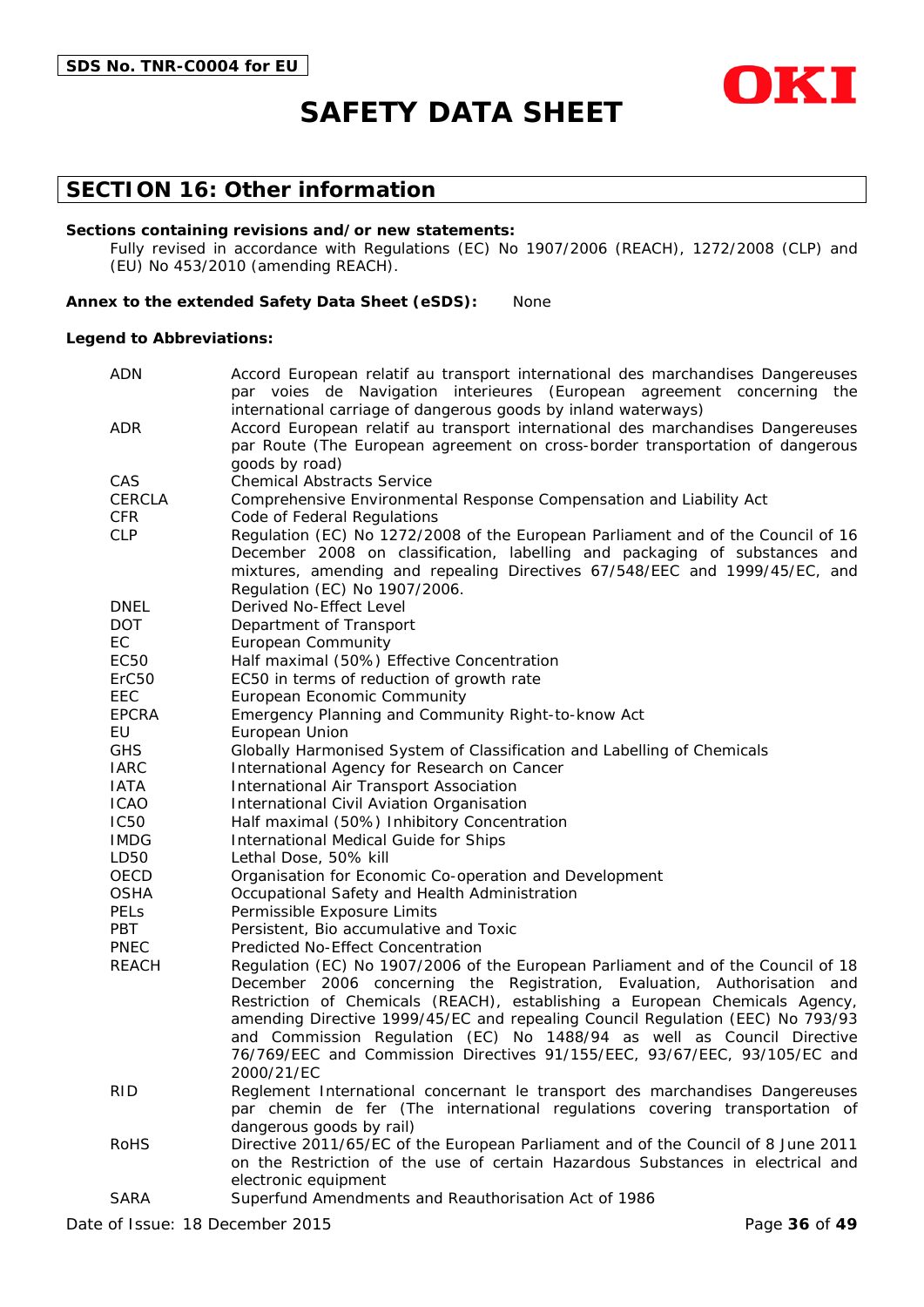

| SDS.        | Safety Data Sheet                         |
|-------------|-------------------------------------------|
| <b>SVHC</b> | Substances of Very High Concern           |
| <b>TSCA</b> | <b>Toxic Substances Control Act</b>       |
| TI V        | <b>Threshold Limit Value</b>              |
| TWA         | Time Weighted Average                     |
| UN          | <b>United Nations</b>                     |
| vPvB        | very Persistent and very Bio accumulative |

#### **Literature References:**

(1)"Negative Effect of Long-term Inhalation of Toner on Formation of 8-Hydroxydeooxyguanosine in DNA in the Lungs of Rats in Vivo."

Yasuo Morimoto, et. Al., Inhalation Toxicology, Vol. 17 (13) 749-753 (2005)

(2)Studies by Muhle, Bellmann, Cruetzenberg et al.

"Lung clearance and retention of toner, utilising a tracer technique during chronic inhalation exposure in rats"

Fundam. Appl. Toxicol 17 (1991) p.300-313

"Lung clearance and retention of toner, TiO2, and crystalline silica, utilising a tracer technique during chronic inhalation exposure in Syrian golden hamsters."

Inhal. Toxicol 10 (1998) p.731-751

"Subchronic inhalation study of toner in rats" Inhal. Toxicol 2 (1990) p.341-360

"Pulmonary response to toner upon chronic inhalation exposure in rats"

Fundam. Appl. Toxicol 17 (1991) p.280-299

"Pulmonary response to toner, utilising TiO2, and crystalline silica, upon chronic inhalation exposure in Syrian golden hamsters."

Inhal. Toxicol 10 (1998) p.699-729

### **Full texts of Risk Phrases, Hazard Statements, Safety Phrases and/or Precautionary Statements in Section 3:**

None

*This information is based on our current knowledge and is intended to describe the product for the purposes of health, safety and environmental requirements only. It should not therefore be construed as guaranteeing any specific property of the product*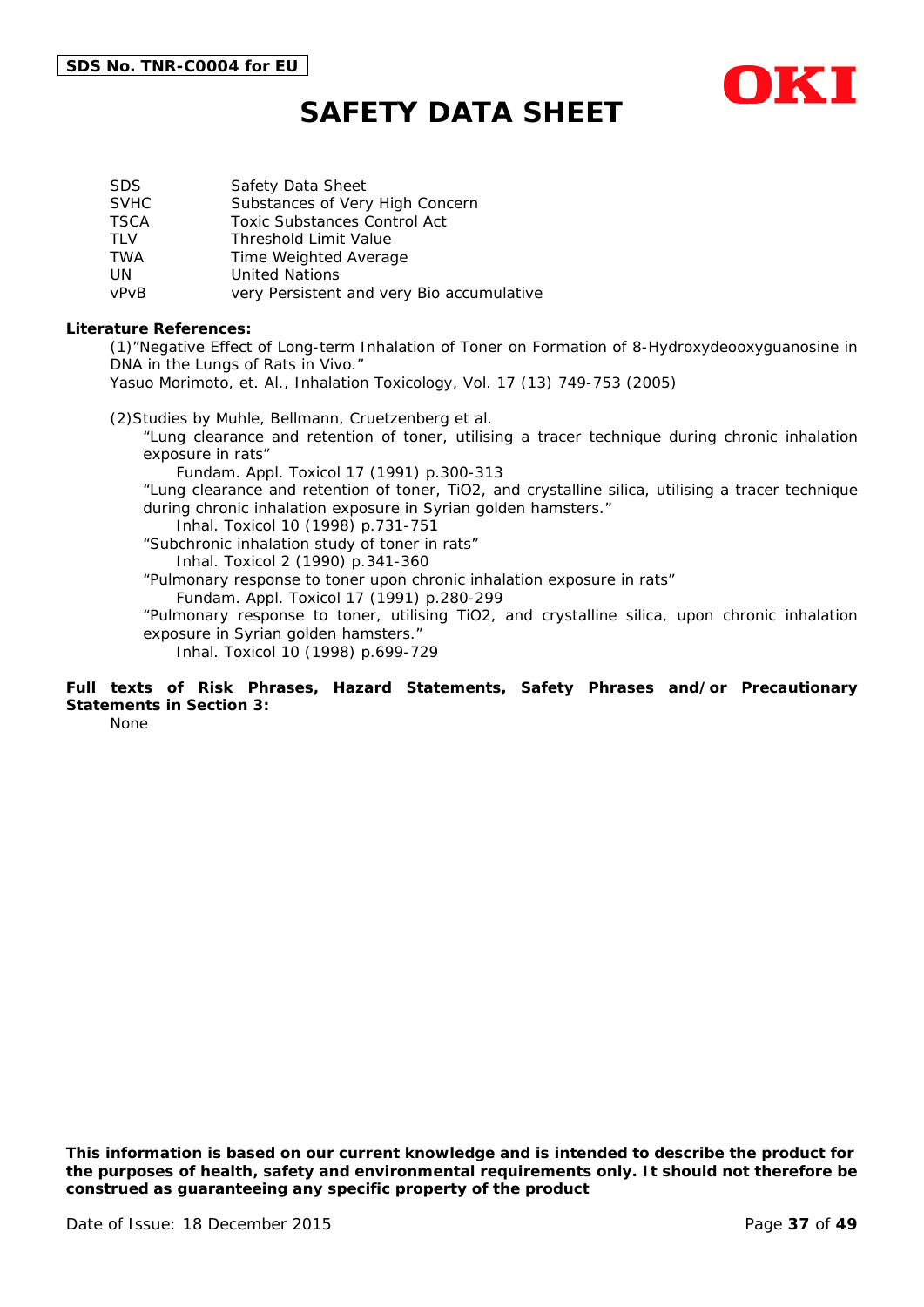

# **SECTION 1: Identification of the substance/mixture and of the company/undertaking**

| 1.1 Product identifier                                                |                                                                                                                                                                               |
|-----------------------------------------------------------------------|-------------------------------------------------------------------------------------------------------------------------------------------------------------------------------|
| <b>Product name:</b>                                                  | Cyan toner powder (cartridge) for<br>C9600/C9650/C9655 Series<br>C9750 Series<br>C9800/C9850 Series<br>ES2640 Series<br>ES3640 Series<br>(Toner powder name: OKT2C)           |
| <b>Product description:</b>                                           | Cyan Toner                                                                                                                                                                    |
| Material uses:                                                        | 1.2 Relevant identified uses of the substance or mixture and uses advised against<br>For electrophotographic printing systems                                                 |
| 1.3 Details of the supplier of the safety data sheet<br>Manufacturer: | <b>OKI Data Corporation</b><br>3-1 Futaba-cho, Takasaki-shi, Gunma. 370-8585 Japan<br>Tel: +81 27-328-6366 Fax: +81-27-328-6398                                               |
| Supplier:                                                             | <b>OKI Europe Limited</b><br>Blays House, Wick Road, Egham, Surrey, TW20 OHJ, UK<br>Tel: +44 (0) 208 219 2190 Fax: +44 (0) 208 219 2199<br>e-mail: SDSQuestions@okieurope.com |
| 1.4 Emergency telephone number<br><b>OKI Europe Limited:</b>          | +44 (0) 208 219 2190<br>(Supported 09:00 to 17:00 UK Time, Monday to Friday                                                                                                   |

# **SECTION 2: Hazards identification**

| 2.1 Classification of the substance or mixture |         |  |  |
|------------------------------------------------|---------|--|--|
| <b>Product definition:</b>                     | Mixture |  |  |

**Directive 67/548/EEC and 1999/45/EC:** Not classified as dangerous. **Regulation (EC) No. 1272/2008:** Not classified as hazardous.

#### **2.2 Label elements**

| <b>Symbol &amp; Indication of Danger:</b> | Not Required |
|-------------------------------------------|--------------|
| <b>Risk Phrase:</b>                       | Not Reguired |
| Safety Advice:                            | Not Reguired |
| Dangerous Component:                      | Not Required |

**Applicable Label Elements in accordance with Section A and B of Annex V to Directive** 

except Bank Holidays)

**1999/45/EC:** Not Required

**Applicable Label Elements in accordance with Part2 of Annex II to Regulation (EC) No** 

**1272/2008:** Not Required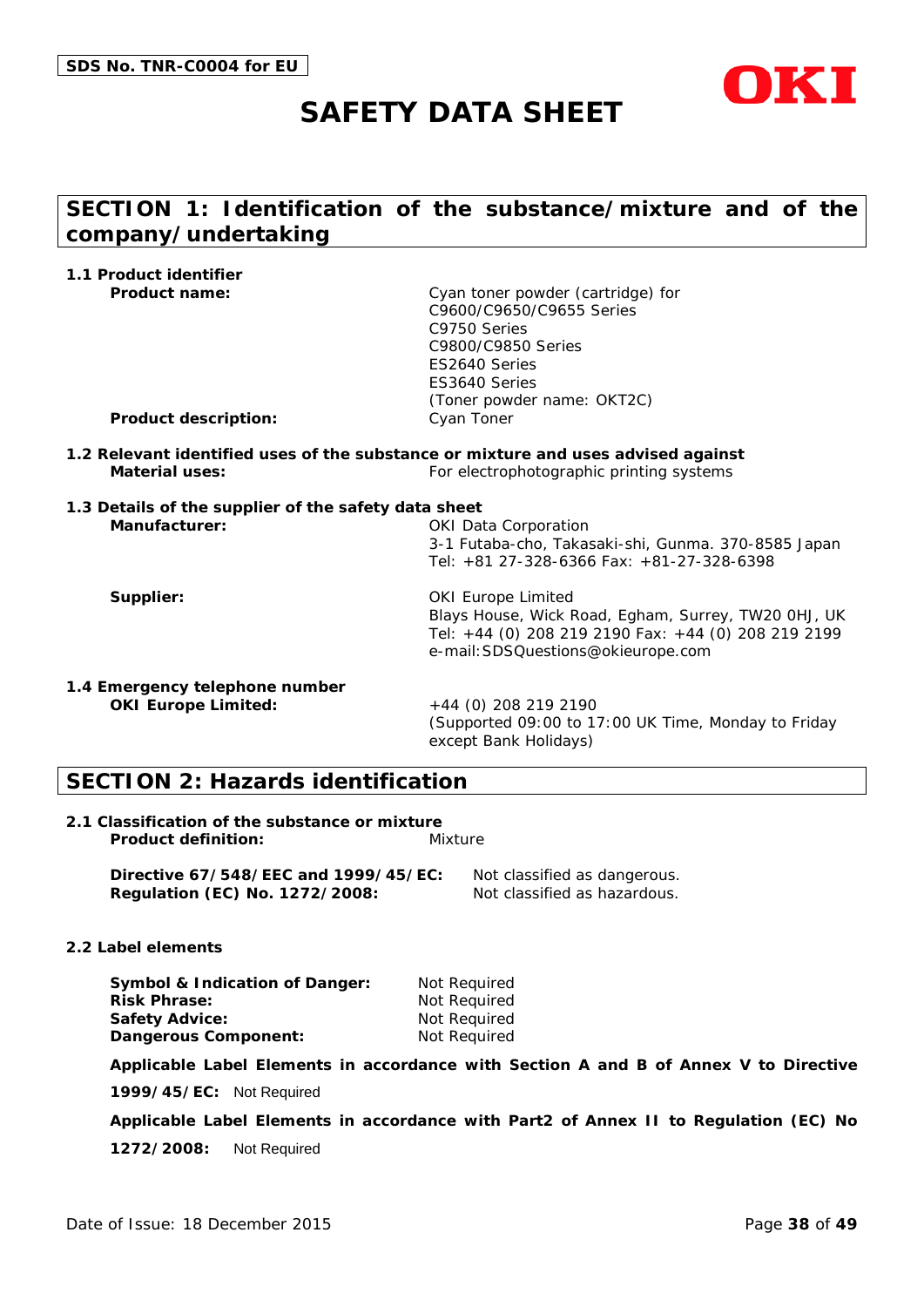



#### **2.3 Other hazards**

**Information on whether the substance or mixture meets the criteria for PBT or vPvB in** 

**accordance with Annex XIII to Regulation (EC) No 1907/2006:**

No

| <b>Dust Explosion:</b>                     | This mixture, like most organic powders, can cause a dust<br>explosion if particles form thick clouds. |
|--------------------------------------------|--------------------------------------------------------------------------------------------------------|
| Irritation of respiratory tract:           | Slight irritation of respiratory tract may occur with exposure<br>to large amount of toner dust.       |
| <b>Skin Irritation:</b><br>Eye Irritation: | Minimal skin irritation may occur.<br>Irritation may occur by mechanical abrasion                      |

### **SECTION 3: Composition/information on ingredients**

**Substance/mixture:** Mixture

**Substances in the Mixture referred to in Points 3.2.1 or 3.2.2 of Annex II to Regulation (EC) No 1272/2008:**

| <b>Chemical Identity</b><br>of the substance | EC No./CAS No. | Ranges<br>of % by<br>mass | <b>Classification according</b><br>to Directive 67/548/EE<br>Risk Phase* | <b>Classification according</b><br>to Regulation (EC) No.<br>1272/2008<br>Hazard Class /<br>Statement* |
|----------------------------------------------|----------------|---------------------------|--------------------------------------------------------------------------|--------------------------------------------------------------------------------------------------------|
| <b>None</b>                                  |                |                           |                                                                          |                                                                                                        |

\*Full texts of Risk phrases and Hazard statements as listed in Section 16.

#### **Substances in the Mixture not meeting the Criteria for Classifiication:**

| <b>Chemical Identity of the</b><br>substance | EC No./CAS No.<br>or other unique identifier | Ranges<br>of $%$ by<br>mass | <b>Classification according to</b><br>Directive 67/548/EE and<br>Regulation (EC) No.<br>1272/2008 |
|----------------------------------------------|----------------------------------------------|-----------------------------|---------------------------------------------------------------------------------------------------|
| Styrene arcylate copolymer                   | NJTSRN202775807-6000                         | 80-90                       | Not Classified                                                                                    |
| Wax                                          | NJTSRN202775807-6001                         | $5 - 15$                    | Not Classified                                                                                    |
| Pigment                                      | NJTSRN202775807-6002                         | $3 - 10$                    | Not Classified                                                                                    |
| Amorphous silica                             | 231-545-4/7631-86-9                          | $1 - 3$                     | Not Classified                                                                                    |
| Titanium dioxide                             | 236-675-5/13463-67-7                         | $0.1 - 0.9$                 | Not Classified                                                                                    |

NJTSRN: New JerseyTrade Secret Registry Number (United State)

Refer to Section 8 for the exposure limits and Section 11 for toxicological information.

#### **Carcinogens:**

This mixture contains titanium dioxide listed by IARC as Group 2B (possibly carcinogenic to humans); however, no significant exposure to titanium dioxide is thought to occur during the use of the product because titanium dioxide is mostly in a bound form in this mixture.

#### **Substances in Annex XIV to Regulation (EC) No 1907/2006 (Authorisation) or the Candidate List of SVHC:**

None.

#### **Substances in Annex XVII to Regulation (EC) No 1907/2006 (Restriction):**

None.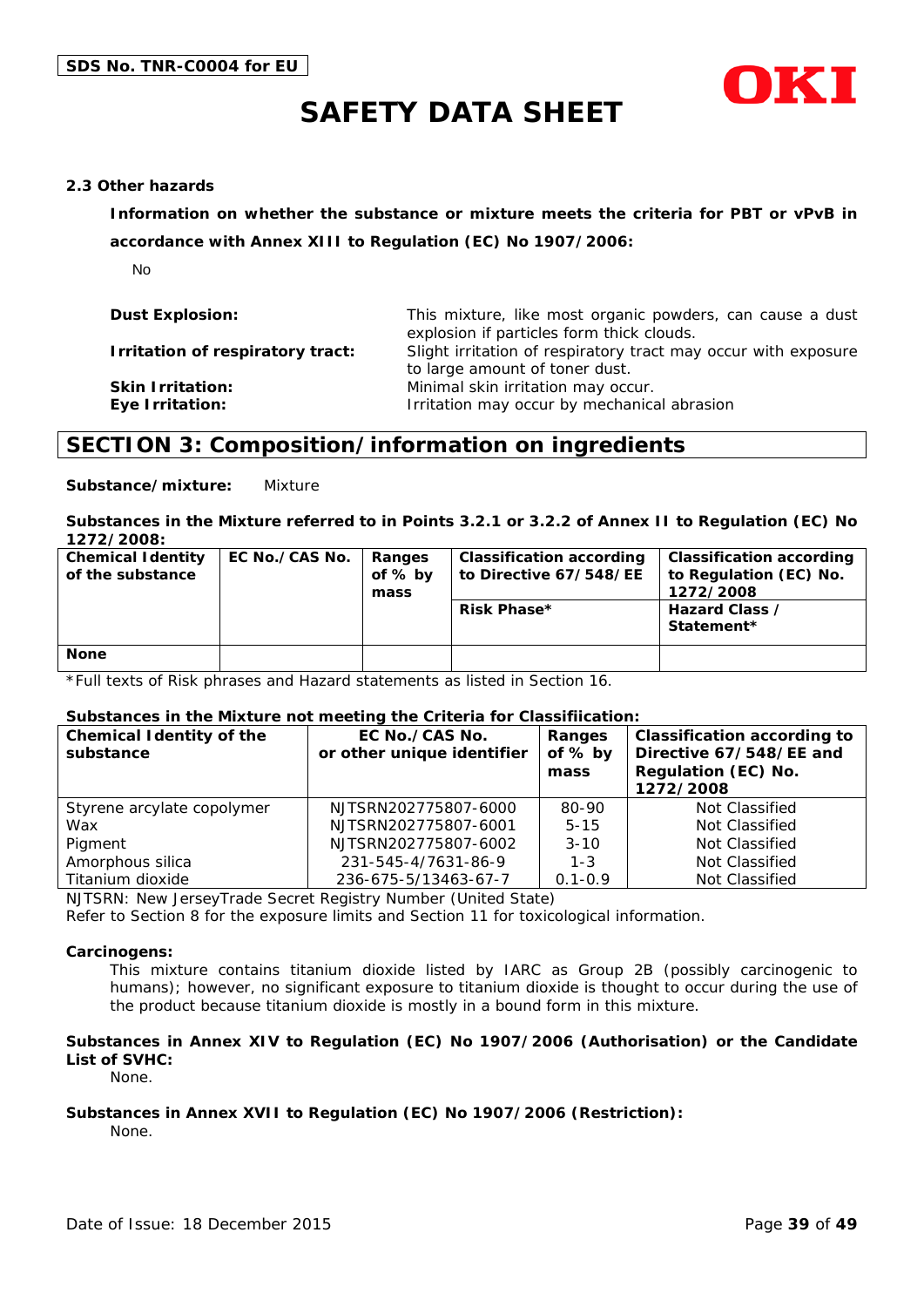



### **SECTION 4: First aid measures**

#### **4.1 Description of first aid measures**

| Inhalation:          | Provide fresh air immediately. If symptoms occur, seek medical advice.                                                                               |
|----------------------|------------------------------------------------------------------------------------------------------------------------------------------------------|
| <b>Skin contact:</b> | Wash out particles with plenty of water and soap. If irritation develops, seek<br>medical advice.                                                    |
| Eye contact:         | Do not rub eyes. Immediately rinse with plenty of clean running water until<br>particles are washed out. If irritation persists seek medical advice. |
| Ingestion:           | Clean mouth out with water. Drink several glasses of water. If sickness<br>develops, seek medical advice.                                            |

#### **4.2 Most important symptoms and effects, both acute and delayed**

**Acute:** Exposure to excessive amounts of dust may cause physical irritation to respiratory tract.

**Delayed:** Prolonged inhalation of excessive amounts of dust may damage lungs.

#### **4.3 Indication of any immediate medical attention and special treatment needed**

Immediate medical attention may be required in an unlikely event of extreme inhalation, eye contact or unusual reaction due to physical idiosyncrasy of the person.

### **SECTION 5: Firefighting measures**

#### **5.1 Extinguishing media**

**Unsuitable extinguishing media:** None known

**Suitable extinguishing media:** Carbon dioxide, Water, Foam, Dry chemical

#### **5.2 Special hazards arising from the substance or mixture**

**Dust Explosion:** This mixture, like most organic powders, is capable of creating an explosive dust when particles are dispersed in air. **Hazardous Combustion Products:** Carbon Monoxide and carbon dioxide.

#### **5.3 Advice for firefighters**

Firefighters should wear protective equipment such as gloves, glasses, boots and respiratory mask as needed.

Do not breather fumes.

Keep containers cool with water spray if exposed to fire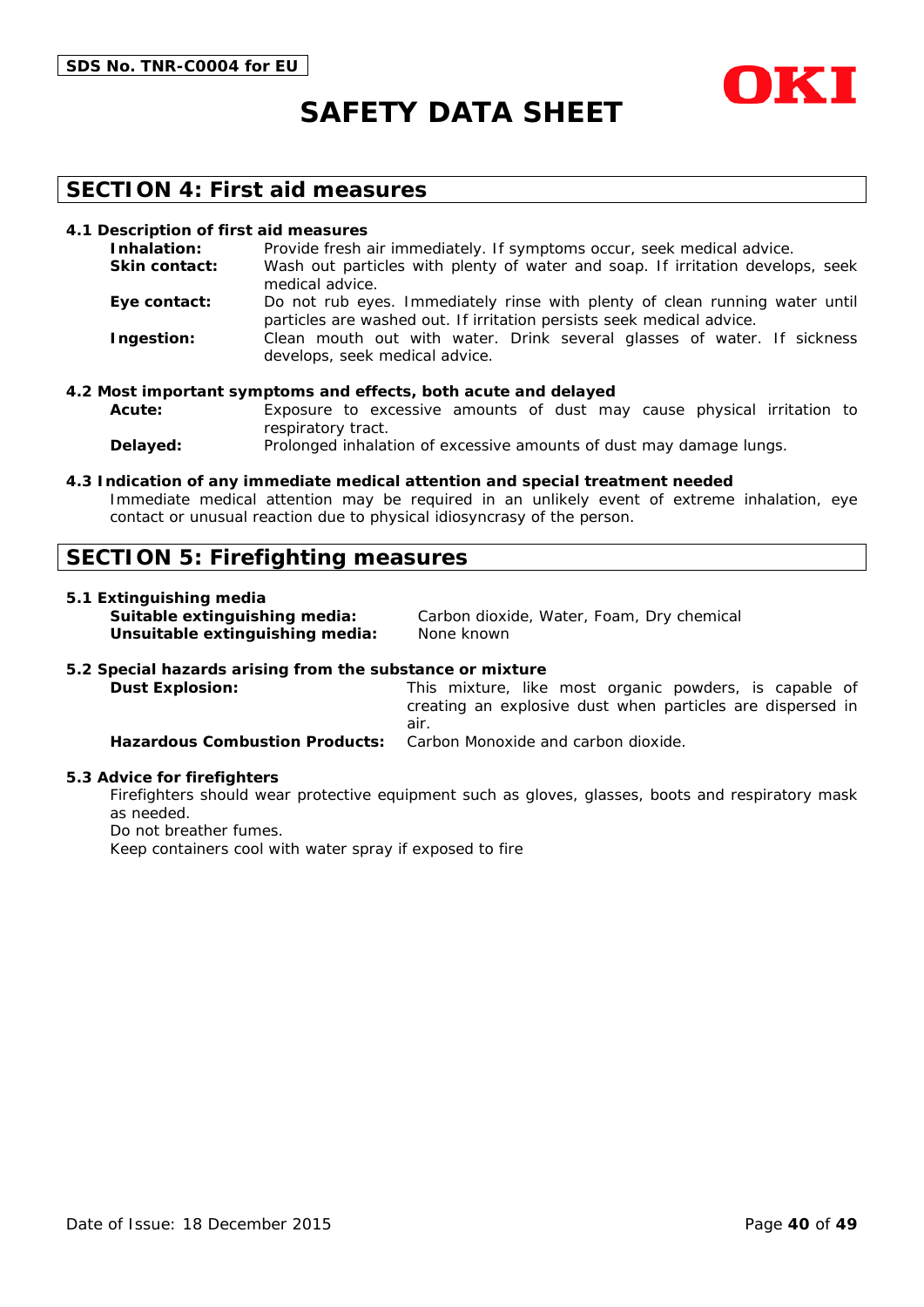

### **SECTION 6: Accidental release measures**

**6.1 Personal precautions, protective equipment and emergency procedures For Non-Emergency Personnel:** Avoid Dust formation.

Remove Ignition sources. Do not breathe dust. Wear personal protective equipment as described in Section 8. **For Emergency Responders:** Fabric for personal protective clothing should block particles of the product as small as 3um

**6.2 Environmental precautions**

Do not discharge into drains or the environment.

#### **6.3 Methods and materials for containment and cleaning up**

Eliminate sources of ignition and flammables. Vacuum or sweep the materials into a sealed container. If a vacuum cleaner or other tool is used, it must be dust explosion-proof. Dispose of the materials in accordance with EU/national/regional/regional requirements.

#### **6.4 Reference to other sections**

See Section 8 and 13.

### **SECTION 7: Handling and storage**

#### **7.1 Precautions for safe handling**

Keep out of reach of children

Avoid dust formation. Handle in adequately ventilated areas.

Do not breathe dust. Do not get in the eyes or on skin.

Wear personal protective equipment as recommended in Section 8.

Keep away from excessive heat and sources of ignition such as sparks and open flames.

Ensure all the equipment is electrically earthed / grounded before beginning operation.

Do not handle with strong oxidisers, which may vigorously oxidise organic materials in this mixture and cause a fire in an extreme case.

Avoid spills. Do not release to drains.

Do not eat, drink or smoke when handling this product.

Wash hands after handling this product.

Remove contaminated clothing and protective equipment before entering eating areas.

#### **7.2 Conditions for safe storage, including any incompatibilities**

Keep out of reach of children

Keep container closed and stored in a well ventilated dry place at room temperature.

Keep away from excessive heat and sources of ignition.

Do not store with strong oxidisers.

Avoid packaging materials with plasticiser, which may soften this product directly contacted.

#### **7.3 Specific end use(s)**

This product is a toner used in electrophotographic printers and copiers.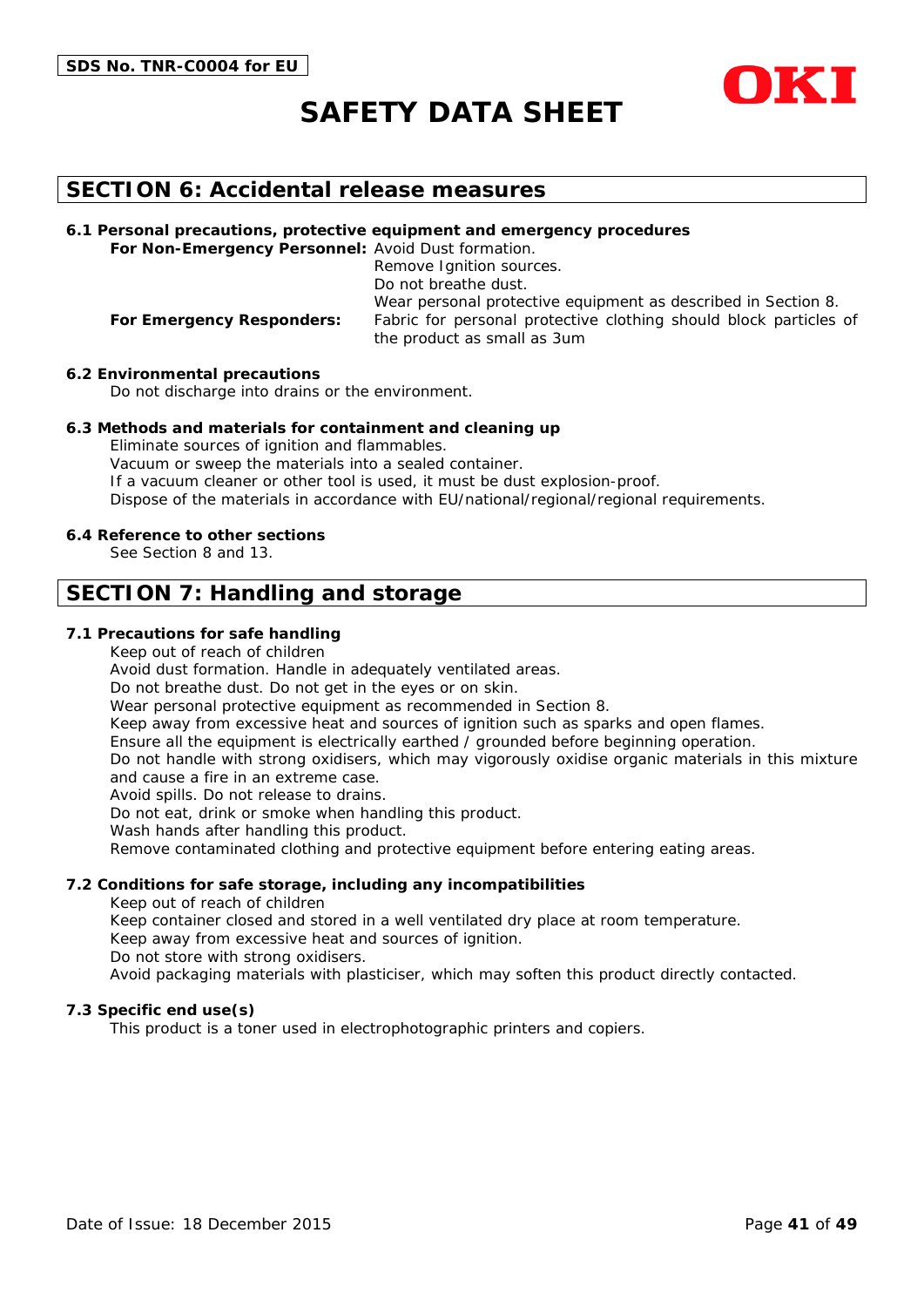

# **SECTION 8: Exposure controls/personal protection**

#### **8.1 Control parameters**

#### **Occupational Exposure Limits:**

| Product        | EU          | Germany        | UK             | Sweden          | <b>ACGIH</b>  | <b>USA</b>      |
|----------------|-------------|----------------|----------------|-----------------|---------------|-----------------|
|                | <b>OEL</b>  | <b>DFG MAK</b> | <b>HSE WEL</b> | <b>SWEA OEL</b> | <b>TLV</b>    | <b>OSHA PEL</b> |
|                |             | (8hr TWA)      | (8hr TWA)      | <b>LLV</b>      | (TWA)         | (TWA)           |
| General dust   | Not         | Inhalable      | Inhalable      | Dust and mist,  | Inhalable     | Total dust:     |
| or particulate | established | fraction:      | dust:          | organic total   | particulate:  | 15mg/m3         |
| not otherwise  |             | 4mg/m3         | 10mg/m3        | dust:           | $10$ mg/m $3$ | Respirable      |
| classified     |             |                | Respirable     | 5mg/m3          | Respirable    | fraction:       |
|                |             |                | dust:          |                 | particulate:  | 5mg/m3          |
|                |             |                | 4mg/m3         |                 | 3mg/m3        |                 |

| Ingredient          | EU<br><b>OEL</b>          | Germany<br><b>DFG MAK</b><br>(8hr TWA) | UK.<br><b>HSE WEL</b><br>(8hr TWA)                                           | Sweden<br><b>SWEA OEL</b><br>LLV (TWA) | <b>ACGIH</b><br><b>TLV</b><br>(TWA) | <b>USA</b><br><b>OSHA PEL</b><br>(TWA)                                                             |
|---------------------|---------------------------|----------------------------------------|------------------------------------------------------------------------------|----------------------------------------|-------------------------------------|----------------------------------------------------------------------------------------------------|
| Titanium<br>dioxide | <b>Not</b><br>established | Inhalable<br>fraction:<br>4mg/m3       | Inhalable<br>dust:<br>$10$ mg/m $3$<br>Respirable<br>dust:<br>4mg/m3         | Total dust:<br>5mg/m3                  | 10mg/m3                             | Total dust:<br>15mg/m3                                                                             |
| Amorphous<br>silica | Not<br>established        | Inhalable<br>fraction:<br>4mg/m3       | Inhalable<br>dust:<br>6mg/m3<br>Respirable<br>dust:<br>2.4 <sub>mq</sub> /m3 | Not<br>established                     | <b>Not</b><br>established           | 20 mppcf*<br>or $80\frac{9}{6}$<br>$SiO2$ mg/m $3$<br>$(*$ million<br>particles per<br>cubic foot) |

| EU:      | OEL (Occupational Exposure Limits at Community level under Directive 2004/37/EC Annex, |                             |  |
|----------|----------------------------------------------------------------------------------------|-----------------------------|--|
|          | 98/24/EC Annex, 91/322/EEC Annex, 2000/39/EC Annex, 2006/15/EC Annex and               |                             |  |
|          | 2009/161/EU)                                                                           |                             |  |
| Germany: | DFG (The Deutsche Forschungsgemeinschaft, German Research Institute)                   |                             |  |
|          | MAK (Maximale Arbeitsplatz-Konzentration, Maximum Workplace Concentration)             |                             |  |
| UK:      | HSE (Health and Safety Executive)                                                      |                             |  |
|          | WEL (Workplace Exposure Limits)                                                        |                             |  |
| Sweden:  | SWA (Swedish Work Environment Authority)                                               |                             |  |
|          | OEL (Occupational Exposure Limits)                                                     |                             |  |
|          | LLV (Level Limit Values)                                                               |                             |  |
|          | ACGIH (American Conference of Government Industrial Hygienists):                       | TLV (Threshold Limit Value) |  |
| USA:     | OSHA (Occupational Safety and Health Administration)                                   |                             |  |
|          | PEL (Permissible Exposure Limits)                                                      |                             |  |

| <b>Biological Limit Value:</b> | Not established |
|--------------------------------|-----------------|
| <b>PNECs and DNELs:</b>        | Not established |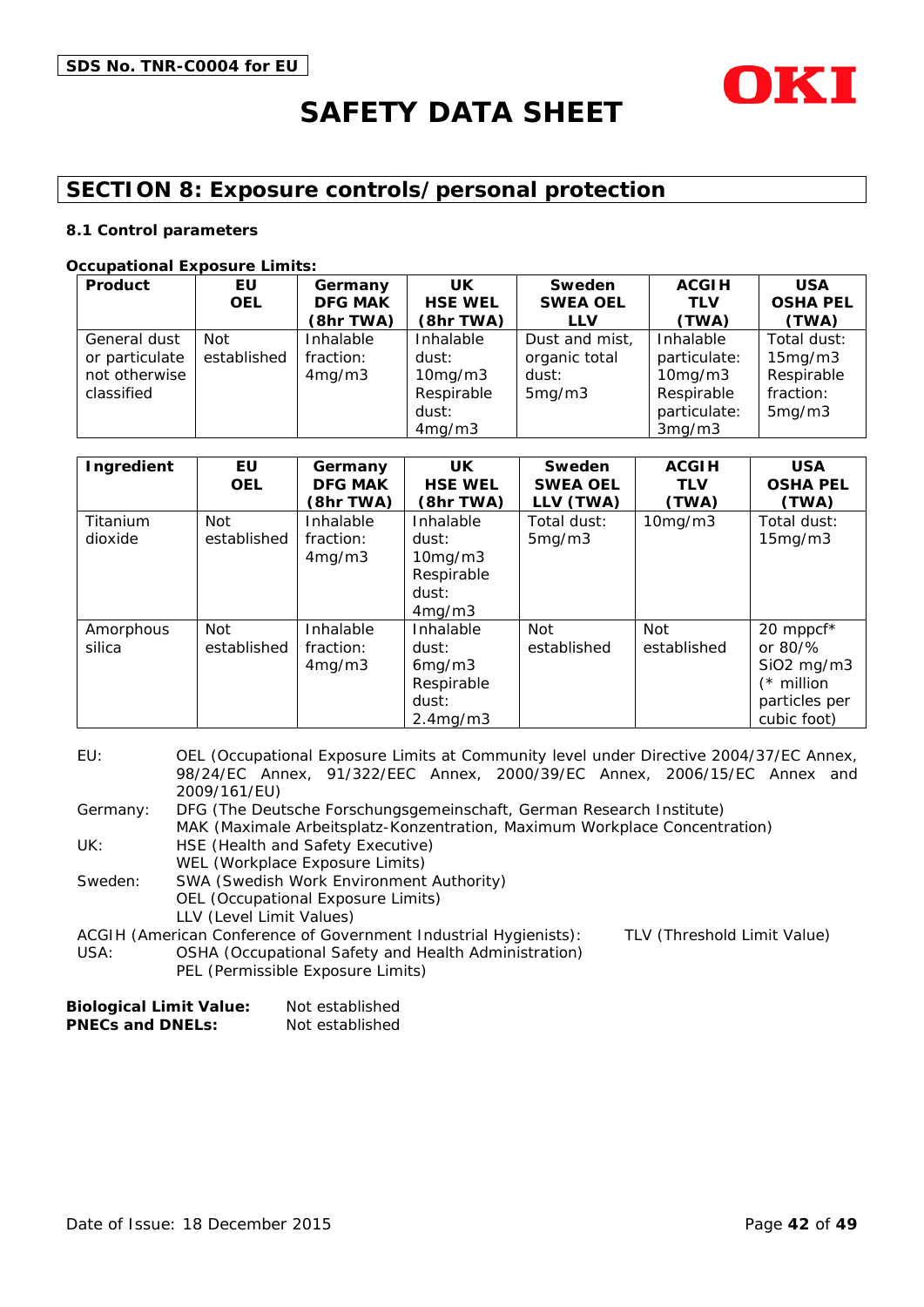

**8.2 Exposure controls**

**Appropriate engineering controls:** Good general ventilation should be sufficient under normal conditions of use.

|                                | Individual Protection Measures, such as Personal Protective Equipment:                                                                |
|--------------------------------|---------------------------------------------------------------------------------------------------------------------------------------|
| Eye protection:                | Protective goggles or safety glasses are recommended.                                                                                 |
| <b>Skin protection:</b>        | Gloves are recommended.                                                                                                               |
| <b>Respiratory protection:</b> | Personal respiratory mask is not required under normal<br>conditions of use, but a respirator is needed in case of<br>dust formation. |
| <b>Thermal Hazards:</b>        | None anticipated.                                                                                                                     |

**Environmental exposure controls:** Avoid release to the environment.

# **SECTION 9: Physical and chemical properties**

#### **9.1 Information on basic physical and chemical properties**

| Appearance:                                     | Fine cyan powder.                         |
|-------------------------------------------------|-------------------------------------------|
| Odour:                                          | None or slight plastic-like odour.        |
| <b>Odour Threshold:</b>                         | No data available.                        |
| pH:                                             | Not applicable.                           |
| Melting point / Freezing Point:                 | Not applicable.                           |
| <b>Initial Boiling Point and Boiling Range:</b> | Not applicable.                           |
| <b>Flash Point:</b>                             | Not applicable.                           |
| <b>Evaporation Rate:</b>                        | Not applicable.                           |
| Flammability:                                   | No data available.                        |
| Upper / Lower Flammability or Explosive Limits: | No data available.                        |
| <b>Vapour Pressure:</b>                         | Not applicable.                           |
| <b>Vapour Density:</b>                          | Not applicable.                           |
| <b>Relative Density:</b>                        | about 1.2 (water $= 1$ )                  |
| Solubility(ies):                                | Negligible in water. Partially soluble in |
|                                                 | some organic solvents such as toluene     |
|                                                 | and tetrahydrofuran.                      |
| Partition Coefficient (n-Octanol/Water):        | Not data available.                       |
| <b>Auto-ignition Temperature:</b>               | Not data available.                       |
| <b>Decomposition Temperature:</b>               | Not data available.                       |
| <b>Viscosity:</b>                               | Not applicable.                           |
| <b>Explosive Properties:</b>                    | Finely dispersed particles form explosive |
|                                                 | mixture with air.                         |
| <b>Oxidising Properties:</b>                    | No data available.                        |

#### **9.2 Other information**

None.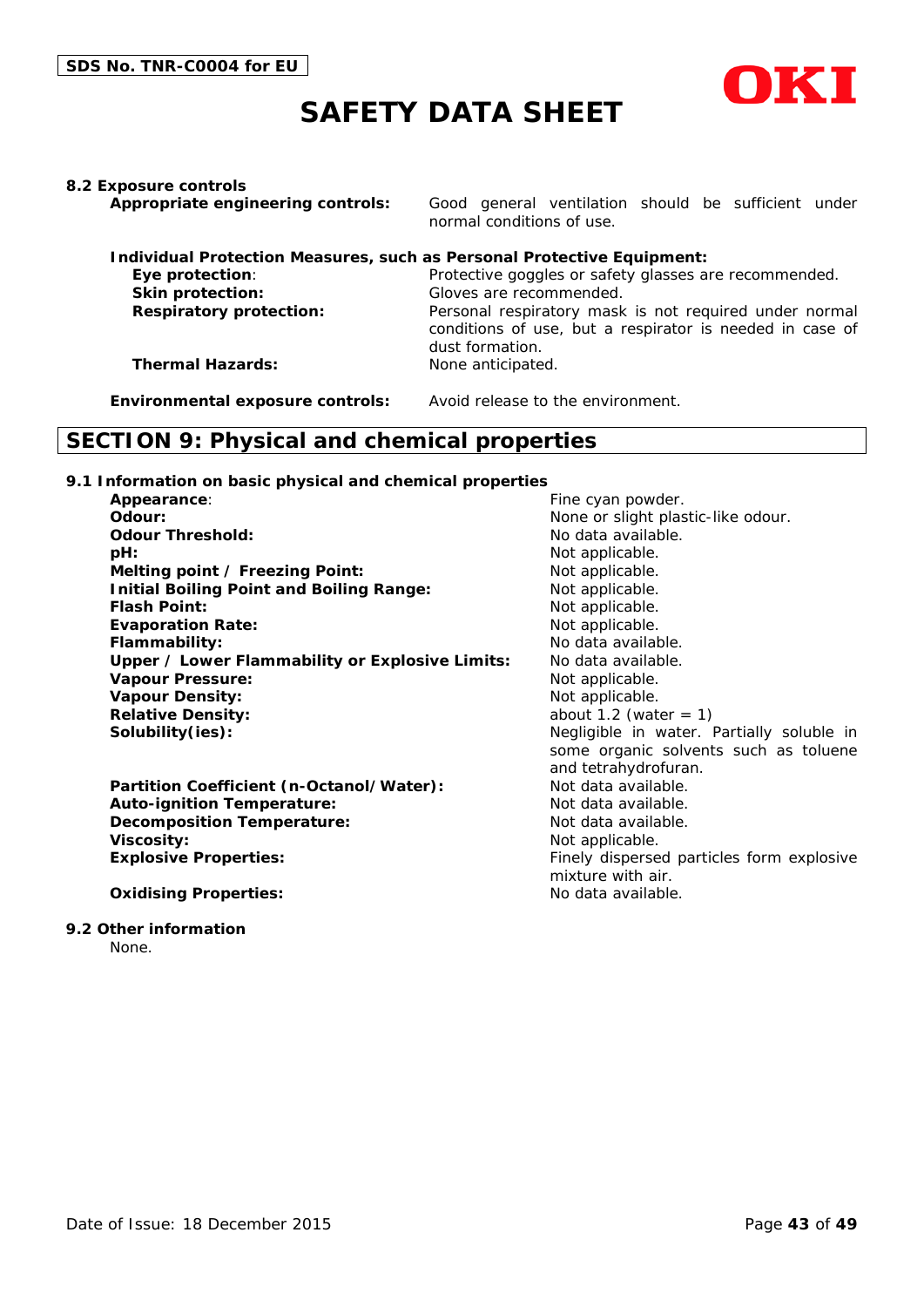



### **SECTION 10: Stability and reactivity**

| 10.1 Reactivity:<br>10.2 Chemical stability: | Stable under normal conditions.<br>Stable under normal ambient, anticipated storage and                                       |
|----------------------------------------------|-------------------------------------------------------------------------------------------------------------------------------|
| 10.3 Possibility of hazardous reactions:     | handling conditions of temperature and pressure.<br>None except dust explosion when finely dispersed.                         |
|                                              | Keep away from sources of ignition such as sparks and<br>open flames.                                                         |
| 10.4 Conditions to avoid:                    | Excessive heat, Dust formation                                                                                                |
| 10.5 Incompatible materials:                 | Strong oxidisers, which could vigorously oxidise organic<br>materials in this mixture and cause a fire in an extreme<br>case. |
| 10.6 Hazardous decomposition products:       | Carbon monoxide and carbon dioxide                                                                                            |

### **SECTION 11: Toxicological information**

According to our test results of this or similar mixture and the information provided by the suppliers about the substances contained in this mixture, seriously damaging effect is not expected when this mixture is treated in accordance with standard industrial practices and legal requirements. Refer to Section 2 for potential health effects and Section 4 for first aid measures.

#### **11.1 Information on toxicological effects**

| <b>Acute toxicity:</b><br>Ingestion:<br>Inhalation:<br><b>Skin Contact:</b>               | LD50 rat>5,000mg/kg (OECD 425) (a similar product)<br>No test data available.<br>No test data available. |
|-------------------------------------------------------------------------------------------|----------------------------------------------------------------------------------------------------------|
| Irritation / Corrosivity:<br>Skin corrosion/irritation:<br>Serious eye damage/irritation: | No test data available.<br>No test data available.                                                       |
| Sensitisation:<br><b>Skin Sensitisation:</b><br><b>Respiratory Sensitisation:</b>         | No test data available.<br>No test data available.                                                       |

#### **Repeat Dose Toxicity:**

No test data available.

Inhalation test of a toner for two years showed no significant carcinogenicity. (Reference 1) In rats chronic exposure to toner concentrations 4mg/m3 and over lead to an accumulation of particles in the lung as well as to persistent inflammatory processes and slight to moderate fibrotic changes in the lungs of rats. In hamsters these effects were only observed at significantly higher concentrations (>20mg/m3). The particle accumulation in the lung tissue of the experimental animals is attributed to a damage and overload of the lung clearance mechanisms and is called "lung overloading". This is not an effect specific to toner dust but is generally observed when high concentrations of other, slightly soluble dusts are inhaled. The lowest-observable-effect-level (LOEL) was 4mg/m3 and the no-observable-effect-level (NOEL) was 1mg/m3 in rats. The NOEL was greater 6mg/m3 in hamsters. (Reference 2) Toner concentration under the normal use of this product is estimated less than 1mg/m3.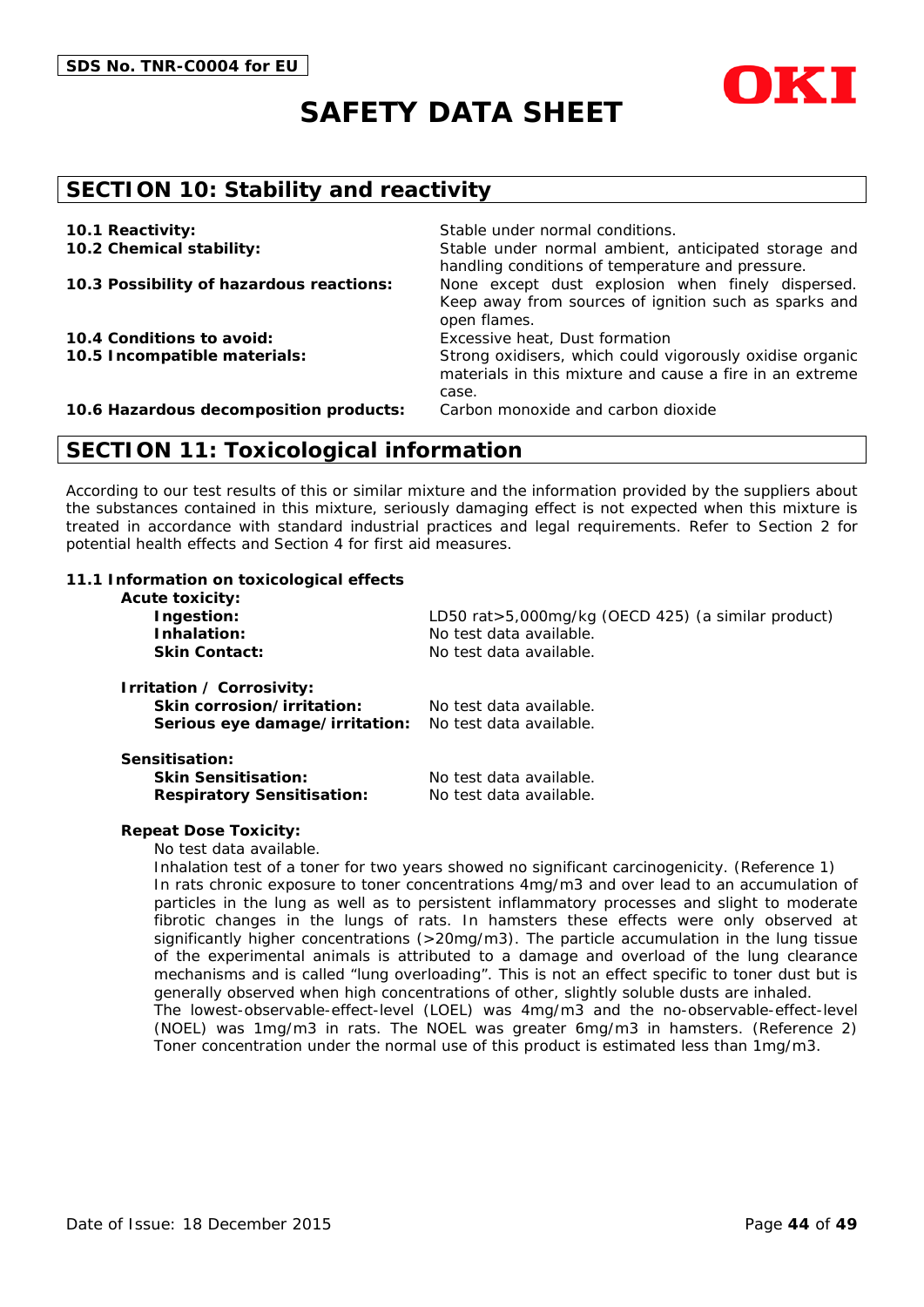

#### **Carcinogenicity:**

No test data available.

Titanium dioxide is listed by as a Group 2B (possibly carcinogenic to humans); however, inhalation tests of titanium dioxide by Muhle et al. (Reference 2) showed no significant carcinogenicity. Moreover, IARC monograph vol. 93 states that exposure levels are assumed to be lower in the user industries, with the possible exception of workers who handle large quantities of titanium dioxide. Titanium oxide in this mixture is within small quantity and most in a bound form. Therefore, no significant exposure to titanium dioxide is thought to occur during the use of the product.

#### **Mutagenicity:**

Ames test (Salmonella typhimurium, Escherichia coli) negative.

#### **Toxicity for Reproduction:**

No test data available.

#### **STOT (Specific Target Organ Toxicity) - single exposure:**

No test data available.

#### **STOT - repeated exposure:**

No test data available.

Inhalation test of a toner for two years showed no significant carcinogenicity. (1)

In rats chronic exposure to toner concentrations 4mg/m3 and over lead to an accumulation of particles in the lung as well as to persistent inflammatory processes and slight to moderate fibrotic changes in the lungs of rats. In hamsters these effects were only observed at significantly higher concentrations (>20mg/m3). The particle accumulation in the lung tissue of the experimental animals is attributed to a damage and overload of the lung clearance mechanisms and is called "lung overloading". This is not an effect specific to toner dust but is generally observed when high concentrations of other, slightly soluble dusts are inhaled. The lowest-observable-effect-level (LOEL) was 4mg/m3 and the no-observable-effect-level (NOEL) was 1mg/m3 in rats. The NOEL was greater 6mg/m3 in hamsters. (2) Toner

concentration under the normal use of this product is estimated less than 1mg/m3.

#### **Toxicokinetcs, Metabolism and Distribution:**

No information available.

#### **Other Information:**

None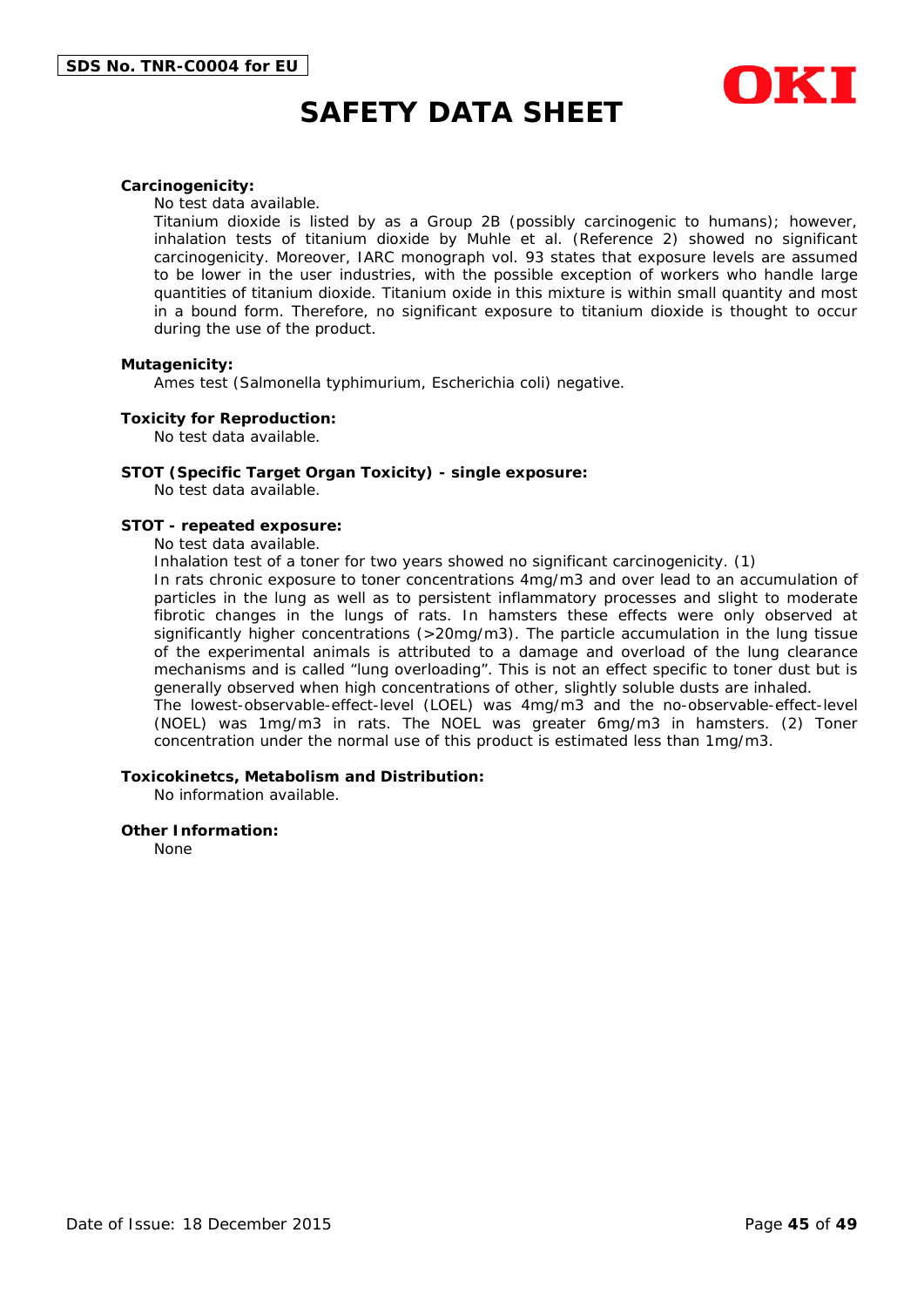

# **SECTION 12: Ecological information**

According to the information provided by suppliers about the substances contained in this mixture, this mixture is not expected to be harmful to ecology.

#### **12.1 Toxicity:** Not data available.

- 12.2 Persistence and degradability: Not data available.
- **12.3 Bioaccumulative potential:** Not data available.
- 
- 
- 

**12.6 Other adverse effects:** Not data available.

**12.4 Mobility in soil:** Not data available. **12.5 Results of PBT and vPvB assessment:** No result that indicates of his product meet(s) the PBT or vPvB criteria under Regulation (EC) No 1907/2006.

# **SECTION 13: Disposal considerations**

#### **13.1 Waste treatment methods**

Waste material may be landfilled or incinerated in compliance with all EU/national/regional/local provisions.

Do not dump this product into sewers, on the ground, or into any body of water.

# **SECTION 14: Transport information**

- 
- 
- 
- 

**14.1 UN number:** None assigned in accordance with UN Model Regulations. **14.2 UN proper shipping name:** None assigned in accordance with UN Model Regulations. **14.3 Transport hazard Class:** None assigned in accordance with UN Model Regulations. **14.4 Packing group:** None assigned in accordance with UN Model Regulations. **14.5 Environmental hazards:** Not classified as hazardous in accordance with UN Model Regulations. Not classified as marine pollutant in accordance with the IMDG Code.

**14.6 Special precautions for user:** See Section 2.

**14.7 Transport in bulk according to Annex II of MARPOL 73/78 and the IBC Code:** Not applicable.

UN Model Regulations: Recommendations on the TRANSPORT OF DANGEROUS GOODS issued by UN.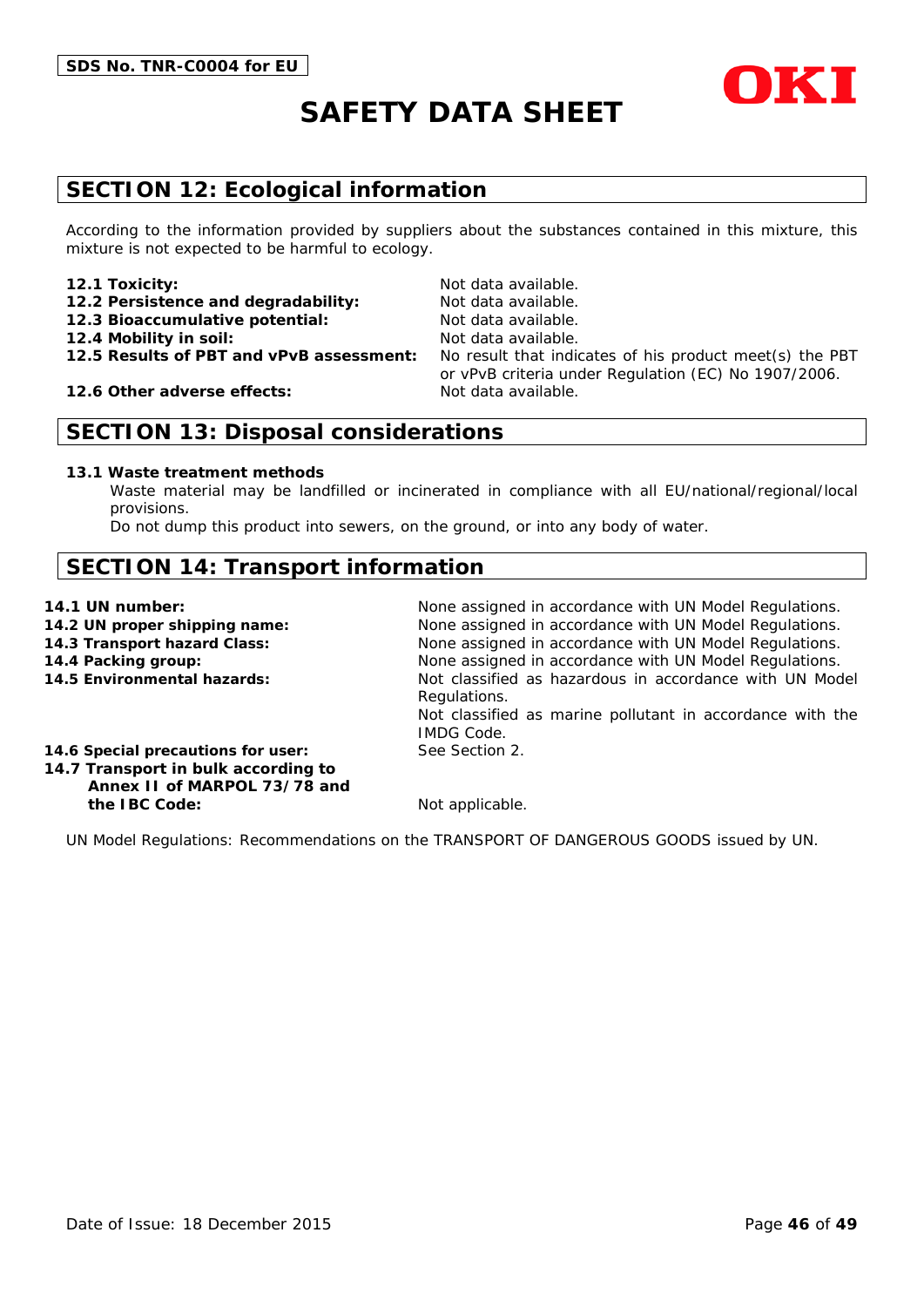

# **SECTION 15: Regulatory information**

**15.1 Safety, health and environmental regulations/legislation specific for the substance or mixture**

| <b>EU Information</b>                         |                                                                                                                                                                         |
|-----------------------------------------------|-------------------------------------------------------------------------------------------------------------------------------------------------------------------------|
| Directive 2011/65/EU (ROHS):                  | This mixture complies with the RoHS Directive.                                                                                                                          |
| <b>Regulation (EC) No 850/2004:</b>           | Not subject to regulation.                                                                                                                                              |
| <b>Regulation (EC) No 689/2008:</b>           | Not subject to regulation.                                                                                                                                              |
| Regulation (EC) No 1005/2009:                 | Not subject to regulation.                                                                                                                                              |
| 79/117/EEC                                    | (EC) No 850/2004: Regulation (EC) No 850/2004 of the European Parliament and of the Council<br>of 29 April 2004 on persistent organic pollutants and amending Directive |
|                                               | (EC) No 689/2008: Regulation (EC) No 689/2008 of the European Parliament and of the Council<br>of 17 June 2008 concerning the export and import of dangerous chemicals  |
|                                               | (EC) No 1005/2009: Regulation (EC) No 1005/2009 of the European Parliament and of the<br>Council of 16 September 2009 on substances that deplete the ozone layer        |
| <b>US Information</b><br>TSCA:                | All the substances in this mixture are listed or exempted in accordance with TSCA.                                                                                      |
| CERCLA Reportable Quantity (40 CFR 117, 302): | Not applicable.                                                                                                                                                         |
| <b>SARA Title III (EPRCA)</b>                 |                                                                                                                                                                         |
| Section 302 (40 CFR 355):                     | Not applicable.                                                                                                                                                         |
| Section 311/312 (40 CFR 370):                 | Immediate health hazard: No<br>(All the ingredients of this product are bound within the<br>mixture.)                                                                   |

Chronic health hazard: No (All the ingredients of this product are bound within the mixture.) Sudden release of pressure hazard: No Reactive hazard: No Section 313 (40 CFR 372): Not applicable to this mixture. **California Proposition 65:** This product is in compliance with the regulation as all ingredients are bound within the mixture. **15.2 Chemical Safety Assessment:** No chemical safety assessment has been carried out for

this mixture by the supplier.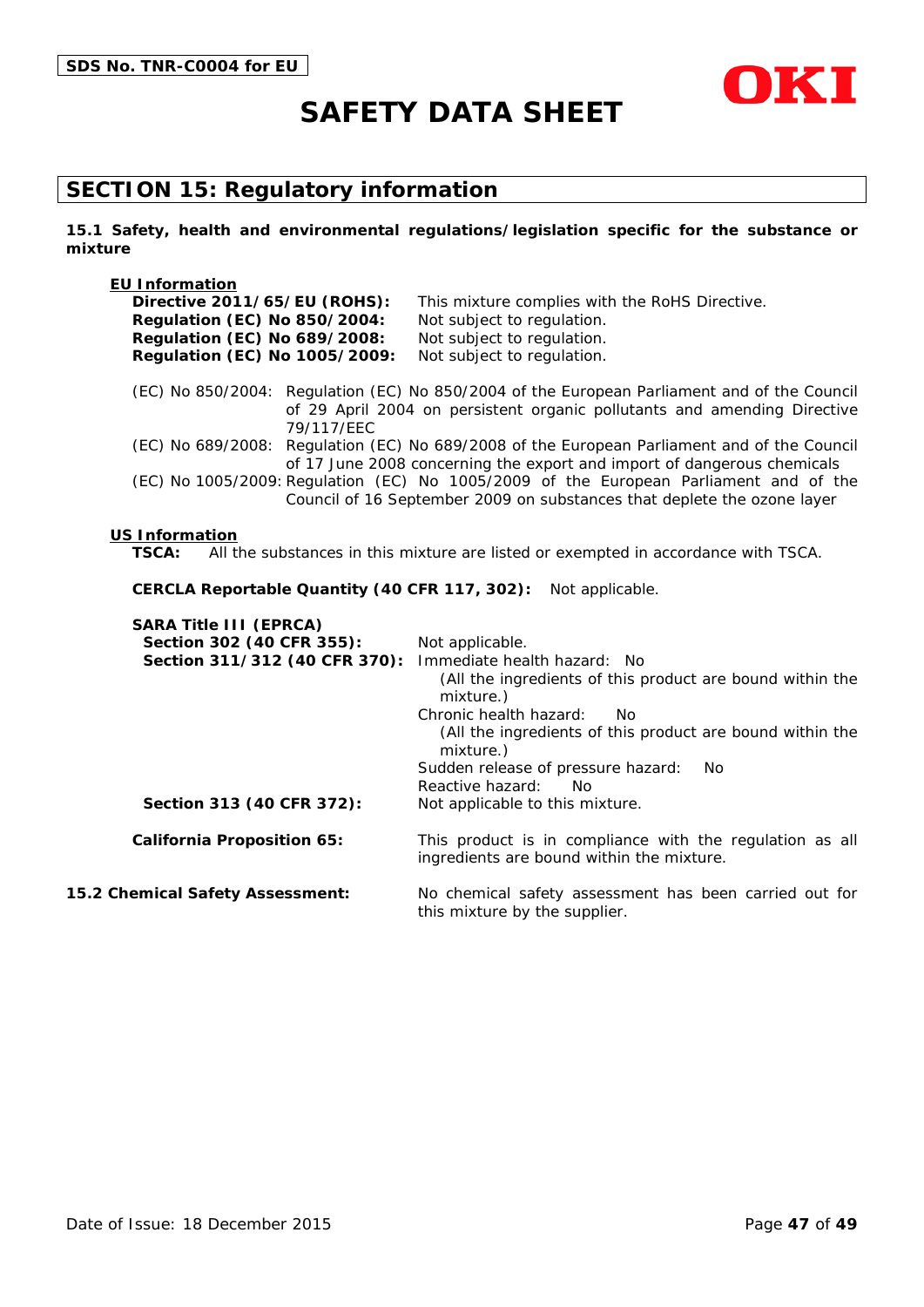

### **SECTION 16: Other information**

#### **Sections containing revisions and/or new statements:**

Fully revised in accordance with Regulations (EC) No 1907/2006 (REACH), 1272/2008 (CLP) and (EU) No 453/2010 (amending REACH).

#### **Annex to the extended Safety Data Sheet (eSDS):** None

#### **Legend to Abbreviations:**

| <b>ADN</b>               | Accord European relatif au transport international des marchandises Dangereuses                                                                             |  |
|--------------------------|-------------------------------------------------------------------------------------------------------------------------------------------------------------|--|
|                          | par voies de Navigation interieures (European agreement concerning the                                                                                      |  |
|                          | international carriage of dangerous goods by inland waterways)                                                                                              |  |
| ADR                      | Accord European relatif au transport international des marchandises Dangereuses                                                                             |  |
|                          | par Route (The European agreement on cross-border transportation of dangerous                                                                               |  |
| CAS                      | goods by road)<br><b>Chemical Abstracts Service</b>                                                                                                         |  |
| <b>CERCLA</b>            |                                                                                                                                                             |  |
|                          | Comprehensive Environmental Response Compensation and Liability Act                                                                                         |  |
| <b>CFR</b><br><b>CLP</b> | Code of Federal Regulations<br>Regulation (EC) No 1272/2008 of the European Parliament and of the Council of 16                                             |  |
|                          | December 2008 on classification, labelling and packaging of substances and                                                                                  |  |
|                          | mixtures, amending and repealing Directives 67/548/EEC and 1999/45/EC, and                                                                                  |  |
|                          | Regulation (EC) No 1907/2006.                                                                                                                               |  |
| <b>DNEL</b>              | Derived No-Effect Level                                                                                                                                     |  |
| <b>DOT</b>               | Department of Transport                                                                                                                                     |  |
| EC                       | <b>European Community</b>                                                                                                                                   |  |
| EC50                     | Half maximal (50%) Effective Concentration                                                                                                                  |  |
| ErC <sub>50</sub>        | EC50 in terms of reduction of growth rate                                                                                                                   |  |
| EEC                      | European Economic Community                                                                                                                                 |  |
| <b>EPCRA</b>             | Emergency Planning and Community Right-to-know Act                                                                                                          |  |
| EU                       | European Union                                                                                                                                              |  |
| <b>GHS</b>               | Globally Harmonised System of Classification and Labelling of Chemicals                                                                                     |  |
| <b>IARC</b>              | International Agency for Research on Cancer                                                                                                                 |  |
| <b>IATA</b>              | International Air Transport Association                                                                                                                     |  |
| <b>ICAO</b>              | International Civil Aviation Organisation                                                                                                                   |  |
| <b>IC50</b>              | Half maximal (50%) Inhibitory Concentration                                                                                                                 |  |
| <b>IMDG</b>              | International Medical Guide for Ships                                                                                                                       |  |
| LD50                     | Lethal Dose, 50% kill                                                                                                                                       |  |
| OECD                     | Organisation for Economic Co-operation and Development                                                                                                      |  |
| <b>OSHA</b>              | Occupational Safety and Health Administration                                                                                                               |  |
| <b>PELS</b>              | Permissible Exposure Limits                                                                                                                                 |  |
| <b>PBT</b>               | Persistent, Bio accumulative and Toxic                                                                                                                      |  |
| <b>PNEC</b>              | Predicted No-Effect Concentration                                                                                                                           |  |
| <b>REACH</b>             | Regulation (EC) No 1907/2006 of the European Parliament and of the Council of 18                                                                            |  |
|                          | December 2006 concerning the Registration, Evaluation, Authorisation and                                                                                    |  |
|                          | Restriction of Chemicals (REACH), establishing a European Chemicals Agency,                                                                                 |  |
|                          | amending Directive 1999/45/EC and repealing Council Regulation (EEC) No 793/93                                                                              |  |
|                          | and Commission Regulation (EC) No 1488/94 as well as Council Directive                                                                                      |  |
|                          | 76/769/EEC and Commission Directives 91/155/EEC, 93/67/EEC, 93/105/EC and                                                                                   |  |
|                          | 2000/21/EC                                                                                                                                                  |  |
| <b>RID</b>               | Reglement International concernant le transport des marchandises Dangereuses<br>par chemin de fer (The international regulations covering transportation of |  |
|                          | dangerous goods by rail)                                                                                                                                    |  |
| <b>RoHS</b>              | Directive 2011/65/EC of the European Parliament and of the Council of 8 June 2011                                                                           |  |
|                          | on the Restriction of the use of certain Hazardous Substances in electrical and                                                                             |  |
|                          | electronic equipment                                                                                                                                        |  |
| <b>SARA</b>              | Superfund Amendments and Reauthorisation Act of 1986                                                                                                        |  |